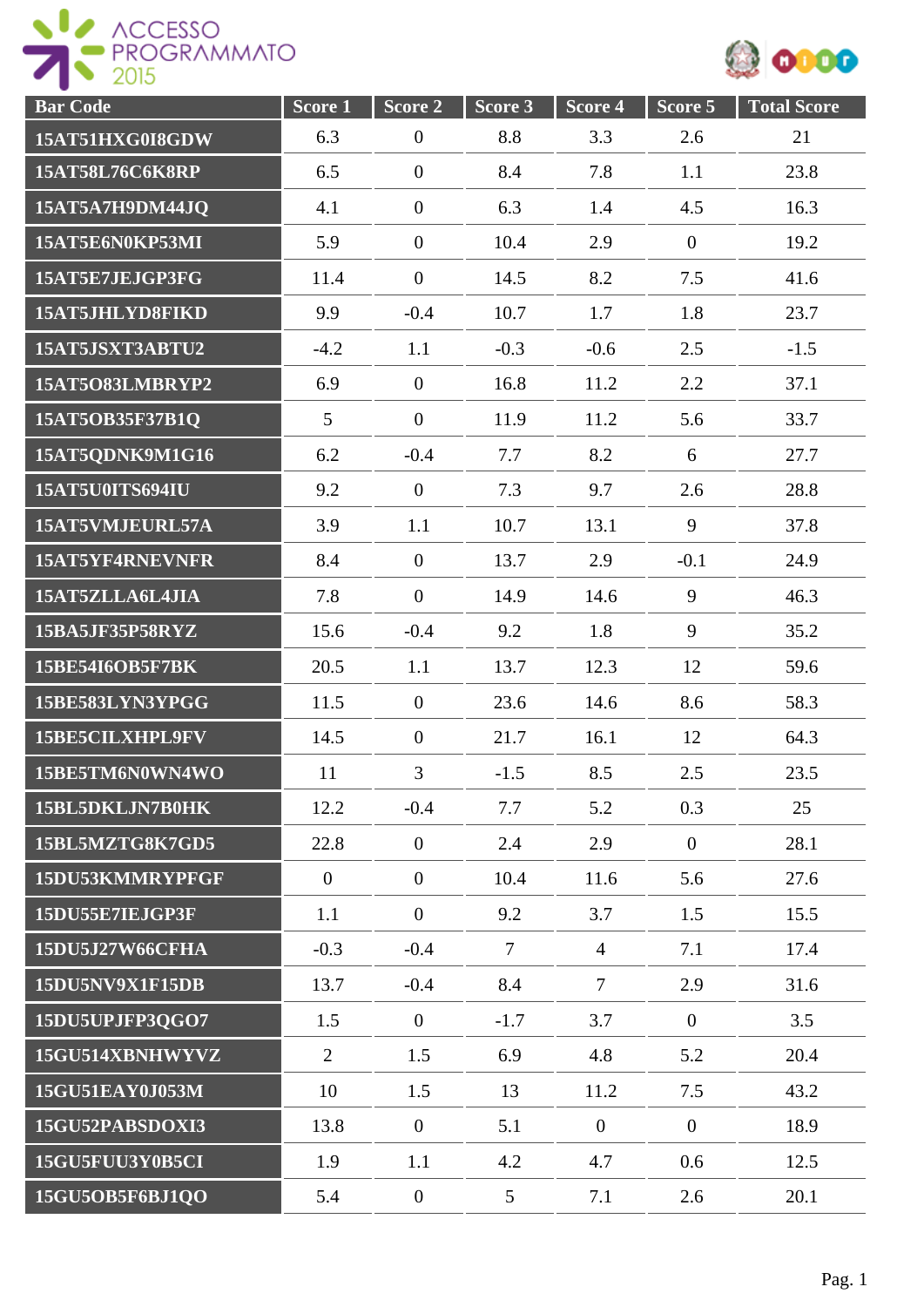

| <b>Bar Code</b> | Score 1        | Score 2          | Score 3        | Score <sub>4</sub> | Score 5          | <b>Total Score</b> |
|-----------------|----------------|------------------|----------------|--------------------|------------------|--------------------|
| 15GU5Q3VXQSA1R8 | 16.4           | $-0.4$           | 10             | 5.9                | 8.6              | 40.5               |
| 15GU5TL7LVQ5RW5 | 3.1            | 1.5              | 8.8            | 2.5                | 1.4              | 17.3               |
| 15LI5NVHHT0R7QH | 5              | 1.1              | 4.3            | 2.6                | $\boldsymbol{0}$ | 13                 |
| 15MI500GNXDUDWQ | 9.6            | $\overline{0}$   | 4.3            | 0.7                | 1.1              | 15.7               |
| 15MI500GNXEUDXQ | 14.5           | $-0.4$           | 13             | 10.1               | $\boldsymbol{0}$ | 37.2               |
| 15MI5026K6IGZAU | 5.8            | $\overline{0}$   | $\overline{4}$ | 1.1                | $\overline{3}$   | 13.9               |
| 15MI502CZ3GY9YN | 15.6           | 1.5              | 8.8            | 5.5                | 6.7              | 38.1               |
| 15MI503H37GDWRL | 5.1            | 1.5              | 3.9            | 3.3                | 5.6              | 19.4               |
| 15MI5051IJ12MV8 | 5.5            | $\mathbf{0}$     | 9.6            | 4.4                | $\overline{3}$   | 22.5               |
| 15MI505ELC2YYX1 | 4.4            | 1.5              | 8.1            | 7.1                | 5.2              | 26.3               |
| 15MI5067RNX2BIZ | 6.5            | $\mathbf{0}$     | 11.1           | 9.7                | 2.6              | 29.9               |
| 15MI506TEGXEITO | $\overline{7}$ | $\mathbf{0}$     | 15.3           | 1.4                | 4.5              | 28.2               |
| 15MI50ACQ2WJNJG | 5.8            | $-0.8$           | 8.1            | 0.3                | 1.5              | 14.9               |
| 15MI50EJFPS4FGO | 14.5           | $-0.4$           | 15.7           | 10.5               | 1.5              | 41.8               |
| 15MI50F15DATPIF | 4.3            | $\mathbf{0}$     | 5.4            | 0.7                | 3.7              | 14.1               |
| 15MI50FESJMF0H6 | $-1.6$         | $\overline{0}$   | 11.5           | 6                  | $\overline{3}$   | 18.9               |
| 15MI50GWFZSGBRD | 11.8           | $\overline{0}$   | 14.1           | 4.8                | 2.6              | 33.3               |
| 15MI50HJJOVMDDC | 5.4            | $-0.4$           | 0.6            | 1.1                | 1.5              | 8.2                |
| 15MI50JH9Z81E76 | 5.1            | $\overline{0}$   | 10.7           | 4.4                | $\boldsymbol{0}$ | 20.2               |
| 15MI50JPQYBVWGL | 5              | $-0.4$           | 7.3            | 0.3                | 0.7              | 12.9               |
| 15MI50JPQYBVWGM | 6.6            | 1.1              | 3.1            | 6.3                | 7.1              | 24.2               |
| 15MI50NDL40HJJO | $-2.1$         | $-0.4$           | 16.8           | 5.2                | 5.6              | 25.1               |
| 15MI50NOW40HU9J | 12.6           | $-0.4$           | 12.6           | 5.1                | $-0.4$           | 29.5               |
| 15MI50PS42X9L3G | 11.5           | 1.5              | $-0.6$         | 5.6                | 3.3              | 21.3               |
| 15MI50QOJYW1EST | 5.8            | $\mathbf{0}$     | 5 <sup>5</sup> | 3.3                | 6                | 20.1               |
| 15MI50QYBVWGX18 | 6.2            | 1.5              | 8.8            | $-0.8$             | 2.2              | 17.9               |
| 15MI50THCRDWJSX | 13.8           | 1.1              | 6.6            | $-0.1$             | 1.5              | 22.9               |
| 15MI50TKE7SUSW7 | 5.4            | $\mathbf{0}$     | 0.5            | 3.3                | $\overline{3}$   | 12.2               |
| 15MI50WWVZMHNRF | 12.6           | $-0.4$           | 4.3            | 1.8                | $-0.4$           | 17.9               |
| 15MI50X3BI0WWVZ | 3.5            | $\mathbf{0}$     | 17.5           | 11.6               | 6.7              | 39.3               |
| 15MI510QE1CNZJY | 3.5            | $\boldsymbol{0}$ | 10.3           | 6.3                | 1.1              | 21.2               |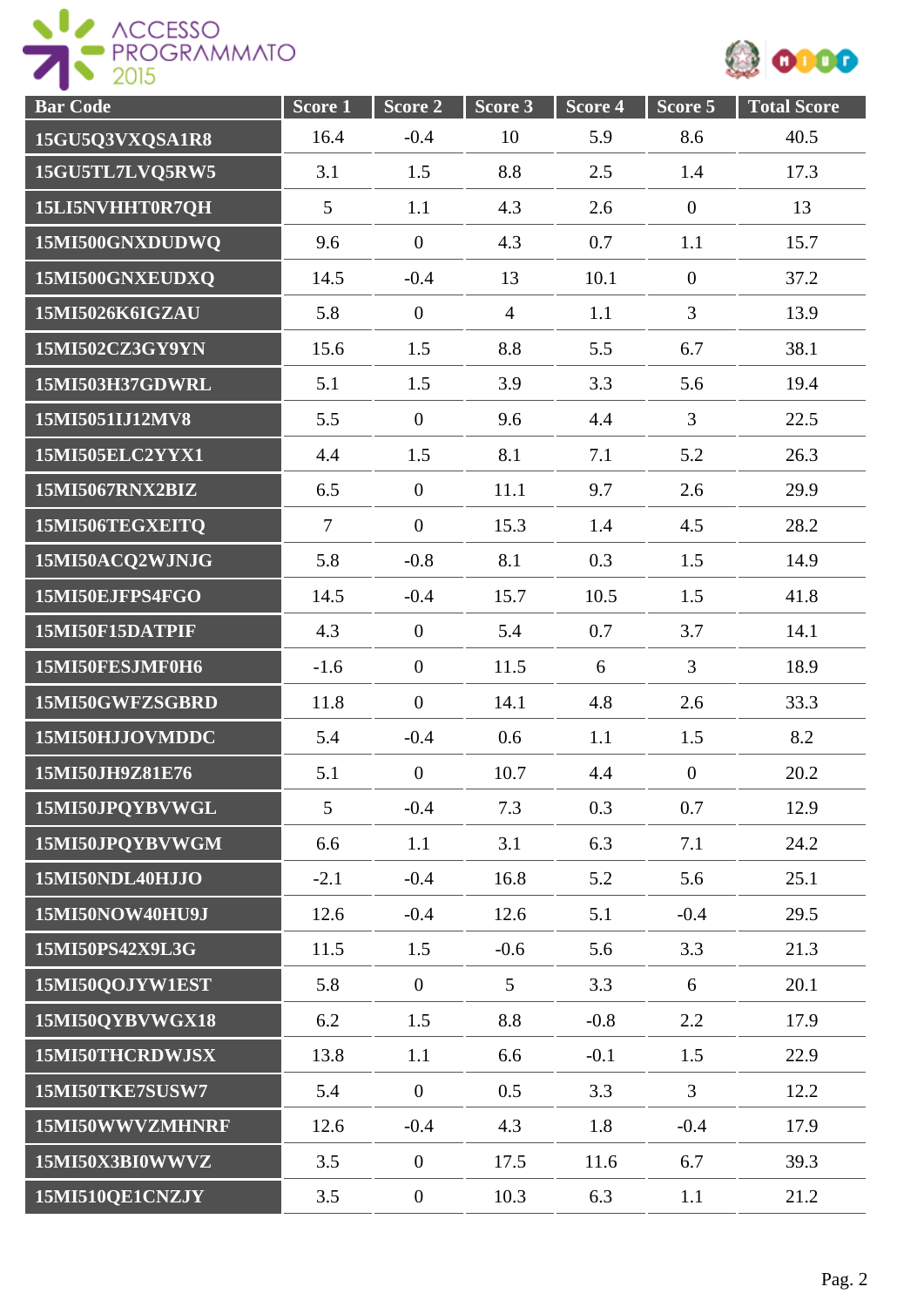



| <b>Bar Code</b>        | Score <sub>1</sub> | Score <sub>2</sub> | Score 3      | Score 4        | Score 5        | <b>Total Score</b> |
|------------------------|--------------------|--------------------|--------------|----------------|----------------|--------------------|
| 15MI518CZYBQ0QO        | 0.6                | $\overline{0}$     | 4.7          | 0.3            | 3              | 8.6                |
| 15MI51919              | 0.2                | $\boldsymbol{0}$   | 5.8          | $-1.2$         | 1.5            | 6.3                |
| 15MI51923              | 2.8                | $\overline{3}$     | 8.8          | 2.5            | 2.2            | 19.3               |
| 15MI51AQ8LFCLZM        | 5.2                | $\boldsymbol{0}$   | 17.2         | 9.7            | 5.2            | 37.3               |
| <b>15MI51BZ2FX8XM8</b> | 18.7               | $\overline{0}$     | 6.6          | 6.7            | 4.5            | 36.5               |
| 15MI51CBZJYMQQZ        | 9.5                | $\overline{0}$     | 9.6          | 1.4            | 5.2            | 25.7               |
| 15MI51CDLTPJZOK        | 6.9                | $-0.4$             | 7.4          | $-0.8$         | $\overline{3}$ | 16.1               |
| 15MI51CNZJYMP1Z        | 11                 | $-0.8$             | 13.7         | 6.6            | 6.7            | 37.2               |
| 15MI51ES4DWSB27        | $-2.8$             | 1.5                | 6.3          | 8.6            | $\overline{0}$ | 13.6               |
| 15MI51ESTDWH5B2        | 11.8               | $-0.8$             | 15.6         | 5.6            | 8.6            | 40.8               |
| 15MI51G16EBUQJG        | 1.2                | 1.1                | 10.8         | 12.7           | 4.8            | 30.6               |
| 15MI51IU29MI68S        | 8.8                | $\mathbf{0}$       | 6.6          | $-0.8$         | 3.7            | 18.3               |
| 15MI51M1PS42X9L        | 16.8               | $\overline{0}$     | 5.1          | 4.8            | 4.1            | 30.8               |
| 15MI51NW1Y8FRXY        | 6.9                | $-0.4$             | 8.1          | 7.8            | 3.7            | 26.1               |
| 15MI51NW1Y8FRXZ        | 3.3                | $\overline{0}$     | $-0.2$       | 1.5            | 1.5            | 6.1                |
| 15MI51OJOTHUXZS        | 15.6               | $-0.4$             | 7.3          | $-0.9$         | 1.8            | 23.4               |
| 15MI51P2571E2L1        | 8.8                | $\overline{0}$     | 7.8          | $\overline{0}$ | 4.5            | 21.1               |
| 15MI51R7QISIGBQ        | 2.1                | $\overline{0}$     | 10.7         | 4.8            | 3.3            | 20.9               |
| 15MI51T4ZYODZBL        | 3.6                | $\boldsymbol{0}$   | 8.1          | 1.8            | 3              | 16.5               |
| 15MI51VVKWITESH        | 6.9                | $\overline{0}$     | 8.8          | 2.5            | 0.7            | 18.9               |
| 15MI51Y8FRXY6JE        | 16                 | 1.5                | 3.3          | 2.9            | 2.6            | 26.3               |
| 15MI51YO5XQ1VVK        | 3.2                | $-0.4$             | 1.4          | 1.5            | 1.5            | 7.2                |
| 15MI51YYX1OJOTH        | 14.1               | $-0.4$             | 11.1         | 10.1           | 2.6            | 37.5               |
| 15MI51ZKARJCNWI        | 6.6                | $\overline{0}$     | 1.3          | 0.7            | 2.6            | 11.2               |
| 15MI51ZKBSKCNWI        | 5.4                | $\overline{0}$     | 1.8          | $\overline{0}$ | $\overline{3}$ | 10.2               |
| 15MI52078              | 0.6                | $\overline{0}$     | $\mathbf{1}$ | 7.1            | $\mathfrak{Z}$ | 11.7               |
| 15MI522BDR4YLPK        | 7.8                | $\mathbf{0}$       | $\tau$       | 4.8            | $\overline{3}$ | 22.6               |
| 15MI523OW9TYEVR        | 3.5                | $-0.4$             | 14.1         | 1.8            | 4.8            | 23.8               |
| 15MI52570EQKZ1B        | 4.6                | $-0.4$             | 6.9          | $-1.6$         | 0.7            | 10.2               |
| 15MI52571E2L1B3        | $\overline{3}$     | $\overline{0}$     | 5.4          | 2.6            | 4.5            | 15.5               |
| 15MI52581ERL02C        | 9.6                | $\overline{0}$     | 12.6         | 13.1           | 10.1           | 45.4               |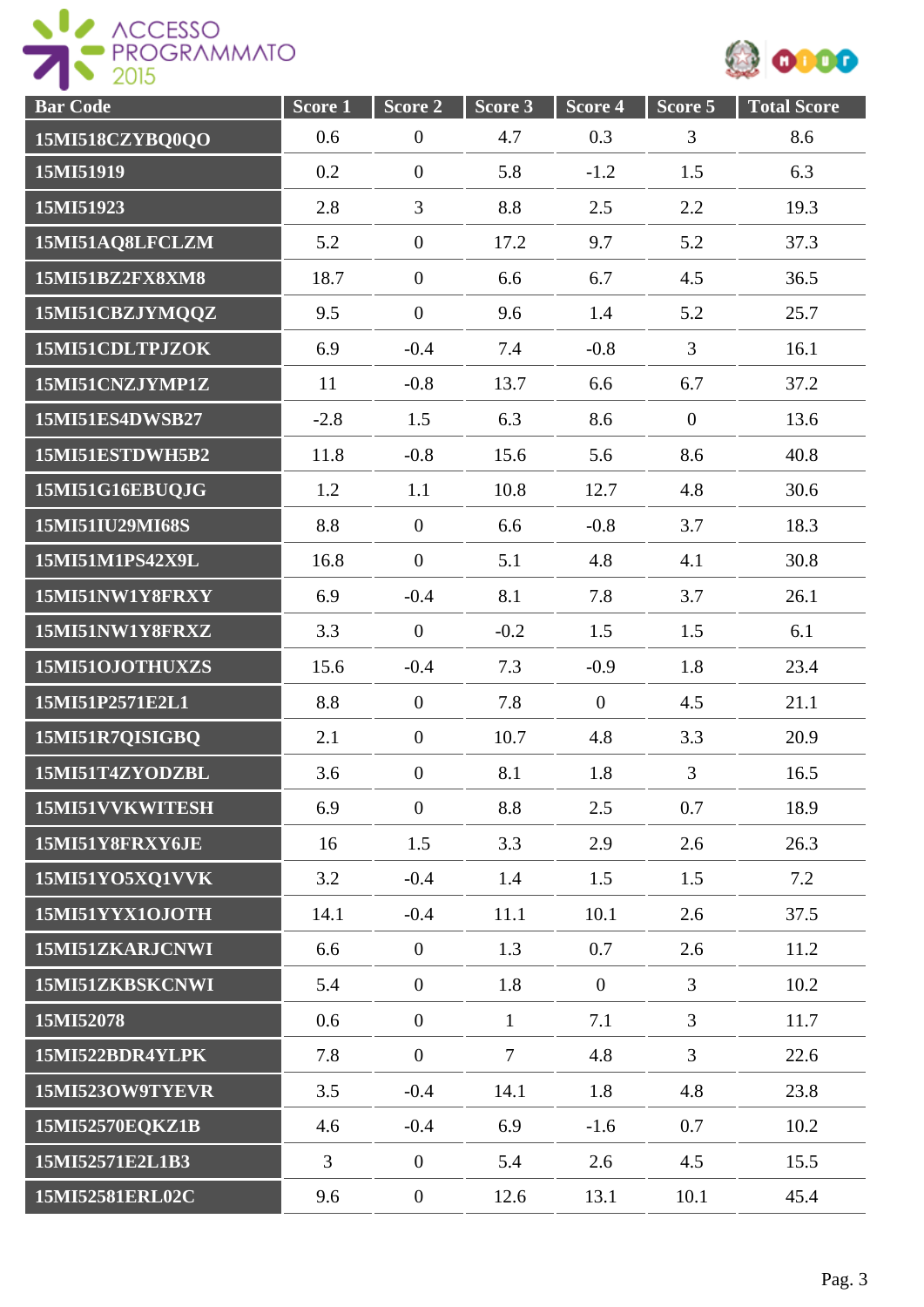

| <b>Bar Code</b>        | Score 1 | Score 2          | Score 3        | Score 4        | Score 5        | <b>Total Score</b> |
|------------------------|---------|------------------|----------------|----------------|----------------|--------------------|
| 15MI52581FRL02C        | 4.7     | $\boldsymbol{0}$ | 8.4            | 8.6            | 1.8            | 23.5               |
| 15MI5263KW34OK8        | 10.4    | $\boldsymbol{0}$ | 7.4            | 2.6            | 3              | 23.4               |
| 15MI526K6IGZAUO        | 11.5    | 1.1              | 11.1           | 6.3            | 4.5            | 34.5               |
| 15MI526KAIGZAUZ        | 8.9     | $\overline{0}$   | 12.3           | 5.6            | 7.5            | 34.3               |
| 15MI5274KL34OXU        | 5.8     | $\overline{0}$   | 8.1            | 1.4            | 6.7            | 22                 |
| 15MI527GNE401Z3        | 8.1     | $\boldsymbol{0}$ | 7.7            | 4.8            | 4.5            | 25.1               |
| 15MI527GNE401Z4        | 9.5     | 1.1              | 4.7            | $-0.8$         | 1.5            | 16                 |
| 15MI52AQ9MRNX0N        | $-3.2$  | $-0.4$           | 2.4            | 1.1            | $-0.4$         | $-0.5$             |
| 15MI52AR9MFCM0N        | 6.6     | $\boldsymbol{0}$ | 9.2            | 4.1            | $\overline{3}$ | 22.9               |
| 15MI52CES4YLPLT        | 8.5     | $\overline{0}$   | 3.9            | $\overline{3}$ | $\overline{3}$ | 18.4               |
| <b>15MI52J97SIZRKV</b> | 0.6     | $-0.4$           | 9.2            | $\overline{4}$ | 8.6            | 22                 |
| 15MI52L4CYCMHWI        | 5.1     | 1.5              | 9.2            | 6.3            | 3.7            | 25.8               |
| 15MI52L5CYDMHWI        | 3.2     | $-0.4$           | 8.9            | 5.2            | 2.6            | 19.5               |
| 15MI52WJNJG9DYY        | 2.1     | $-0.4$           | 0.2            | 5.5            | 0.7            | 8.1                |
| 15MI52X9L3GLISU        | 6.2     | $\boldsymbol{0}$ | 14.5           | 4.4            | 1.1            | 26.2               |
| 15MI52XL3HAHV7I        | 8.5     | $\overline{0}$   | 10.4           | 0.3            | $\overline{0}$ | 19.2               |
| 15MI52Z4DKB1YYX        | $-2.1$  | $\overline{0}$   | 3.9            | 1.8            | 2.2            | 5.8                |
| 15MI52ZBTBIKWGO        | 14.5    | 1.5              | 18.3           | 2.9            | 1.5            | 38.7               |
| 15MI531D6DAKYYA        | 11.1    | $\boldsymbol{0}$ | 3.9            | 9.7            | 3              | 27.7               |
| 15MI532NDUMEQYK        | 2.4     | $\overline{0}$   | 17.9           | 6.7            | 0.7            | 27.7               |
| 15MI533CES5ZLPA        | 10.7    | 1.1              | 7.3            | $\overline{0}$ | $\overline{0}$ | 19.1               |
| 15MI533SH4FP1M0        | 3.6     | 1.5              | 6.2            | $\overline{4}$ | 1.5            | 16.8               |
| 15MI534OT97RNNM        | 8.5     | $-0.4$           | 7.3            | 5.6            | 4.1            | 25.1               |
| 15MI53AMTU2EAY0        | 11.5    | $\mathbf{0}$     | 21.3           | 13.1           | 5.6            | 51.5               |
| 15MI53BR9NGDM1O        | 9.2     | 1.5              | 13             | 8.6            | 10.5           | 42.8               |
| 15MI53CES5YLPAL        | 8.5     | $\mathbf{0}$     | 2.4            | 4.8            | $\mathbf{1}$   | 16.7               |
| 15MI53HLISV7IJR        | 6.6     | $\overline{0}$   | 3.9            | 0.7            | $\overline{3}$ | 14.2               |
| 15MI53HUNA24E26        | 6.5     | 1.5              | 21.3           | $\tau$         | $\overline{0}$ | 36.3               |
| 15MI53IRM1N6T26        | 2.6     | $\overline{0}$   | 10.8           | 3.7            | 1.5            | 18.6               |
| 15MI53JZI2AKAIF        | 3.2     | $\boldsymbol{0}$ | $\overline{4}$ | 0.7            | $\overline{0}$ | 7.9                |
| 15MI53KW34OK8UZ        | 2.5     | $-0.8$           | 14.1           | 11.2           | 2.2            | 29.2               |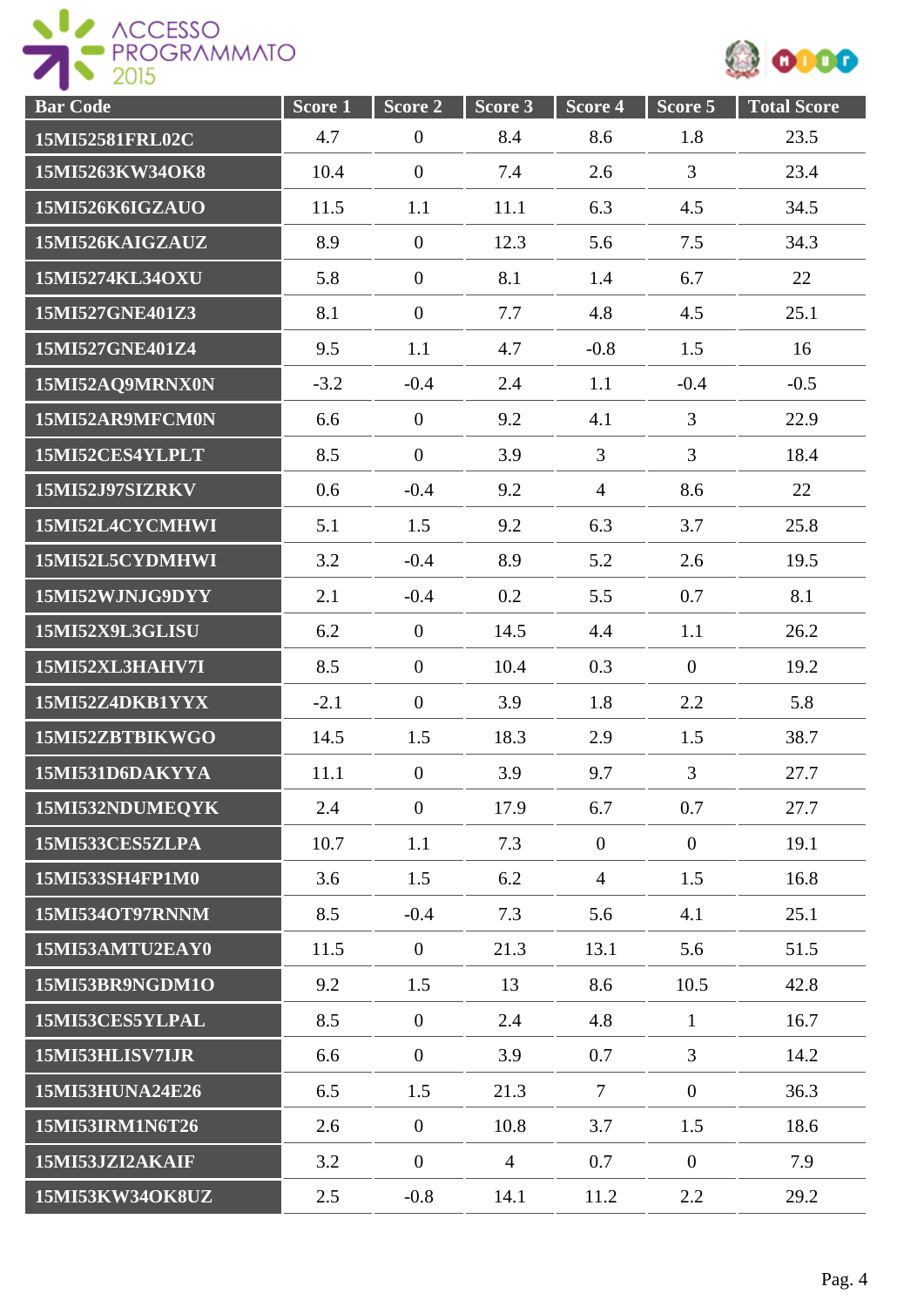

| <b>Bar Code</b>        | Score <sub>1</sub> | Score <sub>2</sub> | Score <sub>3</sub> | Score <sub>4</sub> | Score 5        | <b>Total Score</b> |
|------------------------|--------------------|--------------------|--------------------|--------------------|----------------|--------------------|
| 15MI53LMNRYPGGF        | 1.5                | $-0.8$             | $-1.5$             | $-1$               | 2.5            | 0.7                |
| 15MI53RLRVJX02V        | 10.3               | $-0.8$             | 9.9                | 2.2                | 1.8            | 23.4               |
| 15MI53SH4FP1M0P        | 7.6                | $-0.4$             | 5.1                | 2.6                | 1.1            | 16                 |
| 15MI53URM2ZBTBI        | 5.7                | $-0.4$             | 12.2               | 6.3                | 2.2            | 26                 |
| 15MI53VV802VXFD        | 7.7                | $\overline{0}$     | 12.6               | 7.4                | 6.7            | 34.4               |
| 15MI53ZGI9JNULC        | 6.7                | $\boldsymbol{0}$   | 10.4               | $\overline{3}$     | 1.5            | 21.6               |
| 15MI5401Z3RLRVJ        | 15.6               | $\mathbf{0}$       | 11.9               | 9.7                | 7.1            | 44.3               |
| <b>15MI5401Z4RLRWK</b> | $-0.9$             | 1.5                | 0.9                | 4.1                | $\overline{0}$ | 5.6                |
| 15MI540HJJOUMCD        | 10.3               | 1.1                | 16.1               | 4.8                | 3.3            | 35.6               |
| 15MI540HJJOVMDD        | 8.4                | $-0.8$             | 14.9               | 6.6                | 3              | 32.1               |
| 15MI540HU9JZUMC        | 4.3                | $\mathbf{0}$       | 8.8                | 2.1                | 7.1            | 22.3               |
| 15MI541DVDAKMZB        | 20.2               | $\overline{0}$     | 14.9               | 11.6               | 10.5           | 57.2               |
| 15MI541R80T4ZYO        | 7.3                | $-0.4$             | 10.7               | 1.4                | 4.5            | 23.5               |
| 15MI542NEVNFRZL        | 3.5                | $\overline{0}$     | 2.8                | $-0.8$             | 1.1            | 6.6                |
| <b>15MI542X9L3HLIS</b> | $\overline{7}$     | $\boldsymbol{0}$   | 9.6                | 7.8                | 1.8            | 26.2               |
| 15MI548WQWEPO25        | 14.1               | $\overline{0}$     | 17.9               | 1.8                | 7.1            | 40.9               |
| 15MI54CYCMHWI1N        | 2.9                | $\theta$           | 10                 | 3.7                | 3.7            | 20.3               |
| 15MI54DKB1YYX1O        | 2.1                | $\overline{0}$     | 8.1                | 2.2                | 1.5            | 13.9               |
| 15MI54EUPG6A5Z5        | 2.9                | $\overline{0}$     | 6.2                | 3.3                | $-0.4$         | 12                 |
| 15MI54FGOWSM1BR        | 8                  | $\overline{0}$     | 8.4                | 4.8                | 5.6            | 26.8               |
| 15MI54FP1M0PS42        | 2.8                | $\overline{0}$     | 14.1               | 5.9                | 6.3            | 29.1               |
| 15MI54G7P2MR75O        | 3.6                | $\overline{0}$     | 7.3                | 6.7                | 7.1            | 24.7               |
| 15MI54HY9ZNLK7S        | 6.9                | $\overline{0}$     | 8.8                | 4.1                | 3.3            | 23.1               |
| 15MI54OXUZFWSTR        | 5.8                | $-0.4$             | $\mathbf{1}$       | 0.3                | 1.1            | 7.8                |
| 15MI54PGXPHT1NN        | 4.7                | 1.5                | 8.8                | $-0.5$             | 0.7            | 15.2               |
| 15MI54QPFF18CZY        | 13.4               | $\overline{0}$     | 8.1                | 2.2                | $\overline{0}$ | 23.7               |
| 15MI54R051IJ12M        | 8.4                | $\boldsymbol{0}$   | 16.4               | 6.3                | 4.5            | 35.6               |
| 15MI54S22BDR4YL        | 16.4               | 1.5                | 8.1                | 2.5                | 8.6            | 37.1               |
| 15MI54VULVMJEUR        | 3.1                | $\overline{0}$     | 11.9               | 5.2                | 5.2            | 25.4               |
| 15MI54WP09UUKVH        | 3.1                | $-0.4$             | 3.5                | 2.9                | 2.5            | 11.6               |
| 15MI54Y98EHKDX4        | 3.4                | 1.1                | 8.4                | 7.4                | 4.8            | 25.1               |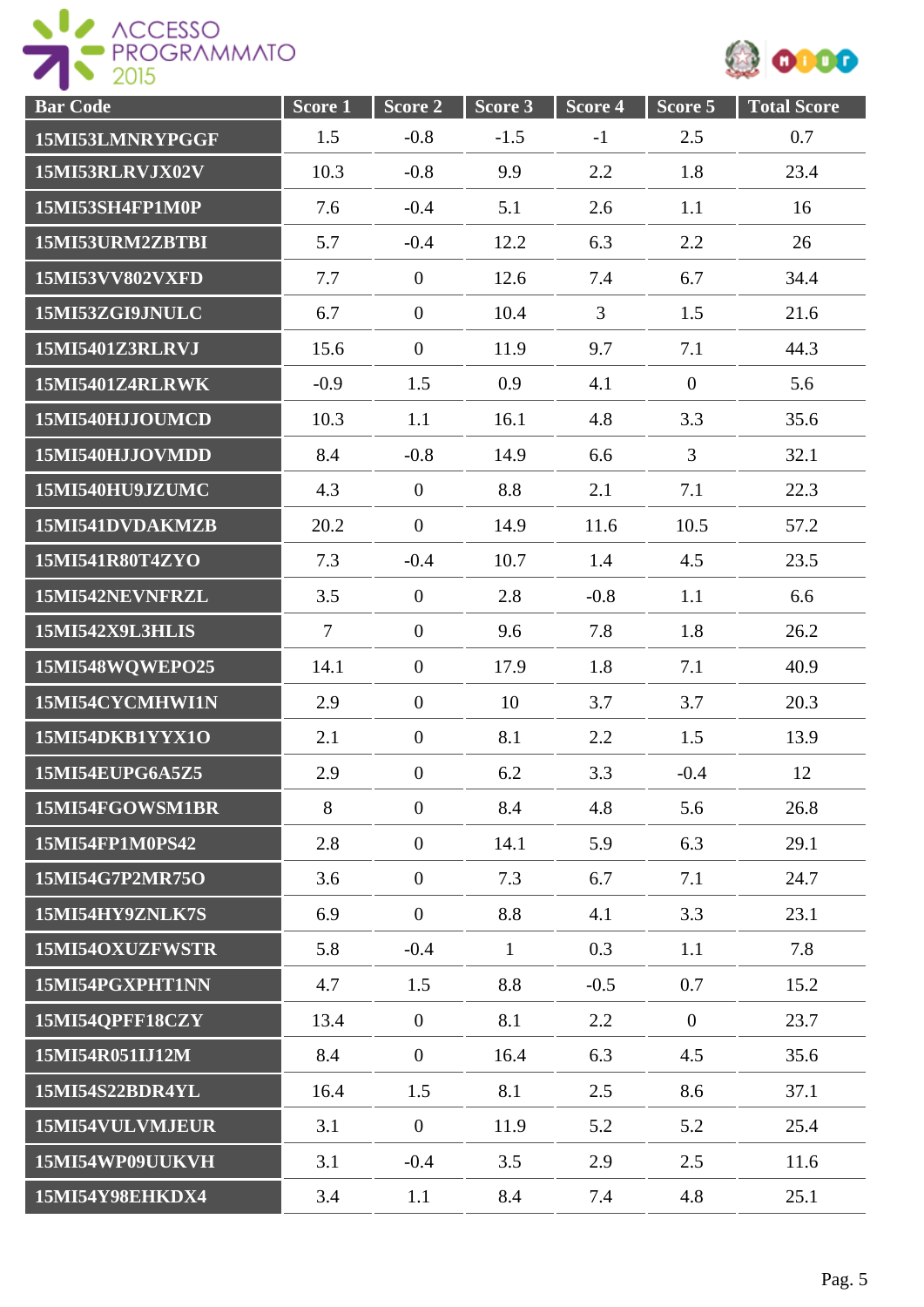



| <b>Bar Code</b>        | Score 1         | Score 2          | Score 3 | Score 4      | Score 5        | <b>Total Score</b> |
|------------------------|-----------------|------------------|---------|--------------|----------------|--------------------|
| 15MI54YLPLTF0GY        | 10.7            | $\boldsymbol{0}$ | 2.5     | 1.1          | 4.5            | 18.8               |
| 15MI551104SX3AW        | 4.7             | $-0.4$           | 5.5     | $\mathbf{1}$ | 4.1            | 14.9               |
| 15MI551IJ12MV8S        | 13.7            | $\mathbf{0}$     | 11.8    | 10.8         | 6              | 42.3               |
| 15MI55648WQWEPO        | 6.7             | 1.5              | 16.4    | 9.3          | 7.1            | 41                 |
| 15MI557AOO67SC0        | $-0.6$          | $\boldsymbol{0}$ | 2.4     | 2.2          | 0.3            | 4.3                |
| 15MI557RB0W2BHZ        | 10.3            | $\overline{0}$   | 16.8    | 8.9          | 7.1            | 43.1               |
| 15MI558DL33SQPX        | 8.5             | $\overline{0}$   | 10.7    | 16.1         | 12             | 47.3               |
| 15MI559WRXF1P25        | 10.7            | $-0.8$           | 8.8     | 7.8          | 4.5            | 31                 |
| 15MI559XRXFQP25        | 4.4             | $\overline{0}$   | 10      | 7.1          | 4.5            | 26                 |
| 15MI55A6VATS026        | 11.1            | $-0.4$           | 17.5    | 9.7          | 6.7            | 44.6               |
| 15MI55B27GNE401        | 11.2            | 1.5              | 21.3    | 11.6         | 5.2            | 50.8               |
| 15MI55BZKM3JNZW        | 15.6            | $-0.4$           | 11.1    | 7.8          | 10.1           | 44.2               |
| 15MI55C8PEOL4FZ        | 18.3            | 1.5              | 12.6    | 1.4          | $\mathbf{1}$   | 34.8               |
| 15MI55F36BJ11QO        | $5\overline{)}$ | $-0.4$           | 2.5     | $-0.4$       | $-1.2$         | 5.5                |
| 15MI55HZCHENQ2D        | 7.7             | $-0.4$           | 14.1    | 9.7          | 4.1            | 35.2               |
| 15MI55L2L4CYCMH        | 7.3             | 1.1              | 8.4     | 9.7          | 7.1            | 33.6               |
| 15MI55MOPT0RAII        | $\overline{2}$  | $\overline{0}$   | 0.1     | $-0.8$       | $\overline{0}$ | 1.3                |
| 15MI55N9X9MTGCK        | 10.3            | $-0.4$           | 11.8    | 5.9          | 7.1            | 34.7               |
| 15MI55NYX9MZTG8        | 6.2             | $\boldsymbol{0}$ | 11.1    | 5.9          | $\overline{3}$ | 26.2               |
| 15MI55P4SWAW50P        | $-1$            | $-0.4$           | 5.4     | 6.7          | $\overline{3}$ | 13.7               |
| 15MI55UXBX61AQ8        | 2.8             | $\overline{0}$   | 6.2     | 2.6          | $\overline{3}$ | 14.6               |
| 15MI55W5X9A33SS        | 8.9             | $\overline{0}$   | 17.5    | 5.5          | $\overline{3}$ | 34.9               |
| 15MI55WUO41DVDA        | 17.9            | $\overline{0}$   | 9.6     | 5.2          | 2.6            | 35.3               |
| 15MI55X9A33SH4F        | 14.1            | $\overline{0}$   | 12.2    | 7.4          | 6              | 39.7               |
| 15MI55XQ1VVKWIT        | 3.9             | $\overline{0}$   | $-1.3$  | 0.3          | 3.7            | 6.6                |
| 15MI55YLPALIF00        | $-1.6$          | $\overline{0}$   | 7.7     | 4.8          | 4.5            | 15.4               |
| 15MI55ZLPALIF00        | 10.7            | $\overline{3}$   | 23.2    | 9.3          | 6.3            | 52.5               |
| 15MI563T2V610QE        | 8.1             | $\overline{0}$   | 7.4     | 6            | 4.5            | 26                 |
| 15MI56659WRXF1P        | 9.6             | $-0.4$           | 10      | 2.6          | $\overline{0}$ | 21.8               |
| 15MI56659XRXFQP        | 12.2            | $\overline{0}$   | 16.4    | 12.3         | 8.2            | 49.1               |
| <b>15MI566CFHBV82O</b> | 10.7            | $\boldsymbol{0}$ | 3.9     | 3.6          | 3.3            | 21.5               |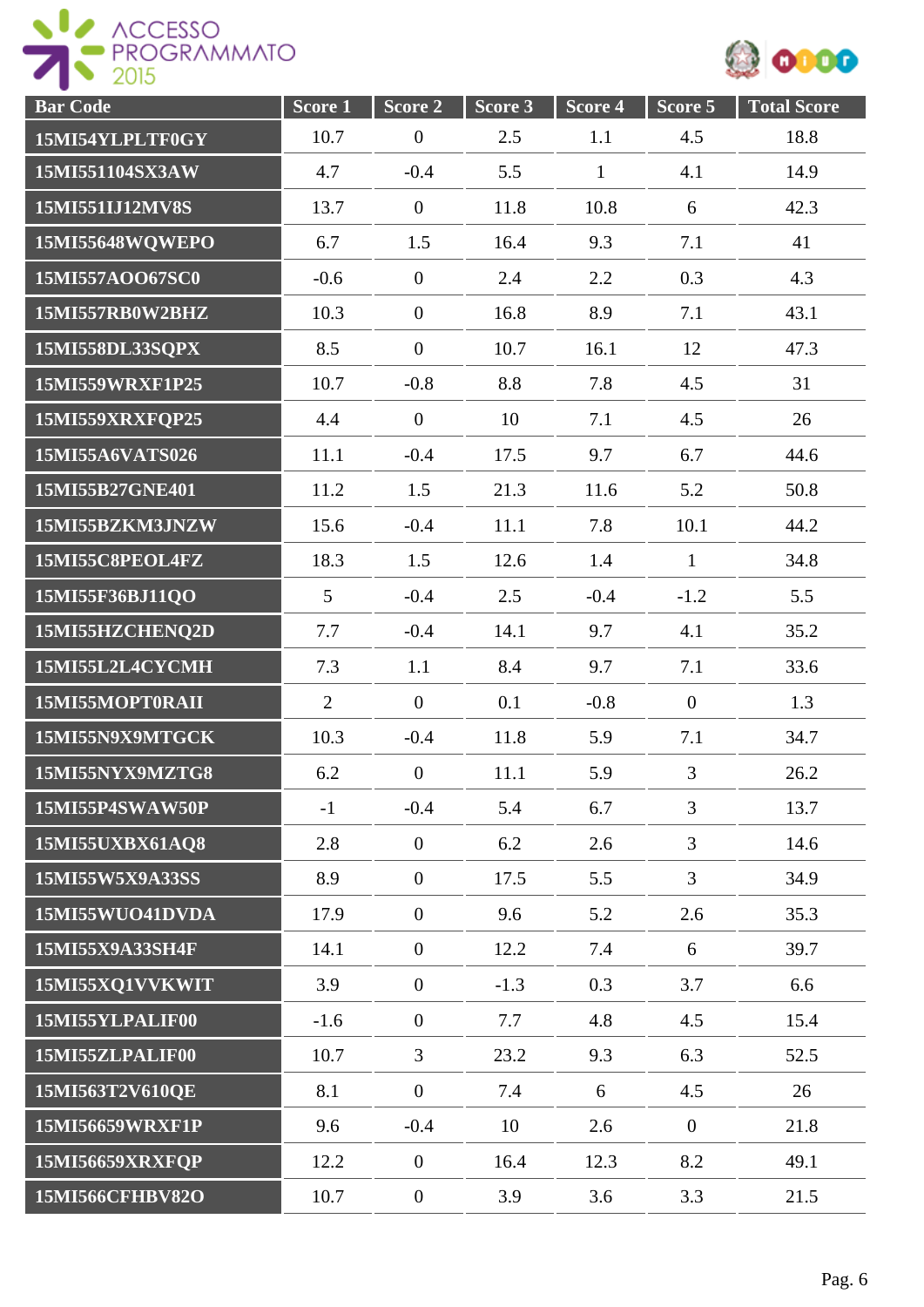



| <b>Bar Code</b>        | Score <sub>1</sub> | Score 2          | Score 3 | Score 4        | Score 5        | <b>Total Score</b> |
|------------------------|--------------------|------------------|---------|----------------|----------------|--------------------|
| 15MI5675XRXFQQ3        | 12.2               | $-0.4$           | 11.8    | 10.8           | 4.1            | 38.5               |
| 15MI567SC0X2BI0        | 7.3                | $-0.4$           | 13.4    | 6.7            | 3              | 30                 |
| 15MI5681FSL02C0        | 21.3               | $-0.4$           | $\tau$  | 5.9            | 4.5            | 38.3               |
| 15MI56A5Z5NYX9M        | 6.5                | $-0.4$           | 2.8     | $-0.5$         | $-3.2$         | 5.2                |
| 15MI56AMPSL5BZK        | 8.5                | $\overline{0}$   | 2.2     | $\overline{3}$ | 4.1            | 17.8               |
| 15MI56JE34OT97R        | 6.2                | $-0.4$           | 3.5     | 1.4            | $\overline{0}$ | 10.7               |
| <b>15MI56JF34OU8RN</b> | 8.1                | 1.1              | 8.9     | 4.5            | 4.1            | 26.7               |
| 15MI56K6IGZAUNK        | 7.7                | $-0.4$           | 1.6     | 0.3            | 2.6            | 11.8               |
| 15MI56LNQSL6NZV        | $\overline{2}$     | $-0.4$           | 5.1     | $-0.1$         | 7.1            | 13.7               |
| <b>15MI56LVP5RW57N</b> | 10.7               | $-0.4$           | 10.4    | 11.6           | 4.5            | 36.8               |
| 15MI56NO57RB0W2        | 24                 | $\overline{0}$   | 12.3    | 9.3            | 4.5            | 50.1               |
| 15MI56NZVM3VNZ7        | 8.9                | $-0.8$           | 6.2     | $\mathbf{1}$   | 5.6            | 20.9               |
| 15MI56R5UXBX61A        | 2.3                | $\overline{0}$   | $-1.5$  | 6.3            | 7.1            | 14.2               |
| 15MI56T263KW34O        | 4.7                | $\overline{0}$   | 3.2     | $\overline{0}$ | 1.5            | 9.4                |
| 15MI56UXC972AQ9        | 1.3                | $-0.4$           | $-0.6$  | $-1.2$         | 4.5            | 3.6                |
| 15MI56UYCY72AR9        | 11.8               | 1.5              | 10      | 1.5            | 4.5            | 29.3               |
| 15MI56VATS026K6        | 1.8                | $\overline{0}$   | 17.2    | 9              | 10.5           | 38.5               |
| 15MI56W5X9A33SH        | 6.3                | 1.5              | 5.5     | $\overline{0}$ | 1.5            | 14.8               |
| 15MI56WUP41DVDA        | 14.1               | $-0.4$           | 10.7    | 10.1           | 1.8            | 36.3               |
| 15MI56XGOONRFF4        | 5.4                | $\boldsymbol{0}$ | 1.7     | 1.1            | 1.1            | 9.3                |
| 15MI56YQ1WWLAWI        | 5.1                | 1.1              | 14.1    | 11.6           | 8.2            | 40.1               |
| 15MI570EQKZ1BZ2        | 6.9                | $\overline{0}$   | 6.2     | 3.7            | 0.3            | 17.1               |
| 15MI571E2L1B3G9        | 1.4                | $\boldsymbol{0}$ | 14.5    | 6.7            | 4.5            | 27.1               |
| 15MI572AR9MGCM0        | 6.3                | $\overline{0}$   | 15.6    | 11.2           | 5.6            | 38.7               |
| 15MI574KL34OXUZ        | 19                 | $-0.8$           | 11.8    | 12.3           | 5.2            | 47.5               |
| 15MI575OKKJNBGM        | 8.5                | $-0.4$           | 10.3    | 2.9            | 3.3            | 24.6               |
| 15MI576CFIBW82P        | 9.2                | $-0.4$           | 1.8     | $\overline{3}$ | $\overline{3}$ | 16.6               |
| <b>15MI579BQQ89AUE</b> | 4.3                | 1.5              | 12.6    | 11.6           | 8.6            | 38.6               |
| 15MI57AUZ5NYX9N        | 20.2               | $\overline{3}$   | 21.3    | 10.8           | 10.5           | 65.8               |
| 15MI57B0HKMF06T        | 11.1               | 1.5              | 16.4    | 2.1            | 8.2            | 39.3               |
| 15MI57C1HKMF07T        | 7.7                | $-0.4$           | 1.4     | 4.1            | 2.6            | 15.4               |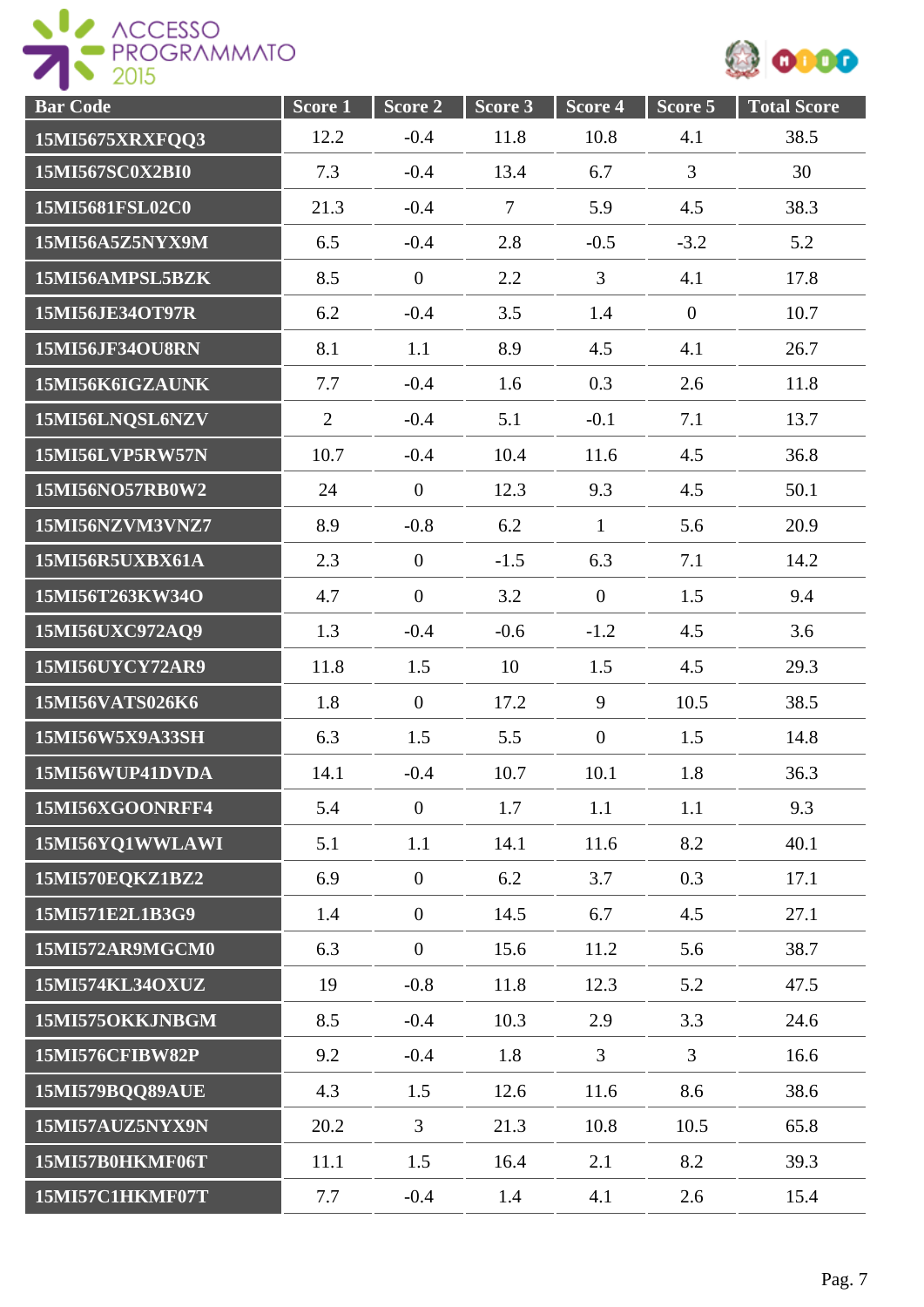

| <b>Bar Code</b> | S <sub>core</sub> 1 | Score 2          | Score <sub>3</sub> | Score 4        | Score 5        | <b>Total Score</b> |
|-----------------|---------------------|------------------|--------------------|----------------|----------------|--------------------|
| 15MI57GCT1104RM | 13.4                | 1.5              | 16.4               | 5.9            | 3              | 40.2               |
| 15MI57GNE401Z3R | 1.1                 | $\overline{0}$   | 8.1                | 11.6           | 4.1            | 24.9               |
| 15MI57GO5A6VATS | 4.7                 | $\boldsymbol{0}$ | 9.7                | 6.7            | $-0.4$         | 20.7               |
| 15MI57H58DL33SQ | 8.1                 | $-0.4$           | $\overline{2}$     | 4.1            | 0.7            | 14.5               |
| 15MI57HA9DM4TR1 | $\overline{0}$      | $\overline{0}$   | 10.4               | 9              | $\overline{0}$ | 19.4               |
| 15MI57HJQZUCP4E | 5.1                 | 1.5              | 9.2                | 6.7            | 4.1            | 26.6               |
| 15MI57I0EJFPS4F | 5.3                 | $-0.8$           | 11.8               | 2.8            | 2.5            | 21.6               |
| 15MI57KDAKYLBI2 | $-1.1$              | $-0.8$           | 10.3               | 1.5            | $\overline{0}$ | 9.9                |
| 15MI57LSJ6659WR | 19.4                | $-0.8$           | 10.3               | 6.3            | 9              | 44.2               |
| 15MI57QISIGBQO7 | 4.4                 | $-0.4$           | 2.9                | 1.4            | 3.7            | 12                 |
| 15MI57QYYX1DJPI | 2.7                 | $-0.4$           | 14.1               | $\overline{4}$ | 1.4            | 21.8               |
| 15MI57R6UXC972A | $-1.5$              | $\mathbf{0}$     | $-2.5$             | 1.1            | 1.8            | $-1.1$             |
| 15MI57RNNMQDJP3 | 5.1                 | $-0.8$           | $-1.8$             | $-0.1$         | 4.5            | 6.9                |
| 15MI57S6UYCY72A | 17.1                | 1.5              | 19.4               | 5.9            | 10.5           | 54.4               |
| 15MI57S7VYDY83B | 11.1                | $-0.4$           | 4.7                | $-0.4$         | 6.7            | 21.7               |
| 15MI57T274KL34O | 1.5                 | $-0.8$           | 0.4                | $-1$           | 0.6            | 0.7                |
| 15MI57TTITFRCQF | 1.2                 | $-0.8$           | 4.2                | 1.7            | 1.8            | 8.1                |
| 15MI57UPVDNN036 | 8.4                 | $-0.4$           | 10.8               | 1.4            | 1.1            | 21.3               |
| 15MI57VYDY83BR9 | 0.6                 | $\boldsymbol{0}$ | 8.1                | 5.2            | 5.6            | 19.5               |
| 15MI57ZIEEDHAGU | 3.6                 | $\overline{0}$   | 13                 | 8.2            | $\overline{0}$ | 24.8               |
| 15MI580U0ITS694 | 1.7                 | $-0.4$           | 6.2                | 12.7           | 10.1           | 30.3               |
| 15MI581FRL02CZ3 | 3.5                 | 1.5              | 6.5                | 3.2            | 2.5            | 17.2               |
| 15MI583LMNRYPGG | 7.1                 | $-0.4$           | 12.2               | 4.4            | 3.7            | 27                 |
| 15MI588OV5L2L4C | 2.9                 | $-0.4$           | 13                 | 4.4            | 8.6            | 28.5               |
| 15MI58CU1205HMS | 8                   | 1.5              | 0.7                | $-0.8$         | 1.1            | 10.5               |
| 15MI58DVLT8PRBR | 3.2                 | $\overline{0}$   | 7.7                | 5.6            | 1.1            | 17.6               |
| 15MI58FRXZ6JF34 | 6.1                 | $\boldsymbol{0}$ | $-0.2$             | 0.7            | 4.5            | 11.1               |
| 15MI58GQGEOL4R0 | 4.3                 | $-0.4$           | $\overline{2}$     | 3.7            | 6              | 15.6               |
| 15MI58HMSKABDX2 | 10.4                | $\mathbf{0}$     | 4.7                | 3              | 3              | 21.1               |
| 15MI58NBORTM7O0 | 5.7                 | $\overline{0}$   | 6.9                | 2.6            | 1.1            | 16.3               |
| 15MI58O65LLCYCM | 7.4                 | $-0.4$           | 6.6                | 3.3            | 1.5            | 18.4               |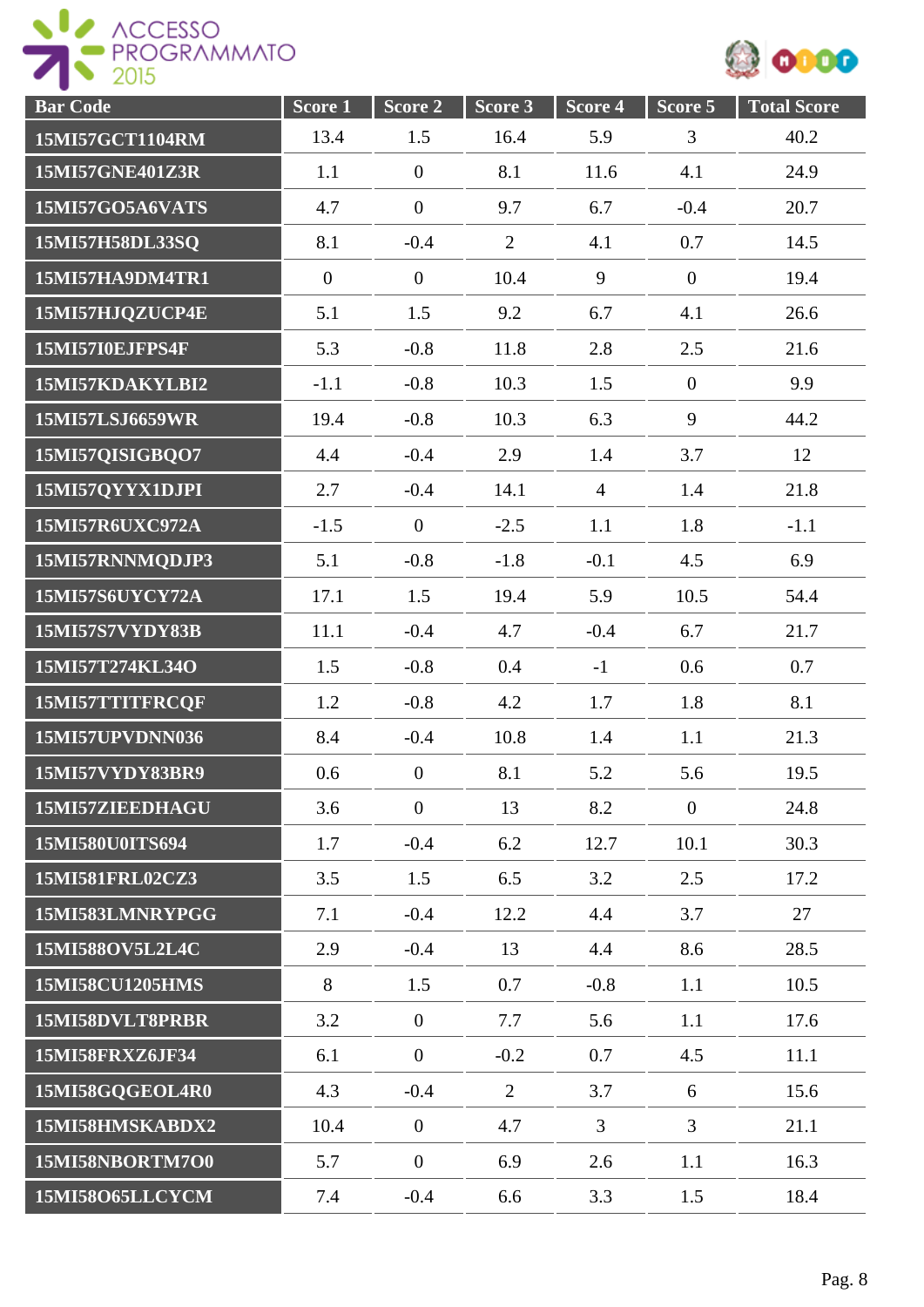

| <b>Bar Code</b>        | S <sub>core</sub> 1 | Score <sub>2</sub> | Score 3         | Score 4        | Score 5        | <b>Total Score</b> |
|------------------------|---------------------|--------------------|-----------------|----------------|----------------|--------------------|
| 15MI58OV5M2L5CY        | 6.6                 | $\boldsymbol{0}$   | $7\phantom{.0}$ | $\mathbf{0}$   | $-0.8$         | 12.8               |
| 15MI58P1YO5XP19        | 9.2                 | $-0.4$             | 16.4            | 11.6           | 7.5            | 44.3               |
| 15MI58PRBRW2UDK        | 4.2                 | $\overline{0}$     | 12.6            | $\overline{4}$ | 3.7            | 24.5               |
| 15MI58PXO5XP19V        | 7.3                 | $-0.8$             | 10.3            | $\overline{4}$ | 6.7            | 27.5               |
| 15MI58SMCRYP2X3        | 3.9                 | $\overline{0}$     | 1.7             | $-0.1$         | 0.7            | 6.2                |
| 15MI58YM9KV7R6U        | 0.4                 | $-0.8$             | 10.3            | 8.5            | 2.6            | 21                 |
| 15MI58ZJFFEIBHV        | 9.9                 | 1.1                | 12.6            | 4.8            | 2.2            | 30.6               |
| 15MI596W5X9A33S        | 16                  | $\theta$           | 8.5             | 9              | 7.1            | 40.6               |
| <b>15MI5972AQ9MRNX</b> | 1.6                 | $-0.8$             | $-0.2$          | 0.3            | 3              | 3.9                |
| 15MI597SIZRKV4Q        | $-1.7$              | $\mathbf{0}$       | 14.1            | 10.1           | 6.7            | 29.2               |
| 15MI597SJ0SKV4Q        | 6.9                 | $\overline{0}$     | 11.1            | 4.4            | 2.2            | 24.6               |
| 15MI598ZTZISS58        | 1.7                 | $\overline{0}$     | 12.6            | 1.8            | 2.6            | 18.7               |
| 15MI59AUE2Z4DKB        | 8                   | $-0.4$             | $-1.8$          | $-0.9$         | 2.9            | 7.8                |
| <b>15MI59CEQ89AIE2</b> | 14.1                | $\overline{0}$     | 11.1            | 2.6            | 5.2            | 33                 |
| 15MI59DOOCF1RPK        | 6.5                 | 1.1                | 5.5             | 1.5            | 4.1            | 18.7               |
| 15MI59DYYELVBSA        | 11.8                | $\overline{0}$     | 9.6             | 3.7            | 1.1            | 26.2               |
| 15MI59JNULCCBFY        | $7\phantom{.0}$     | $-0.4$             | 10.7            | 2.6            | 4.1            | 24                 |
| 15MI59JZUMCDBF4        | 4.7                 | 1.5                | 19.8            | 7.4            | 5.2            | 38.6               |
| 15MI59L3GLISU7H        | 7.3                 | 1.1                | 7.3             | 3              | 1.8            | 20.5               |
| 15MI59LK7S6UYCY        | 8.9                 | $\overline{0}$     | 8.8             | 6.7            | 2.6            | 27                 |
| 15MI59MGCM0NDL4        | 3.5                 | $\overline{0}$     | 3.6             | $\overline{0}$ | $\overline{3}$ | 10.1               |
| 15MI59MZTG8K7GO        | 3.6                 | 1.1                | 15.6            | 8.5            | 10.5           | 39.3               |
| 15MI59NEBMJ2DX2        | 8.9                 | $\overline{0}$     | 19.1            | 9.3            | $\overline{3}$ | 40.3               |
| 15MI59PW6M3L5DN        | 11.2                | $\overline{0}$     | 7.3             | 2.9            | 8.6            | 30                 |
| 15MI59TYEVRSRVI        | 5                   | $\overline{3}$     | 0.8             | 3.3            | 0.7            | 12.8               |
| 15MI59UUKVHTDSG        | $-0.4$              | $-0.4$             | 9.6             | 8.2            | 9              | 26                 |
| 15MI59UWUY9BS3T        | 5.8                 | $-0.4$             | 11.9            | $-1.2$         | 3              | 19.1               |
| 15MI59VVKK7H4E4        | 4.7                 | $-0.4$             | 13.8            | 1.1            | 2.6            | 21.8               |
| 15MI59Y6JE34O59        | 8.5                 | $-0.4$             | $-0.3$          | 1.8            | 2.2            | 11.8               |
| 15MI59YN9LK7S6U        | 5.8                 | 1.1                | $\overline{2}$  | 2.2            | 1.5            | 12.6               |
| 15MI59ZXS75HZCH        | 0.5                 | 1.1                | 9.9             | 7.8            | 0.7            | 20                 |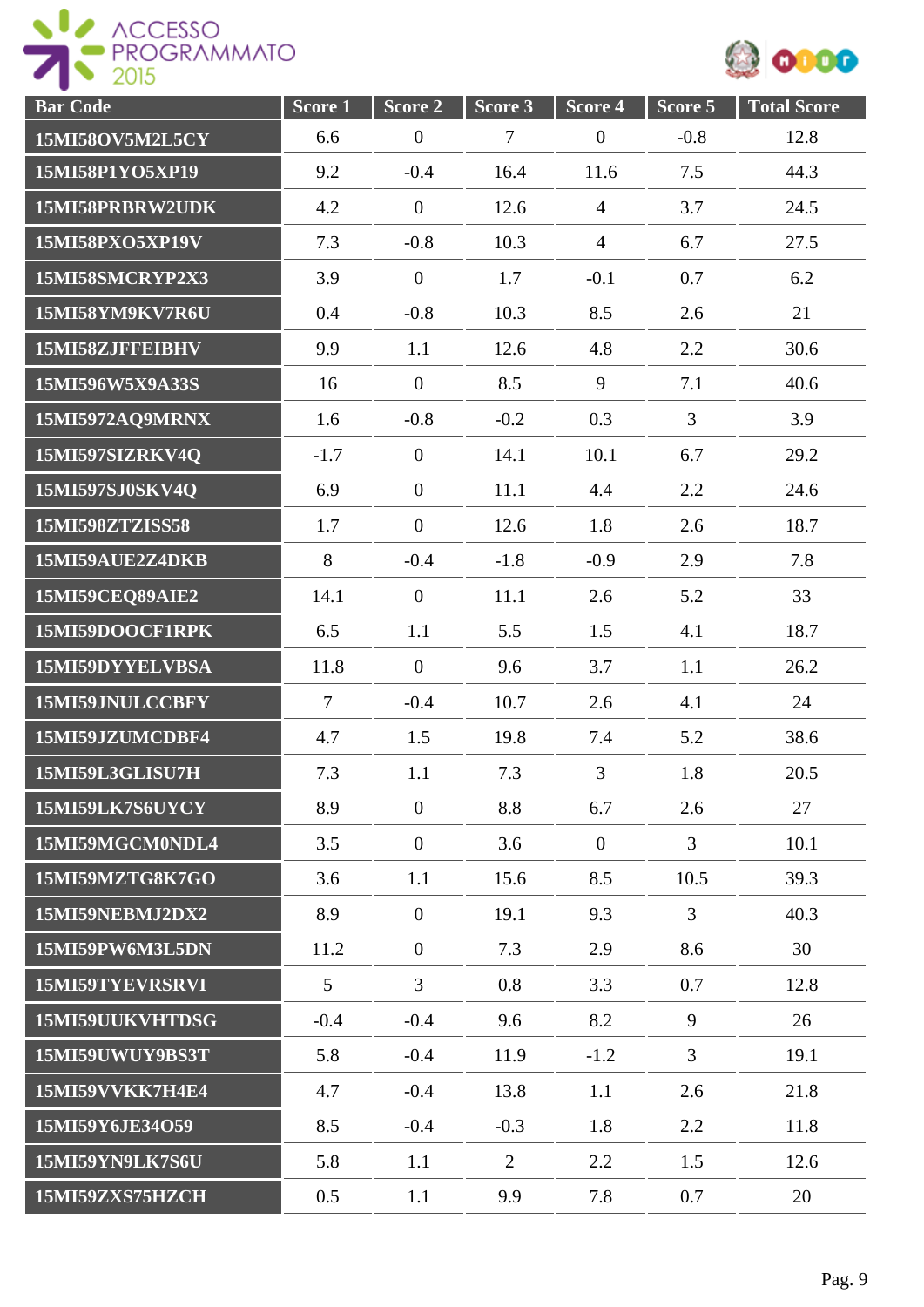



| <b>Bar Code</b>        | Score 1        | Score 2          | Score 3 | Score 4      | Score 5        | <b>Total Score</b> |
|------------------------|----------------|------------------|---------|--------------|----------------|--------------------|
| 15MI5A0YJARJBNV        | 11.8           | 1.5              | 11.5    | $-0.8$       | 8.6            | 32.6               |
| 15MI5A33SH4FP1M        | 8.1            | $\overline{0}$   | 6.2     | 5.9          | 4.5            | 24.7               |
| 15MI5A4M98E8MSR        | 7.7            | $-0.4$           | 12.6    | 5.5          | 2.6            | 28                 |
| 15MI5A5Z5NYX9NZ        | 2.7            | 1.1              | $-3$    | $-3.6$       | 4.8            | $\overline{2}$     |
| 15MI5A7VBT4036L        | 14.9           | $\mathbf{0}$     | 11.9    | 3.3          | 8.2            | 38.3               |
| 15MI5ACTDPMJ44J        | 4.1            | $\overline{0}$   | 12.2    | 5.6          | 4.1            | 26                 |
| 15MI5AJ01PNMU9X        | $-2$           | $-0.4$           | 14.5    | 7.1          | 2.6            | 21.8               |
| 15MI5AKNZBIRMHW        | 8.1            | $\overline{0}$   | 3.6     | 0.3          | 0.7            | 12.7               |
| 15MI5AKWHVJN8YW        | $\overline{7}$ | $-0.8$           | 6.9     | 8.2          | 0.7            | 22                 |
| 15MI5AKYLBI2YFH        | 11.5           | $\mathbf{0}$     | 10      | 3.7          | 7.1            | 32.3               |
| 15MI5ALIF00GNXD        | 13             | 1.5              | 9.6     | 2.9          | 6.7            | 33.7               |
| 15MI5ALLY13WANG        | 4.8            | 1.5              | 6.6     | $\mathbf{1}$ | 3.3            | 17.2               |
| 15MI5ANEHAUB1ZK        | 13.4           | $\mathbf{0}$     | 10.4    | 8.6          | 5.6            | 38                 |
| 15MI5APN6S163JK        | 4.7            | $-0.4$           | 17.9    | 10.1         | 4.8            | 37.1               |
| 15MI5AR9MGCM0ND        | 4.5            | $\overline{0}$   | 9.7     | 10.1         | 6              | 30.3               |
| 15MI5ARJBNVHHT0        | $-0.5$         | $\theta$         | 13.4    | 9            | 4.1            | 26                 |
| 15MI5ATFOTQ0JPQ        | 11.9           | $-0.4$           | $-1.6$  | $-0.4$       | 3.7            | 13.2               |
| 15MI5AU9O9CMRDM        | 10.4           | $\theta$         | 15.3    | $\mathbf{1}$ | $\overline{3}$ | 29.7               |
| 15MI5AUNKU8DVLT        | 7.8            | $\boldsymbol{0}$ | 15.3    | 7.5          | 1.5            | 32.1               |
| 15MI5AUWFL17ZIE        | 2.5            | $\theta$         | 12.2    | 8.2          | 4.5            | 27.4               |
| 15MI5AVAJETFYLU        | 6.1            | $-0.8$           | 7.3     | 5.5          | 1.8            | 19.9               |
| 15MI5AW50P7KDAK        | 2.7            | $-0.8$           | 3.5     | $-3.2$       | $-0.1$         | 2.1                |
| 15MI5AX1EV6WL7J        | 9.2            | $-0.8$           | 2.9     | $-0.4$       | $\overline{3}$ | 13.9               |
| <b>15MI5B1898ZTZIS</b> | 5.9            | $\mathbf{0}$     | $\tau$  | 4.8          | 8.6            | 26.3               |
| 15MI5B1ZKBSKCNW        | 3.9            | $\overline{0}$   | 6.6     | $-0.1$       | 1.4            | 11.8               |
| 15MI5B3G98YM9KV        | 5.5            | 1.1              | 13      | 4.4          | 1.5            | 25.5               |
| 15MI5B4BHW8G0VD        | 7.7            | $\overline{0}$   | 5.5     | 0.7          | 5.6            | 19.5               |
| 15MI5B51S91T4ZY        | 14.9           | $\boldsymbol{0}$ | 5.1     | 5.2          | 5.6            | 30.8               |
| 15MI5BDR4YLPKIE        | 1.6            | $-0.4$           | 14.1    | 4.8          | 3.7            | 23.8               |
| 15MI5BFHAV71OBS        | 2.4            | $\mathbf{0}$     | 2.4     | $-0.1$       | 9              | 13.7               |
| 15MI5BGZ4S33CES        | $-0.4$         | $\boldsymbol{0}$ | $-0.9$  | 4.8          | 1.1            | 4.6                |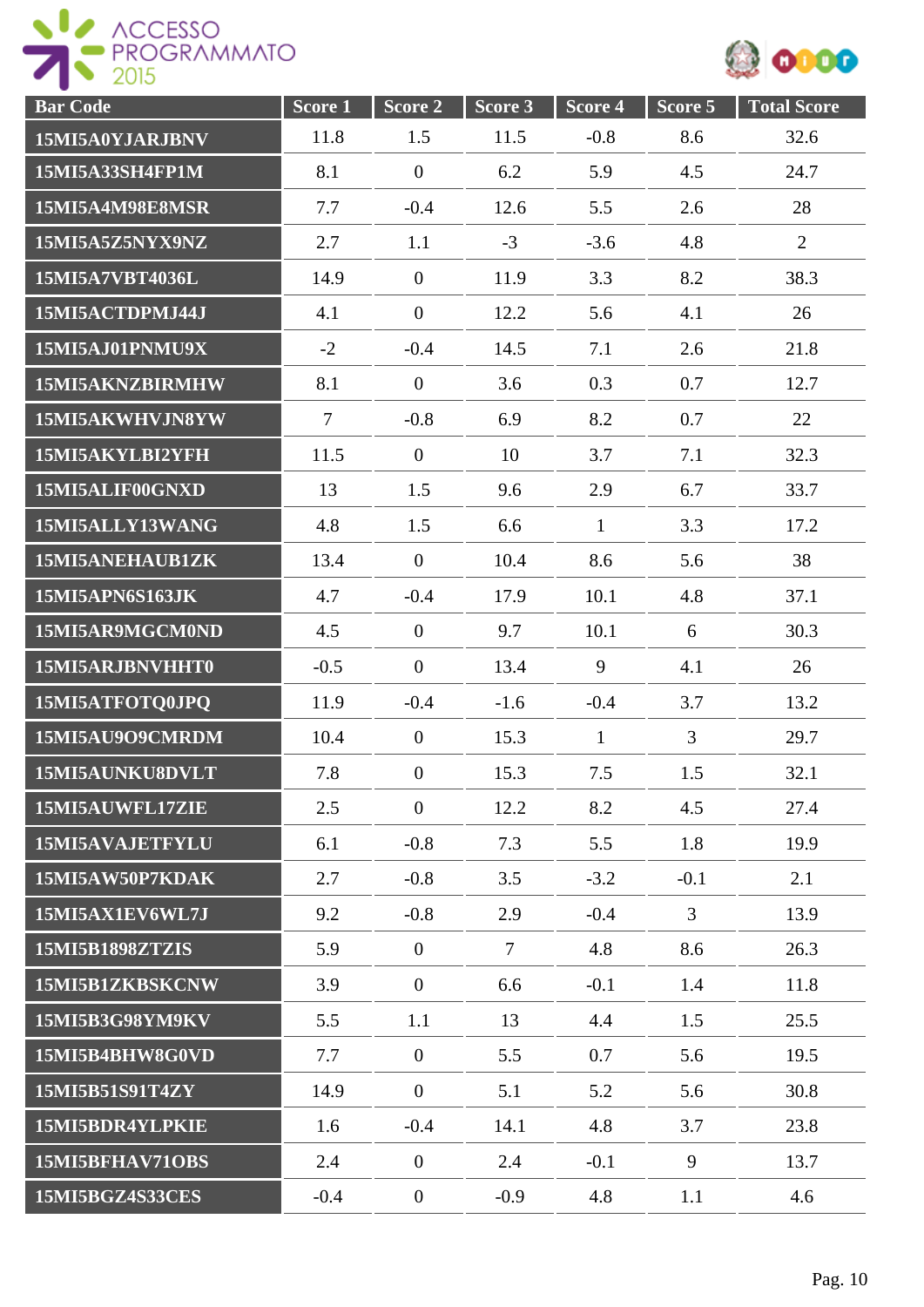



| <b>Bar Code</b>        | Score <sub>1</sub> | Score 2          | Score 3        | Score 4        | Score 5        | <b>Total Score</b> |
|------------------------|--------------------|------------------|----------------|----------------|----------------|--------------------|
| 15MI5BH6AMPSL5B        | 4.2                | 1.1              | 3.2            | $-1.3$         | 2.5            | 9.7                |
| <b>15MI5BHVAMEGAUB</b> | 13.7               | $\overline{0}$   | 5.4            | 2.6            | 3.7            | 25.4               |
| <b>15MI5BHVANEHAUB</b> | $-0.6$             | 1.1              | 1.6            | 1.8            | 1.5            | 5.4                |
| 15MI5BHZVVUYMGM        | 19.4               | 1.5              | 17.9           | 16.1           | 10.5           | 65.4               |
| 15MI5BIKWGOK8EU        | $-0.5$             | $\overline{0}$   | 2.7            | 6.3            | 6.7            | 15.2               |
| 15MI5BJGZAVZW69        | 14.9               | $\overline{0}$   | 17.2           | 8.2            | 3.7            | 44                 |
| 15MI5BK11QONV9Y        | 6.2                | $-0.4$           | 6.1            | 6.6            | 6.3            | 24.8               |
| 15MI5BLI1OX1Y8F        | 11.1               | 1.1              | 14.1           | 2.5            | $\overline{0}$ | 28.8               |
| 15MI5BORTM7O0XN        | 12.2               | $\overline{0}$   | 9.2            | 3.3            | 4.5            | 29.2               |
| 15MI5BPSUN8P1YO        | 3.1                | $-0.4$           | 1.3            | 1.1            | 2.6            | 7.7                |
| 15MI5BQ0QOJYW1E        | $\overline{7}$     | $\boldsymbol{0}$ | 16             | 5.9            | 6              | 34.9               |
| 15MI5BQO6T273KL        | 8.1                | 1.1              | 10.3           | 5.9            | 3              | 28.4               |
| 15MI5BQO7T274KL        | 4.3                | $\overline{0}$   | 12.6           | 5.5            | 5.2            | 27.6               |
| 15MI5BQQ89AUE2Z        | 10.7               | $-0.4$           | 8.4            | 6.7            | 0.7            | 26.1               |
| 15MI5BR72UDKLJO        | 0.1                | $-0.8$           | 2.3            | 0.2            | $-0.4$         | 1.4                |
| 15MI5BRMD42W2KV        | 8.5                | $-0.4$           | 10.1           | 7.5            | 2.6            | 28.3               |
| 15MI5BRW3UDKLKO        | 2.8                | $-0.4$           | $-0.3$         | $-1.2$         | 0.7            | 1.6                |
| 15MI5BRW3UDLLKO        | 8.5                | 1.1              | 10.3           | 3.6            | 5.6            | 29.1               |
| 15MI5BSAU9O9CMR        | $\overline{7}$     | 1.5              | 10             | 2.9            | $\overline{3}$ | 24.4               |
| 15MI5BSCOLI33IP        | 14.9               | $\overline{0}$   | 5.8            | 1.4            | 2.2            | 24.3               |
| 15MI5BSKCNWIHU1        | 9.5                | 1.5              | 10.3           | 2.9            | 6.7            | 30.9               |
| 15MI5BTBIKWGOK8        | 12.3               | $\overline{0}$   | 14.5           | 7.1            | 8.6            | 42.5               |
| 15MI5BTGPUQ0JQR        | $-1.3$             | 1.1              | 6.6            | 7.8            | 7.5            | 21.7               |
| 15MI5BUQJGP3QGO        | 16                 | $\overline{0}$   | 3.9            | 6.7            | 2.2            | 28.8               |
| 15MI5BVWGM18ZJF        | $\mathbf{1}$       | $\overline{0}$   | 6.2            | 0.7            | 3.7            | 11.6               |
| 15MI5BW82PACTDP        | 10                 | $\overline{0}$   | 9.2            | 2.2            | $\overline{3}$ | 24.4               |
| 15MI5C9JBFO66LS        | 9.2                | $\overline{0}$   | $\overline{7}$ | 2.6            | $\overline{0}$ | 18.8               |
| 15MI5CBFY4S22BD        | 1.8                | $\overline{0}$   | 7.8            | 8.6            | 9              | 27.2               |
| 15MI5CCZ6WVNXNL        | 1.9                | $-0.4$           | $\mathbf{0}$   | $\overline{0}$ | 2.6            | 4.1                |
| 15MI5CDBGZ4S33C        | 9.2                | $\mathbf{0}$     | 5              | $-0.4$         | 4.1            | 17.9               |
| 15MI5CDCGFTKCES        | 11.5               | $\boldsymbol{0}$ | 3.9            | $-0.1$         | 6              | 21.3               |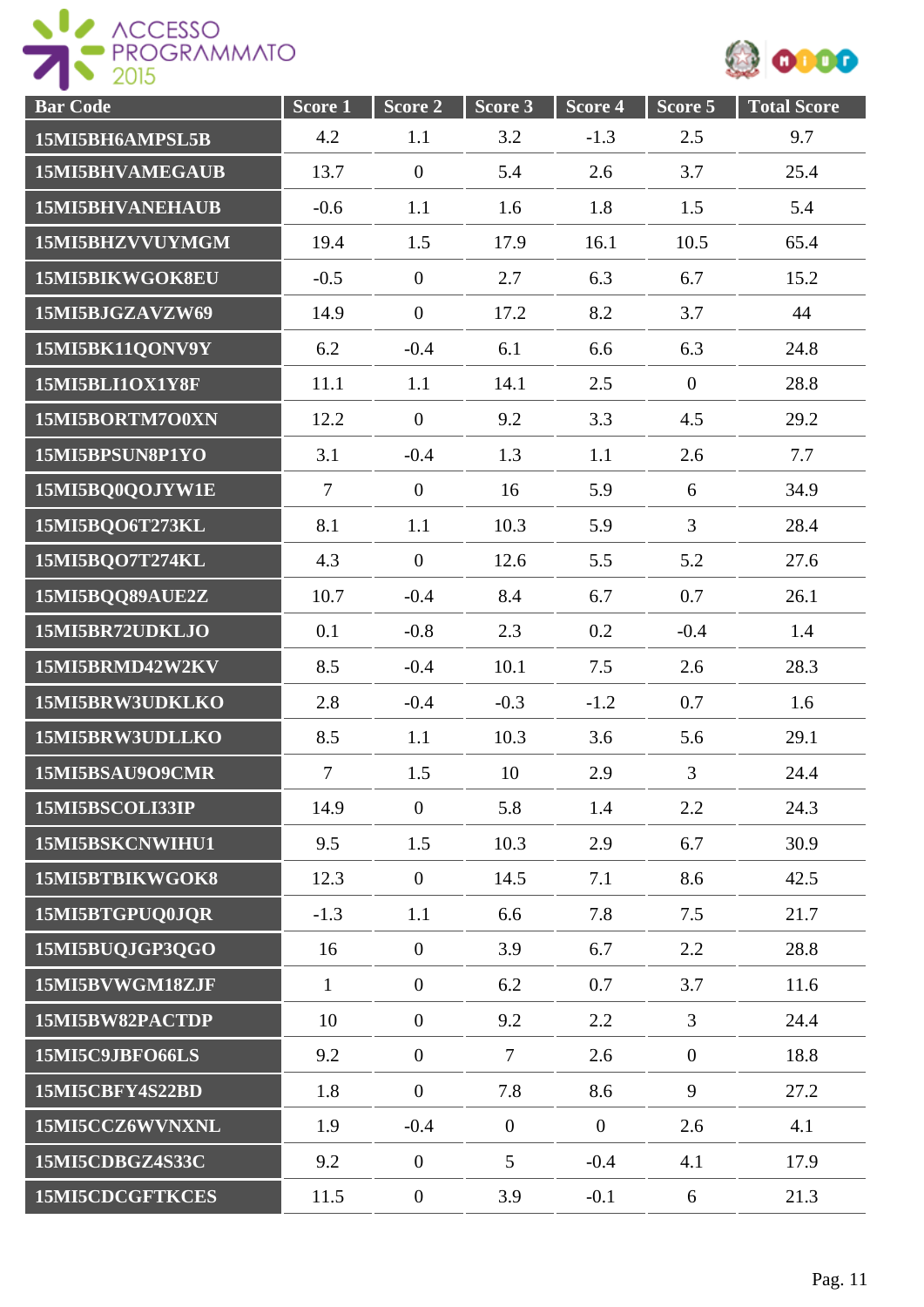

| <b>Bar</b> Code        | Score 1 | Score 2          | Score 3 | Score 4        | Score 5        | <b>Total Score</b> |
|------------------------|---------|------------------|---------|----------------|----------------|--------------------|
| 15MI5CES5ZLPALI        | 4.6     | $-0.4$           | 3.9     | $-1.6$         | 1.1            | 7.6                |
| 15MI5CFOA6VAT3Z        | 17.9    | 1.5              | 16.4    | 6.3            | 4.8            | 46.9               |
| 15MI5CGFTKCESZX        | 6.6     | $\mathbf{0}$     | $-0.7$  | 0.3            | 7.5            | 13.7               |
| 15MI5CGZ5T33CES        | 14.1    | $-0.8$           | 10.7    | 1.1            | 3.7            | 28.8               |
| 15MI5CI8NBORTM7        | $-0.3$  | $\mathbf{0}$     | 1.2     | 0.7            | $-0.8$         | 0.8                |
| 15MI5CK3ZGI9JNU        | 3.4     | 1.1              | 2.7     | 5.1            | 4.1            | 16.4               |
| 15MI5CLZMCK3ZGI        | 6.6     | 1.1              | 14.5    | $\mathbf{1}$   | 4.1            | 27.3               |
| 15MI5CM0NDL40HJ        | 7.3     | 1.1              | 7.3     | 5.5            | 7.5            | 28.7               |
| 15MI5CMRDMROXHN        | 5.4     | 1.5              | 2.7     | $\mathbf{1}$   | 1.4            | 12                 |
| <b>15MI5CN88OV5L2L</b> | 10.7    | 1.5              | 11.8    | 9.7            | 4.8            | 38.5               |
| 15MI5CNWIHT0R7Q        | 8.1     | $-0.4$           | 3.3     | $\overline{0}$ | 3              | 14                 |
| 15MI5CNWIHU1R7Q        | $-2.2$  | $\mathbf{0}$     | 0.5     | $\overline{0}$ | $-0.4$         | $-2.1$             |
| 15MI5COEU0SBA5Z        | 4.3     | $\overline{0}$   | 16.8    | 13.5           | 7.1            | 41.7               |
| 15MI5COWI3I10G8        | 13.7    | $\overline{0}$   | 4.6     | 2.2            | 1.4            | 21.9               |
| 15MI5CP4EUPG6A5        | 5.5     | $\overline{0}$   | 7.3     | 2.6            | 4.5            | 19.9               |
| 15MI5CQ2WJNJG9D        | 6.5     | $-0.4$           | 2.2     | $-0.4$         | 3.7            | 11.6               |
| 15MI5CQFI3URM2Z        | 8.5     | $\mathbf{0}$     | 7.7     | 3.7            | 5.6            | 25.5               |
| 15MI5CWSB1BGME4        | 5       | $\overline{0}$   | 2.3     | 2.9            | $\overline{3}$ | 13.2               |
| 15MI5CXE32NDUME        | 16.7    | $\boldsymbol{0}$ | 7.1     | 5.6            | 4.5            | 33.9               |
| 15MI5CY72AR9MGC        | 18.7    | $\overline{0}$   | 19.8    | 9.7            | 7.1            | 55.3               |
| 15MI5CYDMHWI1NW        | 13.4    | $\overline{0}$   | 11.1    | 3.3            | $\overline{0}$ | 27.8               |
| 15MI5CZ3GY9YN9L        | 10.3    | $-0.4$           | $\tau$  | 1.5            | 3              | 21.4               |
| 15MI5CZYBQ0QOJY        | 7.8     | $\overline{0}$   | 15.3    | 8.2            | 8.6            | 39.9               |
| 15MI5CZYBQQZU9W        | $-1.2$  | $\overline{0}$   | 0.3     | $-1.2$         | $-0.4$         | $-2.5$             |
| 15MI5D57H58DL33        | 5.8     | $-0.8$           | 9.2     | $\overline{4}$ | 4.1            | 22.3               |
| 15MI5D9YEW6B3A6        | 8.4     | $-0.4$           | 10.3    | 5.9            | 3.7            | 27.9               |
| 15MI5DAD7CPHBPV        | 8.8     | $-0.8$           | 2.4     | 9.7            | 1.1            | 21.2               |
| 15MI5DAKMZBIRMH        | 10      | $-0.4$           | 4.7     | 10.1           | 4.1            | 28.5               |
| 15MI5DAKNZBIRMH        | 14.9    | $-0.4$           | 2.8     | $\overline{0}$ | 1.8            | 19.1               |
| 15MI5DAKYLBI2YF        | 8       | $-0.8$           | 14.1    | 2.5            | 3.7            | 27.5               |
| 15MI5DAKYYAI2MG        | 4.4     | $\boldsymbol{0}$ | 12.6    | 13.1           | 1.5            | 31.6               |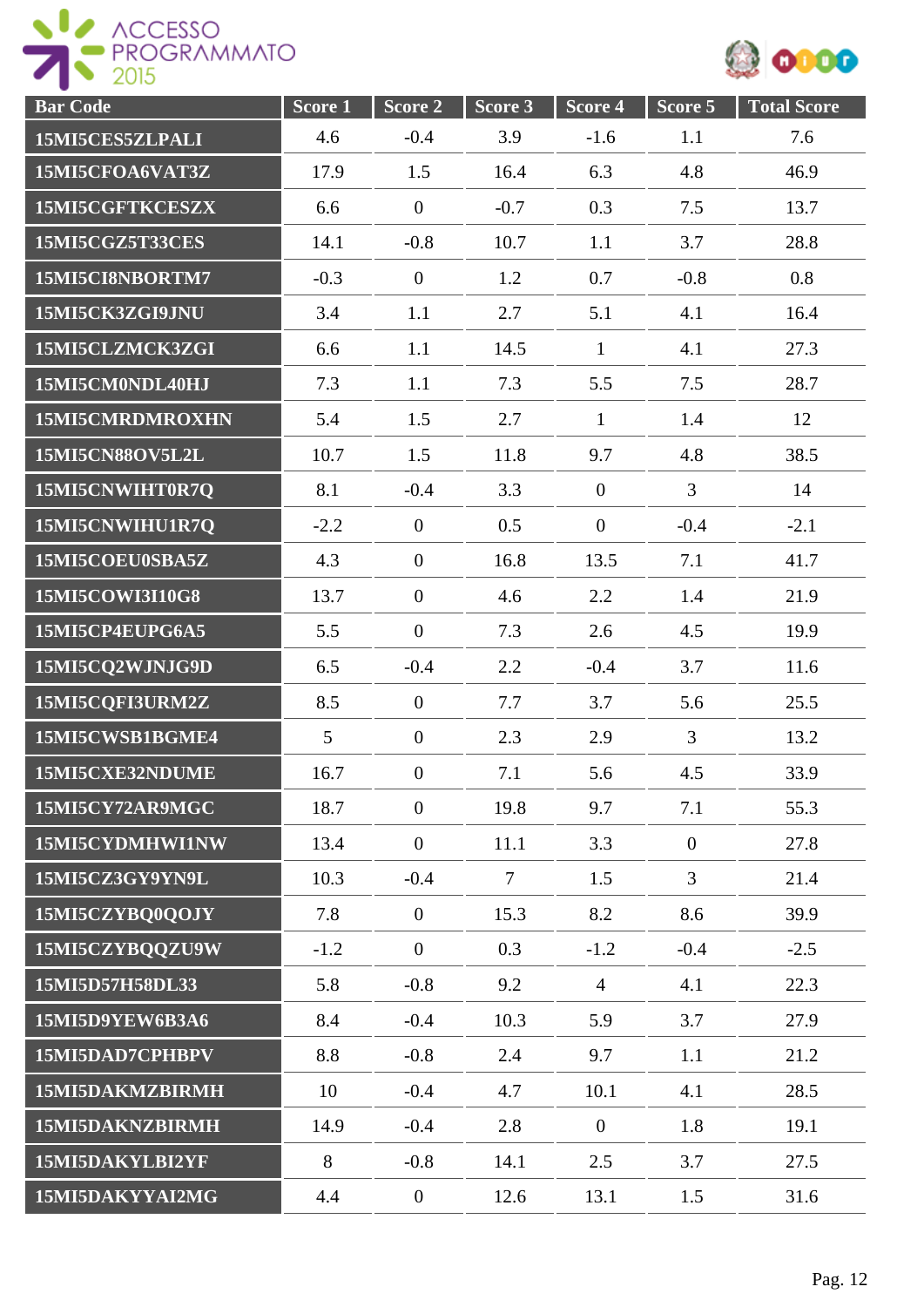

| <b>Bar Code</b>        | Score 1 | Score 2          | Score <sub>3</sub> | Score 4        | Score 5          | <b>Total Score</b> |
|------------------------|---------|------------------|--------------------|----------------|------------------|--------------------|
| 15MI5DBF4S32CES        | 5.9     | $-0.4$           | 25.1               | 9.7            | 6                | 46.3               |
| 15MI5DCGZ5T33CE        | 0.6     | $\boldsymbol{0}$ | 10.4               | 8.6            | 4.5              | 24.1               |
| 15MI5DJ8OBPSUN8        | 11.1    | $-0.4$           | 11.9               | 5.9            | 3                | 31.5               |
| 15MI5DJP3IHUMOI        | 10.8    | $\boldsymbol{0}$ | 15.3               | 2.6            | $\overline{3}$   | 31.7               |
| 15MI5DKLJO7B0HK        | 7.7     | $-0.4$           | 8.9                | 0.7            | 3                | 19.9               |
| 15MI5DL40HJJOUM        | 2.8     | $-0.8$           | 14.5               | 7.4            | 10.5             | 34.4               |
| 15MI5DM1ODL50IJ        | 13.3    | $\boldsymbol{0}$ | $-1.2$             | 1.5            | 4.1              | 17.7               |
| 15MI5DMHWI1NW1Y        | 1.2     | $-0.4$           | 3.5                | $-0.8$         | 2.2              | 5.7                |
| 15MI5DNN036ZCPJ        | 4.2     | $-0.8$           | $\overline{2}$     | $\overline{0}$ | $-0.5$           | 4.9                |
| 15MI5DVDAKMZBIR        | 9.2     | 1.5              | 12.3               | $-1.2$         | $\overline{0}$   | 21.8               |
| 15MI5DVDAKNZBIR        | 5.2     | $\overline{0}$   | 11.1               | 10.4           | 12               | 38.7               |
| 15MI5DWH5B27GNE        | 11.1    | 1.1              | 10.4               | 5.6            | 1.5              | 29.7               |
| 15MI5DWJSXT3AMT        | 2.2     | $\boldsymbol{0}$ | 10.4               | 10.1           | 7.1              | 29.8               |
| 15MI5DWRLIR5BSI        | 4.7     | $\boldsymbol{0}$ | 11.8               | 5.5            | 7.1              | 29.1               |
| 15MI5DX28Q10ACQ        | 2.1     | 1.5              | 11.9               | 4.4            | 8.6              | 28.5               |
| 15MI5DXQEOATFOT        | 8       | 1.1              | 5                  | $\overline{0}$ | $-0.8$           | 13.3               |
| 15MI5DXTAB28GNE        | 1.8     | 1.1              | 11.8               | 7.4            | 7.1              | 29.2               |
| 15MI5DXZJO42LHI        | 9.9     | $-0.4$           | 12.2               | 8.2            | 7.1              | 37                 |
| 15MI5E2L1B3G98Y        | 8.5     | $\boldsymbol{0}$ | 2.4                | 0.7            | $\boldsymbol{0}$ | 11.6               |
| 15MI5E34OT97RNN        | 8.9     | $-0.8$           | 6.9                | 4.8            | 5.6              | 25.4               |
| 15MI5E401Z3RLRV        | 13      | $\overline{0}$   | 16                 | 9.7            | 2.6              | 41.3               |
| 15MI5E5JQH74437        | 3.2     | $-0.4$           | 10.7               | 1.8            | $\overline{0}$   | 15.3               |
| 15MI5EABD828Q0A        | 12.3    | $\mathbf{0}$     | 15.3               | 8.2            | 6                | 41.8               |
| 15MI5EDHAGUMDGT        | 2.3     | $\overline{0}$   | $\overline{2}$     | 3.3            | 2.2              | 9.8                |
| 15MI5EGXEIT2CND        | 10      | $\boldsymbol{0}$ | 4.4                | 4.5            | 5.2              | 24.1               |
| 15MI5EGXEITQCN8        | 14.2    | 1.1              | 19.8               | 7.8            | 12               | 54.9               |
| 15MI5EHAUB1ZKBS        | 5.1     | $-0.8$           | 16.8               | 6.3            | 7.1              | 34.5               |
| 15MI5EIBHVAMEGA        | 11.5    | $\overline{0}$   | 11.9               | 1.8            | 1.1              | 26.3               |
| <b>15MI5EIBHVANEHA</b> | $-1.5$  | 1.1              | 4.6                | $-0.4$         | $\overline{0}$   | 3.8                |
| 15MI5EIU2DOD9O7        | 8       | $-0.8$           | 14.5               | 7.8            | 4.1              | 33.6               |
| 15MI5ELVBSAU9O9        | $-0.5$  | $-0.8$           | 10                 | 3.3            | 6                | 18                 |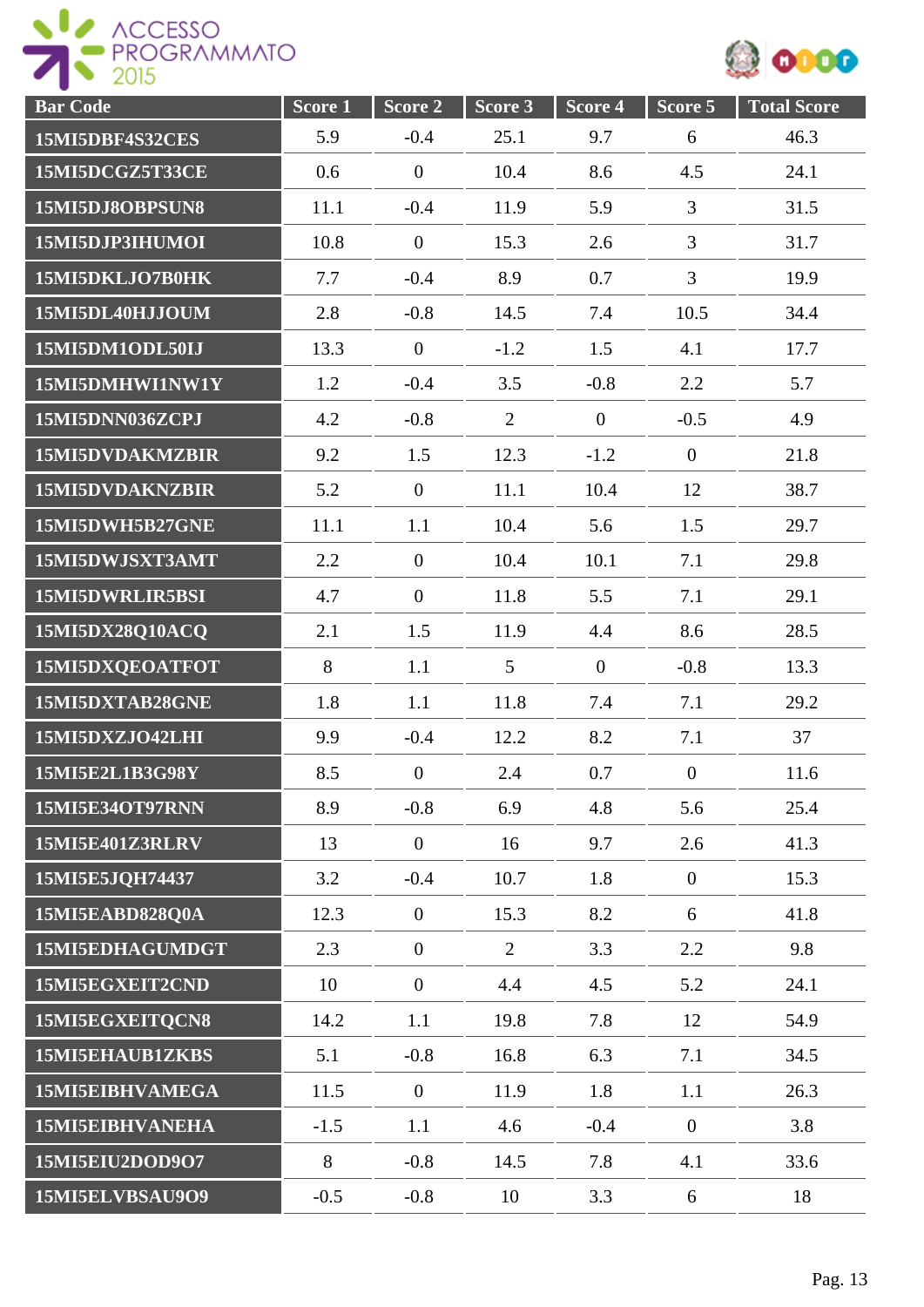

| <b>Bar Code</b>        | Score 1        | Score 2        | Score 3        | Score 4        | Score 5          | <b>Total Score</b> |
|------------------------|----------------|----------------|----------------|----------------|------------------|--------------------|
| 15MI5EMUQK0PKC2        | 15.7           | 1.5            | $\overline{7}$ | 5.2            | 3                | 32.4               |
| 15MI5EOATFOTQ0J        | 11.5           | $\overline{0}$ | 12.6           | 2.5            | 4.5              | 31.1               |
| 15MI5EOBTGPUQ0J        | 5.8            | 1.5            | 14.1           | 8.9            | 8.6              | 38.9               |
| 15MI5EOL4FZTQZJ        | 5              | $-0.8$         | $\overline{2}$ | $-1.2$         | 2.6              | 7.6                |
| 15MI5EOL4R051IJ        | $\overline{7}$ | 1.5            | 9.2            | 5.6            | 10.5             | 33.8               |
| 15MI5ES5YLPALIF        | $\overline{4}$ | 1.1            | 17.5           | 4.8            | 4.1              | 31.5               |
| 15MI5ES5ZLPALIF        | 3.5            | $\overline{0}$ | 16.4           | 11.2           | 4.1              | 35.2               |
| 15MI5ESHK5WUO41        | 6.5            | $-0.4$         | 8.8            | 5.2            | 1.5              | 21.6               |
| 15MI5ESHK6WUP41        | 4.4            | $-0.4$         | $-0.6$         | 4.4            | $\overline{3}$   | 10.8               |
| 15MI5ETFYLUYV5C        | 8.9            | $\mathbf{0}$   | 16.8           | 13.1           | 6                | 44.8               |
| 15MI5ETQ9W496NO        | 5.8            | $-0.4$         | 10             | 7.1            | 4.5              | 27                 |
| <b>15MI5EUJFW4437U</b> | 5.3            | 1.1            | 2.7            | $-0.5$         | 0.6              | 9.2                |
| 15MI5EUPG6A5Z5N        | 1.5            | $-0.4$         | 14.1           | $\mathbf{1}$   | $-0.5$           | 15.7               |
| 15MI5EV6WL7JI5P        | 13             | 1.1            | 19.8           | 8.9            | 8.6              | 51.4               |
| 15MI5EVBFQOK56L        | 11.4           | $\overline{0}$ | 16             | 2.2            | $\boldsymbol{0}$ | 29.6               |
| 15MI5EVCFR0ALA6        | 15.6           | 1.1            | 17.5           | 14.2           | 12               | 60.4               |
| 15MI5F00GNXEUDX        | $-0.6$         | $-0.4$         | 9.2            | 5.9            | 2.6              | 16.7               |
| 15MI5F06TEGXEIT        | 13.5           | $\mathbf{0}$   | 11.5           | 3.3            | $\overline{3}$   | 31.3               |
| 15MI5F0GYXD5C8P        | 16.8           | $-0.4$         | 8.5            | 12             | 1.1              | 38                 |
| 15MI5F0H64PGXPH        | 2.8            | $-0.4$         | 4.2            | $-1.3$         | 5.6              | 10.9               |
| 15MI5F2C2ETT3YZ        | 14.5           | 1.5            | 20.2           | 7.8            | 9                | 53                 |
| 15MI5F4S32CES4Y        | 1.8            | $-0.4$         | 9.2            | $-0.5$         | 6                | 16.1               |
| 15MI5F96W5X9A33        | 13.8           | $\overline{0}$ | 17.5           | $\overline{4}$ | 0.7              | 36                 |
| 15MI5F96W5Y9B33        | 2.1            | $\overline{0}$ | 8.2            | 3.7            | 4.8              | 18.8               |
| <b>15MI5FEIBHVANEH</b> | $-1.2$         | $\overline{0}$ | 8.9            | 2.5            | 0.7              | 10.9               |
| 15MI5FFEIBHVAME        | 1.4            | $\overline{0}$ | 3.2            | $\overline{3}$ | $\overline{3}$   | 10.6               |
| 15MI5FFEIBHVANE        | $-1.6$         | $\overline{0}$ | 16             | 12.3           | 5.2              | 31.9               |
| 15MI5FGYZ7KS5PU        | 9.6            | $-0.4$         | 9.2            | 0.3            | 2.6              | 21.3               |
| 15MI5FI3URM2ZBT        | 2.7            | $-0.4$         | 4.2            | 0.6            | 4.5              | 11.6               |
| 15MI5FJ28W76CFI        | 8.4            | $\mathbf{0}$   | 14.5           | 9.7            | $-0.1$           | 32.5               |
| 15MI5FKYDDQIKDY        | 14.1           | $-0.8$         | 14.1           | 8.2            | 4.1              | 39.7               |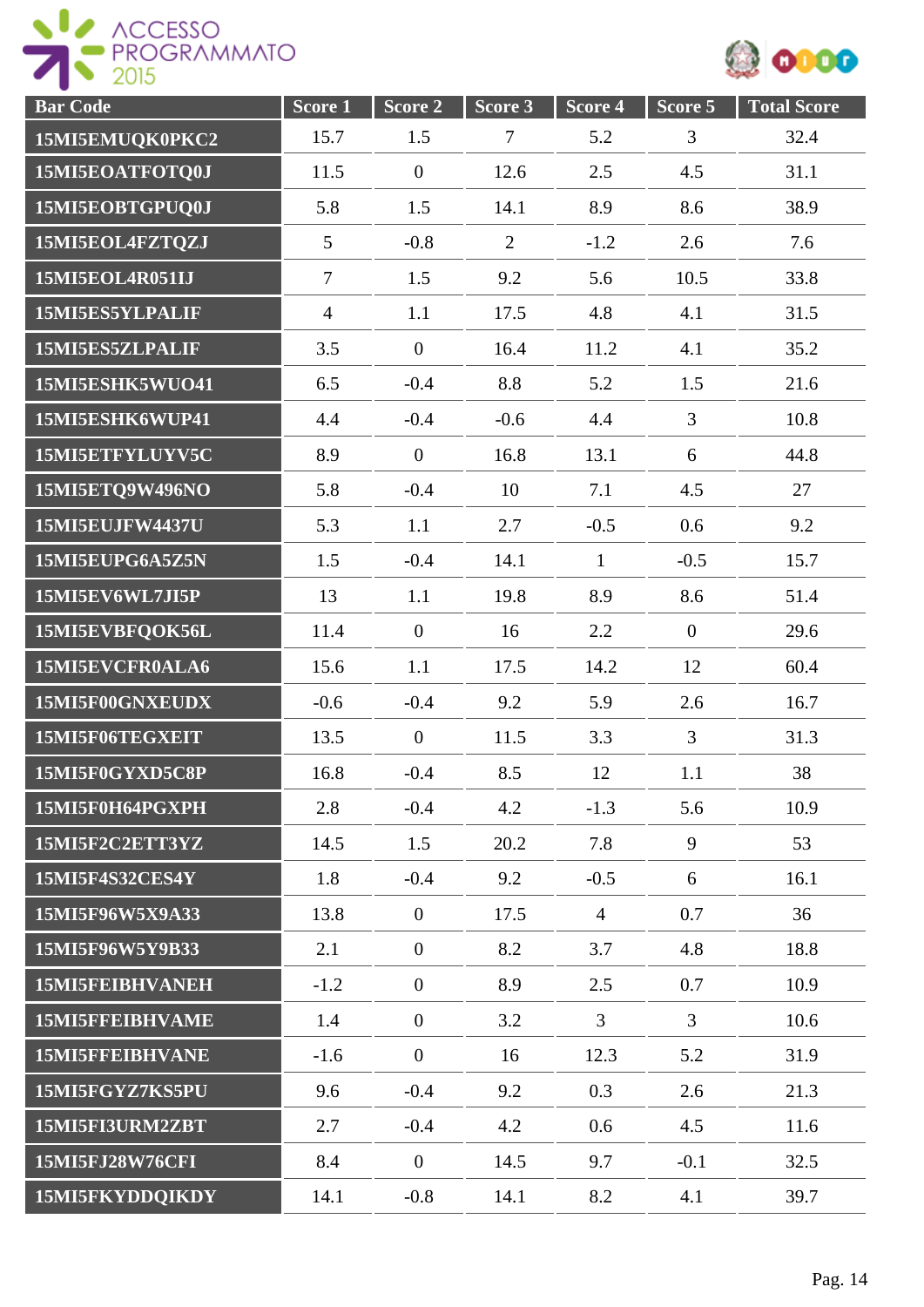



| <b>Bar Code</b>        | Score 1        | Score 2          | Score 3      | Score 4        | Score 5        | <b>Total Score</b> |
|------------------------|----------------|------------------|--------------|----------------|----------------|--------------------|
| 15MI5FMWDTCWPDN        | 2.9            | $\boldsymbol{0}$ | 7.7          | 3.7            | 5.6            | 19.9               |
| 15MI5FOTQ0JPQYB        | $\mathbf{0}$   | $\overline{0}$   | $\mathbf{0}$ | $\mathbf{0}$   | $\overline{0}$ | $\overline{0}$     |
| 15MI5FP1M0PS42X        | 9.2            | $\boldsymbol{0}$ | 6.2          | 5.6            | 2.6            | 23.6               |
| 15MI5FPMP342W9L        | 6.2            | $\overline{0}$   | 2.7          | 0.6            | 6.7            | 16.2               |
| 15MI5FQP2581FRL        | 5.7            | 1.1              | 9.9          | 4.7            | 0.3            | 21.7               |
| 15MI5FRCQFI3URM        | 10.7           | 1.5              | 14.1         | 10.8           | 2.6            | 39.7               |
| 15MI5FRL02CZ3GY        | 3.2            | $\mathbf{0}$     | 11.8         | 5.9            | 5.2            | 26.1               |
| 15MI5FRXY6JE34O        | 4.3            | $\overline{0}$   | 6.6          | 0.7            | 2.2            | 13.8               |
| 15MI5FSGBQO7I2W        | 13.4           | $\overline{0}$   | 15.3         | 6.3            | $\overline{3}$ | 38                 |
| 15MI5FWSTRWJDJ8        | 8.9            | $-0.4$           | 0.8          | 6.3            | 4.8            | 20.4               |
| 15MI5FX8XM8KJ6R        | 6.9            | 1.1              | 9.2          | 0.6            | 4.8            | 22.6               |
| 15MI5FY4S22BDR4        | 1.4            | $\overline{0}$   | 8.4          | $-0.1$         | $\overline{3}$ | 12.7               |
| 15MI5FZTQZJ0QYB        | 15.6           | $-0.4$           | 6.9          | 4.1            | 3              | 29.2               |
| 15MI5FZVCD4EJPH        | 14.6           | 1.5              | 15           | 6              | 4.8            | 41.9               |
| 15MI5G6A5Z5NYX9        | 4.3            | $\overline{0}$   | 4.7          | $\overline{0}$ | $\overline{3}$ | 12                 |
| 15MI5G98YM9KV7R        | $\overline{0}$ | $-0.8$           | $-2.5$       | $-1.7$         | $-0.5$         | $-5.5$             |
| 15MI5G9LGLIR5BH        | 8.4            | $\overline{0}$   | 5.4          | 2.5            | 8.6            | 24.9               |
| 15MI5GAUB1ZKARJ        | 2.1            | $-0.4$           | 5.4          | 6.3            | 2.6            | 16                 |
| 15MI5GBQO7T274K        | 4.6            | 1.5              | $-1.5$       | $-3.2$         | $-1.3$         | 0.1                |
| 15MI5GC02MR75OK        | 9.2            | $-0.4$           | 7.4          | 7.1            | 5.6            | 28.9               |
| 15MI5GCDCGFTKCE        | 18.7           | 1.5              | 6.3          | 0.3            | 1.1            | 27.9               |
| 15MI5GDN12DEM5P        | 10.4           | $\mathbf{0}$     | 13.4         | 4.4            | 5.6            | 33.8               |
| 15MI5GEOL4R051I        | 19.4           | 1.5              | 14.1         | 7.8            | 5.2            | 48                 |
| 15MI5GFTKCESZXI        | $\overline{2}$ | $-0.8$           | 0.2          | $-0.1$         | 3.7            | $5\overline{)}$    |
| 15MI5GI9JNULCCB        | 1.3            | $-0.4$           | 9.7          | 1.8            | 4.1            | 16.5               |
| 15MI5GKEKXCCPHJ        | 16.8           | $\overline{0}$   | 16           | 11.2           | 4.5            | 48.5               |
| 15MI5GL18ZJFFEI        | 7.8            | $\overline{0}$   | 12.3         | 3.3            | $\overline{3}$ | 26.4               |
| 15MI5GLIS67HJQU        | 9.7            | $\overline{0}$   | 16.4         | 8.2            | 4.5            | 38.8               |
| 15MI5GM0FESJMF0        | 14.5           | 1.1              | 13           | 5.9            | 6.7            | 41.2               |
| 15MI5GM18ZJFFEI        | 11.1           | $\boldsymbol{0}$ | 12.6         | 2.6            | 4.5            | 30.8               |
| <b>15MI5GNE401Z3RX</b> | 4.8            | $-0.4$           | 8.1          | 6.7            | 6              | 25.2               |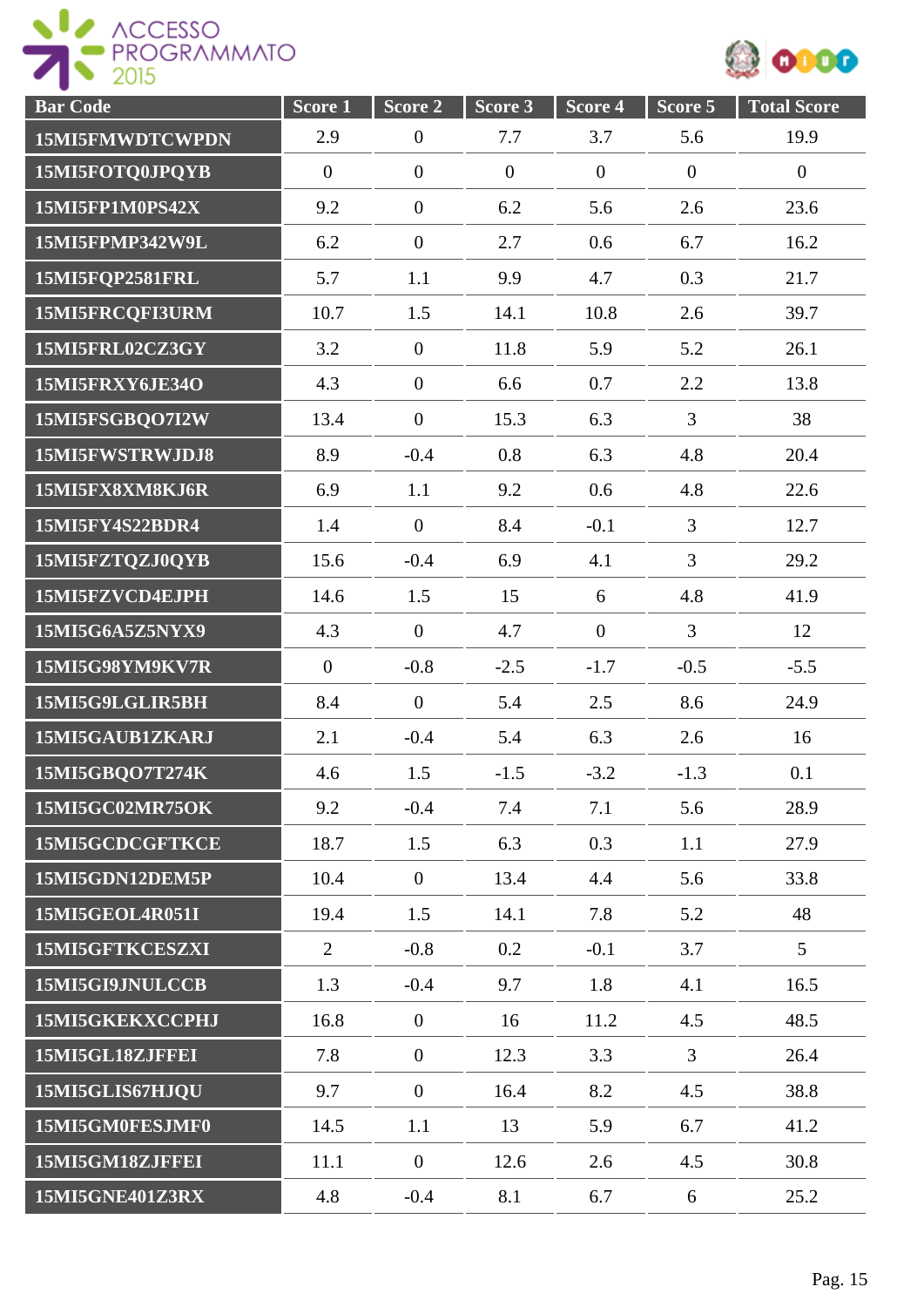

| <b>Bar Code</b>        | Score <sub>1</sub> | Score 2          | Score <sub>3</sub> | Score <sub>4</sub> | Score 5        | <b>Total Score</b> |
|------------------------|--------------------|------------------|--------------------|--------------------|----------------|--------------------|
| 15MI5GNXDUDWQEO        | 0.2                | $-0.4$           | 11.1               | 6                  | 6              | 22.9               |
| 15MI5GNXEUDXQEO        | 4.7                | $\overline{0}$   | 3.2                | 2.2                | $-1.2$         | 8.9                |
| 15MI5GO5A6VATS0        | 11.9               | $-0.4$           | 24                 | 12.7               | 8.6            | 56.8               |
| 15MI5GO6A6VATS0        | 3.9                | $\overline{0}$   | 3.2                | 2.2                | 1.1            | 10.4               |
| 15MI5GOWSM1BRMD        | $\overline{7}$     | 1.1              | 7.8                | 2.6                | 3              | 21.5               |
| 15MI5GUMDGTA0YJ        | 1.7                | $\boldsymbol{0}$ | 14.5               | 1.4                | 7.5            | 25.1               |
| 15MI5GVTY79BQQ8        | 13                 | 1.1              | 14.5               | 8.2                | 9              | 45.8               |
| 15MI5GX18ZIQQPT        | 0.1                | $\overline{3}$   | 10.7               | 2.9                | 6.7            | 23.4               |
| 15MI5GX9YN9LK7S        | 1.8                | $\overline{0}$   | 10                 | 5.6                | 6              | 23.4               |
| 15MI5GXEITQCN88        | 2.9                | $\mathbf{0}$     | 8.9                | 7.8                | 8.6            | 28.2               |
| 15MI5GY5648WQWE        | 10.8               | $\overline{0}$   | 15.7               | 7.8                | 5.2            | 39.5               |
| 15MI5GY9YN9LK7S        | 5.1                | $-0.4$           | 4.7                | 0.6                | $-0.4$         | 9.6                |
| 15MI5GYBGDMP1CD        | 9.2                | $-0.4$           | 5.1                | $\mathbf{1}$       | 2.6            | 17.5               |
| 15MI5GYZ7JS5PU8        | 6.3                | $-0.4$           | 10.4               | 7.5                | 1.5            | 25.3               |
| 15MI5GZ5T33CES5        | 2.5                | $\boldsymbol{0}$ | 10.7               | 1.4                | 4.5            | 19.1               |
| 15MI5GZAUNKU8DV        | 5.9                | $\overline{0}$   | 12.7               | 3.3                | 6              | 27.9               |
| 15MI5H4E4GV5VTO        | 18.3               | 1.5              | 20.6               | 8.9                | $\overline{0}$ | 49.3               |
| 15MI5H4FE2M1PST        | 12.2               | $\overline{0}$   | 11.1               | $-1.3$             | $\overline{0}$ | 22                 |
| 15MI5H4FP1M0PS4        | 7.7                | $-0.4$           | 8.5                | 2.2                | 5.6            | 23.6               |
| 15MI5H64PGXPHT1        | 1.6                | $\overline{0}$   | 15.6               | 7.8                | 2.6            | 27.6               |
| 15MI5H8HMSKABDX        | 10                 | $-0.4$           | 12.2               | 4.4                | 2.6            | 28.8               |
| 15MI5HAGUMDGTA0        | 2.1                | $\mathbf{0}$     | 11.5               | $\tau$             | 8.6            | 29.2               |
| 15MI5HAUB1ZKBSK        | 12.3               | $-0.8$           | 6.9                | 4.8                | 5.6            | 28.8               |
| 15MI5HBRO7T274L        | 6.5                | $\theta$         | 9.9                | 8.2                | 2.2            | 26.8               |
| <b>15MI5HFAPN6S163</b> | 15.7               | $\overline{0}$   | 13.4               | 5.2                | 4.5            | 38.8               |
| 15MI5HHT0Q7P9HR        | 6.9                | 1.5              | 8.8                | 5.5                | 2.2            | 24.9               |
| 15MI5HJJOUMCDBG        | 11.5               | $\overline{0}$   | 8.9                | 3.3                | 6              | 29.7               |
| 15MI5HJJOVMDDCG        | $-2.3$             | $-0.4$           | 1.6                | $-1.3$             | $-2.4$         | $-4.8$             |
| 15MI5HJQZUCP4EU        | 8.2                | 1.5              | 11.1               | 2.9                | 2.6            | 26.3               |
| 15MI5HK5WUO41DV        | 9.6                | $\overline{0}$   | 16                 | $\overline{0}$     | 1.5            | 27.1               |
| 15MI5HK6WUP41DV        | 2.5                | $\boldsymbol{0}$ | 10.7               | 3.3                | 4.5            | 21                 |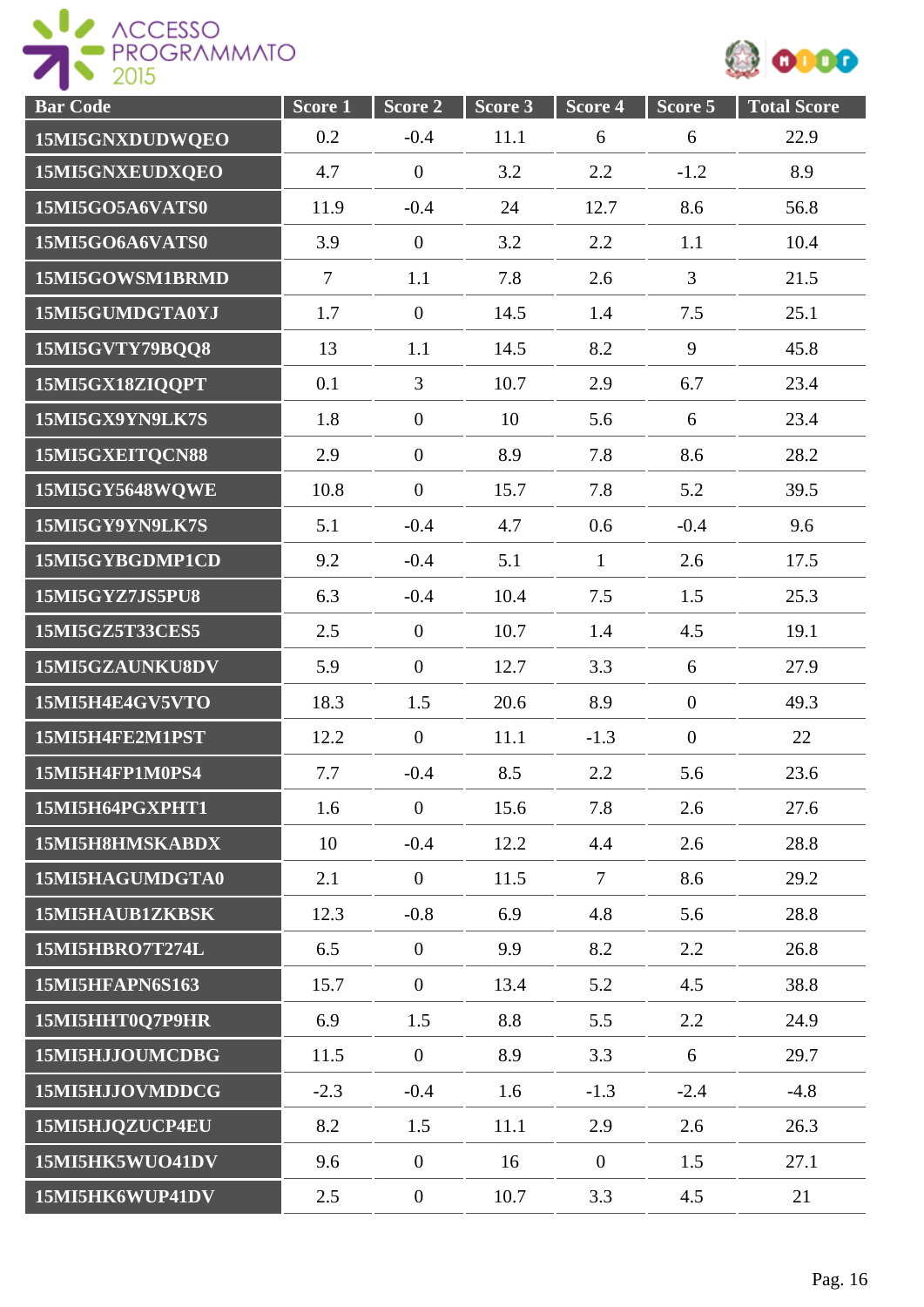



| <b>Bar Code</b>        | Score <sub>1</sub> | Score 2          | Score 3 | Score 4        | Score 5        | <b>Total Score</b> |
|------------------------|--------------------|------------------|---------|----------------|----------------|--------------------|
| 15MI5HKDYF42NEV        | 1.4                | $\boldsymbol{0}$ | 6.6     | 7.1            | $\overline{0}$ | 15.1               |
| 15MI5HKNG17UFHY        | 15.3               | $\mathbf{0}$     | 12      | 0.7            | 2.2            | 30.2               |
| 15MI5HL4Y98EHKD        | 1.7                | 1.1              | 13      | 6.3            | $\overline{0}$ | 22.1               |
| 15MI5HNRFSVXRSB        | 7.7                | $\mathbf{0}$     | 9.6     | 5.2            | 7.5            | 30                 |
| 15MI5HT1NNC8N6L        | 13.3               | $-0.4$           | 13.7    | 4.4            | $\mathbf{1}$   | 32                 |
| 15MI5HTESHK5WUO        | 12.6               | 1.5              | 17.5    | 8.2            | 9              | 48.8               |
| 15MI5HU1R7QISIG        | 9.9                | $\overline{0}$   | 4.4     | $\overline{0}$ | $\overline{3}$ | 17.3               |
| 15MI5HU9JZUMCDB        | 4.4                | $\theta$         | 10      | 4.8            | 2.2            | 21.4               |
| 15MI5HUX0TJD7SU        | 9.9                | 1.5              | 14.5    | 6.3            | 9              | 41.2               |
| 15MI5HVANEHAUB1        | 1.1                | $\overline{0}$   | 4.6     | 6.3            | 2.6            | 14.6               |
| 15MI5HVJN8YWR64        | 8.9                | 1.1              | 20.2    | 5.6            | 12             | 47.8               |
| 15MI5HVMOI2J97S        | 0.3                | $\overline{0}$   | 14.5    | 10.1           | 1.1            | 26                 |
| 15MI5HWI1NW1Y8F        | $\overline{4}$     | $-0.4$           | 3.9     | 2.2            | 3.7            | 13.4               |
| 15MI5HWKN9ZXS75        | 8.1                | 1.5              | 12.2    | 3.3            | 2.6            | 27.7               |
| 15MI5HWMHY6659X        | 15.6               | $-0.4$           | 5.5     | $\mathbf{0}$   | $\mathbf{0}$   | 20.7               |
| 15MI5HWTN81Y7FR        | 14.5               | $\overline{0}$   | 13.8    | 6.7            | 9              | 44                 |
| <b>15MI5HY6659XRXF</b> | 11.1               | $-0.4$           | 17.9    | 12.7           | 9              | 50.3               |
| 15MI5I1NW1Y8FRX        | 7.4                | $\overline{0}$   | 4.7     | $\mathbf{0}$   | 1.5            | 13.6               |
| 15MI5I2AVAJETFY        | 1.7                | $\boldsymbol{0}$ | 8.9     | 3.7            | 2.6            | 16.9               |
| <b>15MI5I2J97SIZRK</b> | 1.7                | $-0.4$           | $\tau$  | 2.2            | 2.6            | 13.1               |
| 15MI5I2MG7LSJ66        | 5.4                | $\overline{0}$   | 9.6     | $-0.5$         | 0.7            | 15.2               |
| 15MI5I3URM2ZBTB        | 14.1               | $\overline{3}$   | 10.7    | 1.4            | 1.8            | 31                 |
| 15MI5I4S584I6OB        | 6.6                | $\overline{0}$   | 13.8    | $-1.3$         | 2.6            | 21.7               |
| 15MI5I5P4SWAW50        | 13                 | $\overline{0}$   | 17.6    | 5.6            | 7.5            | 43.7               |
| 15MI5IBHVANEHAU        | 16.4               | $\overline{0}$   | 10      | 11.2           | 4.1            | 41.7               |
| 15MI5IEZ0FMWDTC        | 16                 | $\overline{0}$   | 12.6    | 7.4            | 5.6            | 41.6               |
| 15MI5IF00GNXDUD        | 11.4               | 1.5              | 19.4    | 4.8            | 3              | 40.1               |
| 15MI5IGBQO6T273        | 6.7                | $\mathbf{0}$     | 13      | 4.8            | 0.3            | 24.8               |
| 15MI5IGZAUOKU8D        | 7.1                | $-0.4$           | 5.5     | 3              | 5.2            | 20.4               |
| 15MI5IHU1R7QISI        | 18.7               | 1.5              | 6.2     | 4.1            | $\overline{3}$ | 33.5               |
| 15MI5IHUMOI2J97        | 10                 | $-0.4$           | 8.5     | $-0.1$         | 5.6            | 23.6               |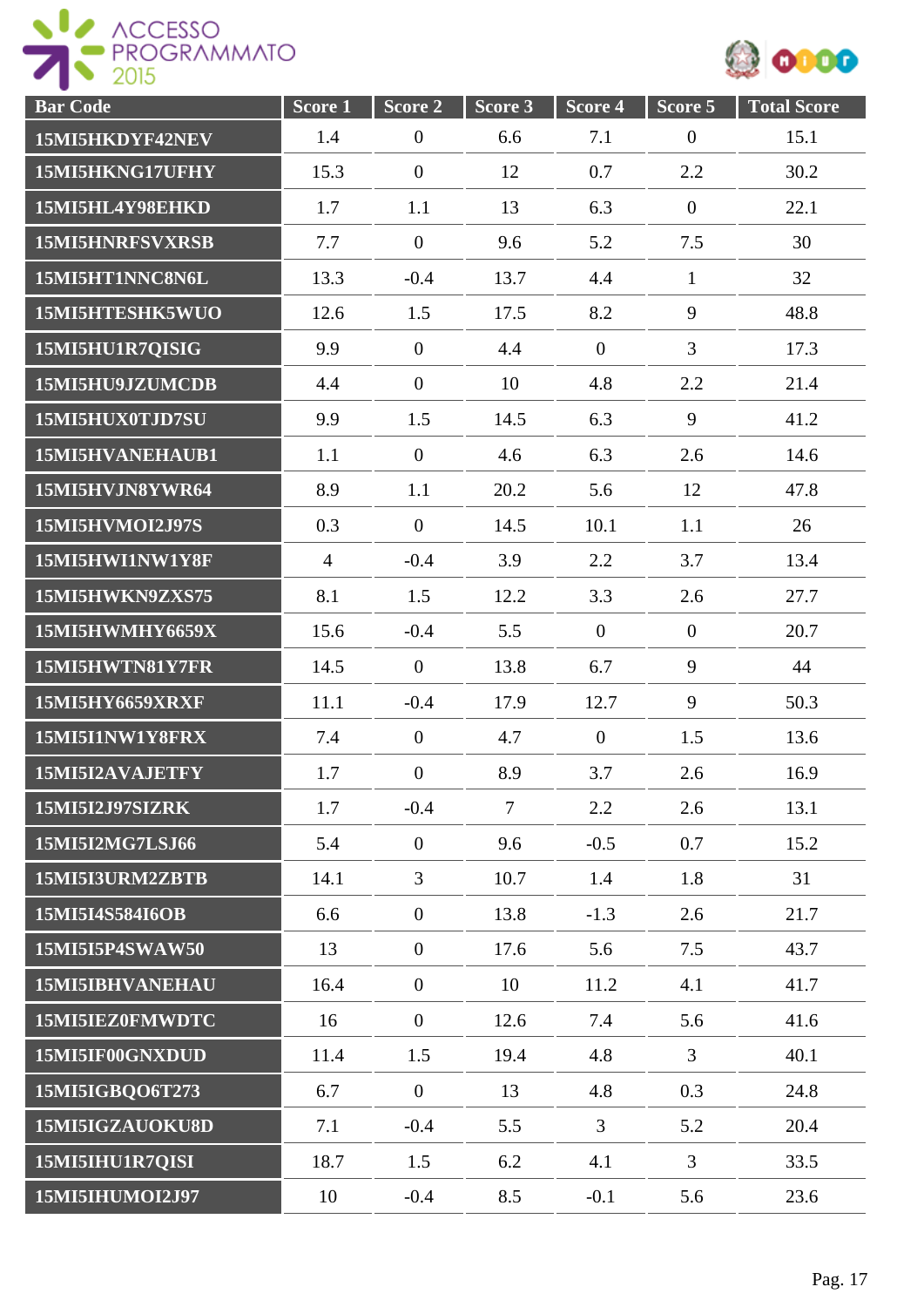



| <b>Bar Code</b>        | Score <sub>1</sub> | Score 2          | Score 3        | Score 4          | Score 5        | <b>Total Score</b> |
|------------------------|--------------------|------------------|----------------|------------------|----------------|--------------------|
| 15MI5IIHL4Y98EH        | 0.2                | $\boldsymbol{0}$ | 2.4            | 8.6              | 10.5           | 21.7               |
| 15MI5IIHLEKYDDQ        | 10.8               | $-0.8$           | 5              | 8.5              | 6.7            | 30.2               |
| 15MI5IOQXAUWFL1        | 4.7                | $\boldsymbol{0}$ | $-1.7$         | $-0.5$           | 0.3            | 2.8                |
| 15MI5IQ5NODT0RA        | 3.9                | $\boldsymbol{0}$ | 6.5            | $\overline{4}$   | $\mathbf{1}$   | 15.4               |
| 15MI5IQLGVLGY56        | 4.3                | $-0.4$           | 14.5           | 8.2              | 8.6            | 35.2               |
| 15MI5IR5BSIQ95M        | 1.9                | 1.5              | 2.3            | $\boldsymbol{0}$ | 8.2            | 13.9               |
| 15MI5IRMHWMHY66        | 12.2               | $-0.4$           | 1.1            | $\mathbf{0}$     | 12             | 24.9               |
| 15MI5ISIGBQO6T2        | 2.5                | $\overline{0}$   | 10             | 4.8              | $\overline{3}$ | 20.3               |
| 15MI5ISU7HJQZUC        | 12.6               | $\mathbf{0}$     | 6.9            | $-0.8$           | 1.8            | 20.5               |
| 15MI5ITQCN88OV5        | 0.2                | 1.5              | 11.5           | 3.3              | 4.1            | 20.6               |
| 15MI5IUOB35F36B        | 6.6                | $\mathbf{0}$     | 2.8            | 3.7              | 4.5            | 17.6               |
| 15MI5IZRKV4QPFF        | 3.6                | $\mathbf{0}$     | 5.1            | 2.2              | 1.1            | 12                 |
| 15MI5J11QONV9Y1        | 8.1                | $-0.4$           | 12.6           | $-0.9$           | 5.2            | 24.6               |
| 15MI5J28W76CFIB        | 2.9                | $\boldsymbol{0}$ | $\overline{4}$ | 5.2              | 3.7            | 15.8               |
| 15MI5J44JQ1HXG0        | 3.2                | $-0.4$           | 5.1            | 2.2              | 3              | 13.1               |
| 15MI5J5VTO30CUD        | $\overline{4}$     | $\mathbf{0}$     | 13.1           | 3.7              | 5.6            | 26.4               |
| 15MI5J8OBPSUN8P        | 9.2                | $\overline{0}$   | 16.4           | 5.5              | 4.1            | 35.2               |
| 15MI5J97SIZRKV4        | 4.4                | 1.5              | 14.9           | 5.9              | 4.1            | 30.8               |
| 15MI5JBNVHHT0Q7        | 13                 | $-0.8$           | 5              | 0.3              | 4.1            | 21.6               |
| 15MI5JE34OT97RN        | 6.3                | $\overline{0}$   | 16.8           | 13.1             | 10.5           | 46.7               |
| 15MI5JEJGQ44FGO        | $\overline{2}$     | $\overline{0}$   | 11.1           | 11.2             | 6.3            | 30.6               |
| 15MI5JETRW57AOO        | 7.7                | 1.5              | 8.4            | 1.8              | 5.6            | 25                 |
| 15MI5JF35P5A8RZ        | 9.2                | $\overline{0}$   | 14.9           | 7.1              | 8.6            | 39.8               |
| 15MI5JFPS4FGOWS        | 8.4                | $-0.4$           | 12.2           | 2.9              | 5.6            | 28.7               |
| <b>15MI5JFW4437UPV</b> | $5\overline{)}$    | $-0.8$           | 1.2            | $-2.8$           | $-0.1$         | 2.5                |
| 15MI5JK23OW9TYE        | 10.3               | $-0.4$           | 23.2           | 7.4              | 8.2            | 48.7               |
| 15MI5JMF0H64PGX        | 8.8                | $-0.4$           | 16             | 4.4              | 4.1            | 32.9               |
| 15MI5JMYAIQLGVL        | 4.7                | $-0.4$           | 5.5            | 2.2              | 2.2            | 14.2               |
| 15MI5JNZWHTT0R7        | 0.2                | $-0.4$           | 8.4            | 2.6              | 4.5            | 15.3               |
| 15MI5JO42LHIGKE        | 5.9                | $\overline{0}$   | 8.5            | 1.8              | 4.5            | 20.7               |
| 15MI5JOAJOLU8EK        | 2.9                | $-0.8$           | $-1.3$         | 1.1              | 1.5            | 3.4                |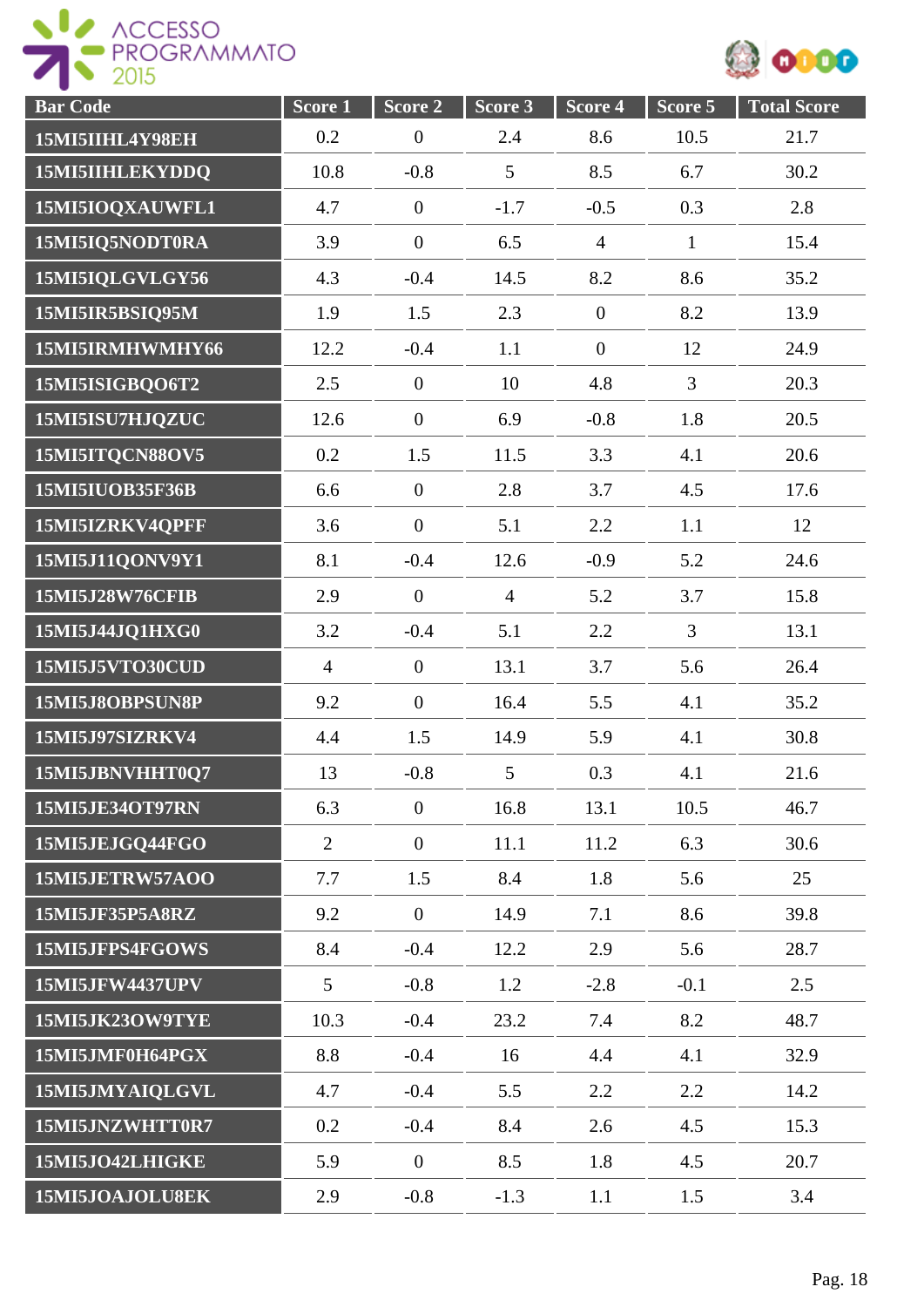

| <b>Bar Code</b>        | Score <sub>1</sub> | Score 2          | Score 3 | Score <sub>4</sub> | Score 5        | <b>Total Score</b> |
|------------------------|--------------------|------------------|---------|--------------------|----------------|--------------------|
| 15MI5JOTHUXZSUD        | $\mathbf{1}$       | $-0.4$           | 3.1     | 5.5                | 1.1            | 10.3               |
| 15MI5JOU8NN0SUN        | 14.9               | $\overline{0}$   | 14.9    | 7.4                | 2.2            | 39.4               |
| 15MI5JOUMCDBGZ4        | 16.8               | $\boldsymbol{0}$ | 10.7    | 7.8                | 4.1            | 39.4               |
| 15MI5JOVMDDCGZ5        | 15.3               | $-0.8$           | 3.5     | 1.8                | 1.1            | 20.9               |
| 15MI5JP3IHVMOI2        | 14.2               | $\overline{0}$   | 11.2    | 16.1               | 8.6            | 50.1               |
| 15MI5JPQYBVWGM1        | 10.8               | 1.5              | 17.9    | 6.7                | 5.2            | 42.1               |
| 15MI5JQZUCP4EUP        | 3.1                | $\mathbf{0}$     | 6.6     | 3.3                | 8.6            | 21.6               |
| 15MI5JX02VXF96W        | 9.6                | $\overline{3}$   | 6.9     | $-0.4$             | 2.2            | 21.3               |
| 15MI5JY0AX1EV6W        | 16                 | $\overline{0}$   | 9.3     | 4.1                | $\overline{3}$ | 32.4               |
| 15MI5JYMP1ZU97I        | 7.1                | $\mathbf{0}$     | 11.8    | 10.5               | 10.5           | 39.9               |
| 15MI5JYW1ESTDWH        | 6.3                | $\overline{0}$   | 7.3     | 1.8                | 5.6            | 21                 |
| 15MI5JZ6XGCDCGF        | 12.6               | $-0.4$           | 12.3    | 1.8                | 5.6            | 31.9               |
| 15MI5K56LS3JZI2        | 6.2                | $-0.4$           | 6.9     | 7.4                | 8.2            | 28.3               |
| 15MI5K6IGZAUOKU        | 4.8                | $\overline{0}$   | 14.5    | 3.7                | 4.5            | 27.5               |
| 15MI5K6WUP41DVD        | 17.1               | $-0.4$           | 11.1    | 4.8                | 3              | 35.6               |
| 15MI5K7GO5A6VAT        | 6.9                | 1.1              | 2.3     | 2.2                | 2.9            | 15.4               |
| 15MI5K7H4E4GV5V        | 9.5                | $\overline{0}$   | 13.7    | 1.8                | 1.1            | 26.1               |
| 15MI5K7S6UYCY72        | 1.2                | $-0.4$           | 9.2     | 10.1               | 2.2            | 22.3               |
| <b>15MI5K8EUJFW443</b> | 3.2                | $\boldsymbol{0}$ | 9.2     | 7.4                | 5.2            | 25                 |
| 15MI5KARJCNWIHT        | 10.4               | $\overline{0}$   | 10.7    | 3.7                | 4.5            | 29.3               |
| 15MI5KAW3UTLVLJ        | 10.3               | $\overline{0}$   | 10.4    | 1.4                | 2.6            | 24.7               |
| 15MI5KB1YYX1OJO        | 1.5                | 1.5              | 17.5    | 5.9                | 10.5           | 36.9               |
| 15MI5KBSKCNWIHU        | 8.4                | $-0.4$           | 3.2     | $-1.2$             | $\overline{3}$ | 13                 |
| 15MI5KCESZXIPHA        | 6.2                | 1.5              | 4.2     | 5.9                | 5.2            | 23                 |
| 15MI5KCNWIHU1R7        | 14.5               | $\overline{0}$   | 9.7     | 1.1                | 4.1            | 29.4               |
| 15MI5KCXOLGVTN7        | 4.7                | $-0.4$           | 3.2     | 4.4                | 5.6            | 17.5               |
| 15MI5KDX4RCEVBF        | 10                 | $\overline{0}$   | 11.5    | 9.7                | 6.7            | 37.9               |
| 15MI5KJ6R5UXBX6        | 11.5               | $\boldsymbol{0}$ | 16.8    | 9                  | 2.2            | 39.5               |
| 15MI5KJNBGM0FES        | 3.2                | $\mathbf{0}$     | 11.1    | 5.2                | 6              | 25.5               |
| 15MI5KLKO7B0HKM        | 9.6                | 1.5              | 18.7    | 7.4                | 7.5            | 44.7               |
| 15MI5KNQJ3XIK1H        | $-0.4$             | $-0.8$           | 6.5     | 1.3                | 4.8            | 11.4               |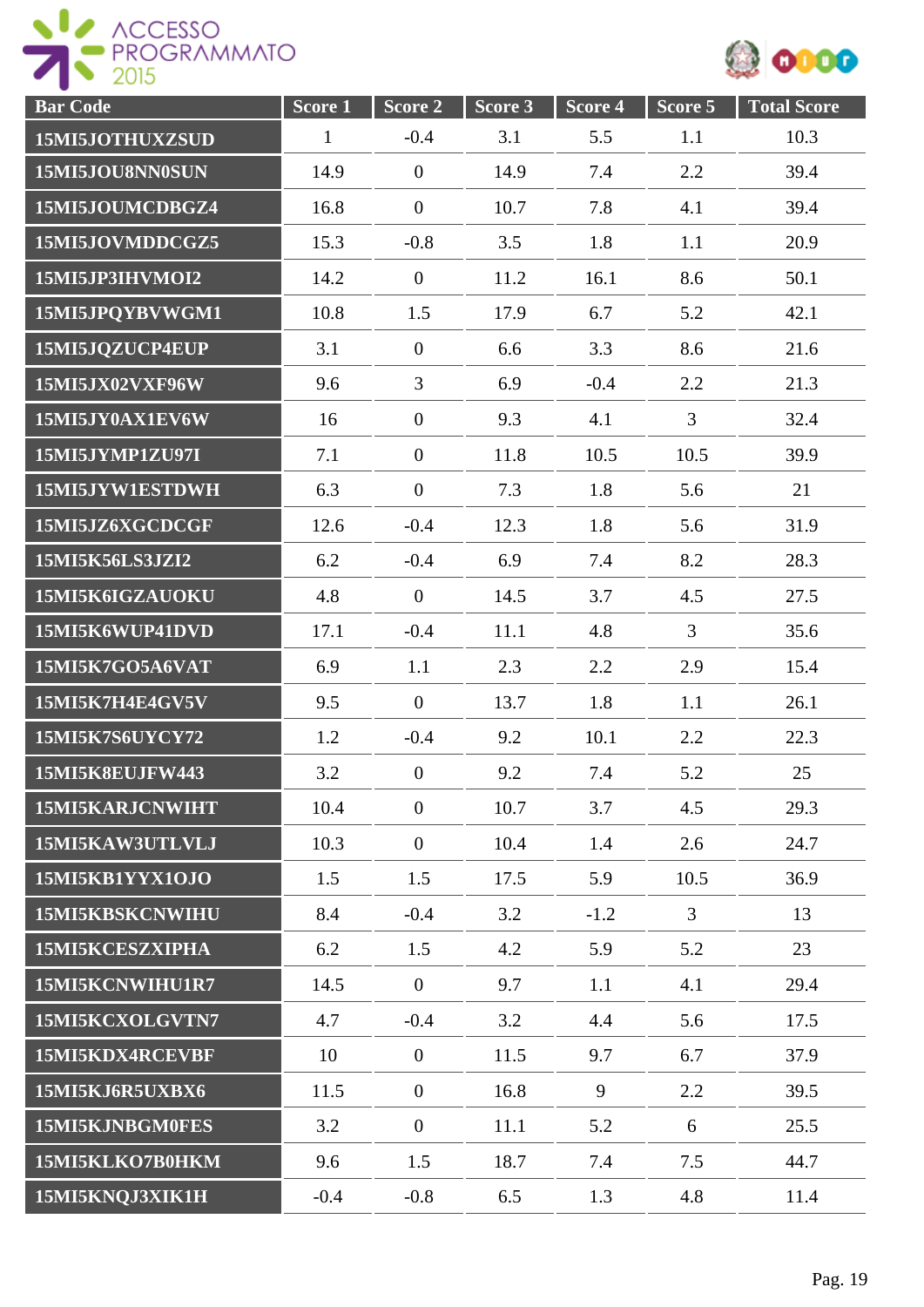



| <b>Bar Code</b> | Score 1 | Score 2          | Score 3 | Score 4        | Score 5        | <b>Total Score</b> |
|-----------------|---------|------------------|---------|----------------|----------------|--------------------|
| 15MI5KNZBIRMHWM | 6.5     | $\boldsymbol{0}$ | 4.3     | $-1.3$         | $-0.5$         | 9                  |
| 15MI5KO7B0HKMF0 | 7.7     | $-0.8$           | 10.4    | 2.6            | 7.1            | 27                 |
| 15MI5KP53MIIHLE | 14.1    | $\overline{0}$   | 2.4     | 0.7            | 0.7            | 17.9               |
| 15MI5KU8DVLT8PR | 2.8     | $\overline{0}$   | 3.5     | 1.5            | $\mathbf{1}$   | 8.8                |
| 15MI5KV4QPFF18C | 14.5    | $\boldsymbol{0}$ | 14.1    | 7.4            | 5.2            | 41.2               |
| 15MI5KV7R6UXC97 | 7.4     | $\overline{0}$   | 15.7    | 8.6            | 4.1            | 35.8               |
| 15MI5KVU86KWQD5 | 9.2     | 1.5              | 13.8    | 1.1            | 3.3            | 28.9               |
| 15MI5KWGOK8EUJF | 7.4     | 1.1              | 14.1    | 9.7            | 7.1            | 39.4               |
| 15MI5KWHTESHK5W | 5.8     | $-0.8$           | 3.5     | 1.4            | 2.6            | 12.5               |
| 15MI5KWITESHK6W | 2.5     | $\mathbf{0}$     | 8.9     | 0.3            | 1.5            | 13.2               |
| 15MI5KXCCPHJCXE | 11.1    | 1.5              | 0.9     | $-0.4$         | 3.7            | 16.8               |
| 15MI5KYDDQHKDYF | 5.1     | $\mathbf{0}$     | 0.1     | 3.7            | 2.2            | 11.1               |
| 15MI5KYYAI2MG7L | $-1.4$  | $-0.8$           | 3.6     | $\mathbf{1}$   | 2.6            | 5                  |
| 15MI5L02CZ3GX9Y | 3.9     | $-0.4$           | 2.8     | $-1.2$         | 1.8            | 6.9                |
| 15MI5L02CZ3GY9Y | 10.3    | $\overline{0}$   | 17.9    | 1.1            | 1.5            | 30.8               |
| 15MI5L17ZIEEDHA | 5.5     | $\overline{0}$   | 17.5    | 13.1           | 7.5            | 43.6               |
| 15MI5L1B3G98YM9 | 4.1     | $\overline{0}$   | 5.1     | 5.9            | $\overline{3}$ | 18.1               |
| 15MI5L34OXUZFWS | 3.4     | $-0.8$           | 0.4     | $-4.8$         | 1.5            | $-0.3$             |
| 15MI5L3GLISU7HJ | 3.9     | $\boldsymbol{0}$ | 17.5    | $\overline{7}$ | 9              | 37.4               |
| 15MI5L40HJJOVMD | 11.9    | $\mathbf{0}$     | 4.8     | $-2$           | 3              | 17.7               |
| 15MI5L4R051IJ12 | 1.6     | 1.5              | 6.9     | 7.8            | 0.7            | 18.5               |
| 15MI5L5CYDMHWI1 | 12.6    | $\overline{0}$   | 19.8    | 14.2           | 4.5            | 51.1               |
| 15MI5L7JI5P4SWA | 10.8    | 1.1              | 10      | $-0.9$         | 2.2            | 23.2               |
| 15MI5L7V87K8REA | 16      | $\overline{0}$   | 3.7     | 0.7            | 5.6            | 26                 |
| 15MI5LAAX4UULVL | 9.5     | $-0.4$           | 6.9     | 3              | 3.3            | 22.3               |
| 15MI5LBI2YFH8HM | 7.3     | $\mathfrak{Z}$   | 16      | $-2.1$         | $\mathbf{1}$   | 25.2               |
| 15MI5LCCBFY4S22 | 6.9     | 1.5              | 1.3     | 2.5            | $\overline{3}$ | 15.2               |
| 15MI5LFCLZMCK3Z | 1.2     | 1.1              | 4.3     | $\overline{0}$ | $\overline{0}$ | 6.6                |
| 15MI5LIF00GNXEU | 3.6     | 1.5              | 3.6     | $\mathfrak{Z}$ | 2.6            | 14.3               |
| 15MI5LJO7B0HKMF | 5.8     | 1.5              | 2.2     | 0.6            | 7.1            | 17.2               |
| 15MI5LK7S7VYDY8 | 6       | $\boldsymbol{0}$ | 10.7    | 8.9            | 6              | 31.6               |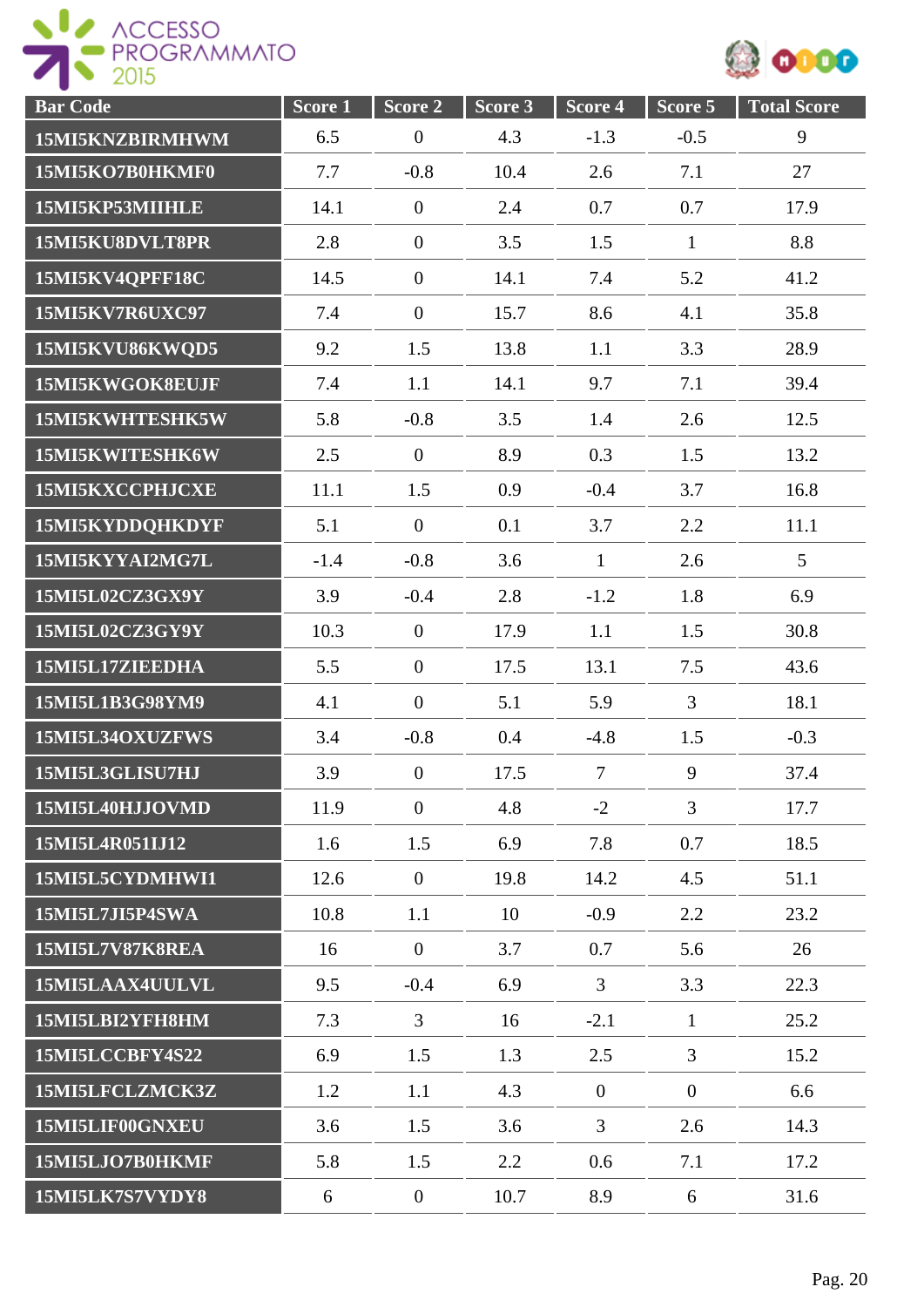

| <b>Bar Code</b>        | Score <sub>1</sub> | Score 2          | Score 3        | Score 4        | Score 5        | <b>Total Score</b> |
|------------------------|--------------------|------------------|----------------|----------------|----------------|--------------------|
| 15MI5LPALIF00GN        | 13                 | $\boldsymbol{0}$ | 8.5            | 7.5            | $-0.4$         | 28.6               |
| 15MI5LPLTF0GYXD        | 2.1                | $\boldsymbol{0}$ | 10.7           | $-0.2$         | 5.6            | 18.2               |
| 15MI5LRVJX02VXF        | 5.9                | 1.5              | 7.8            | 3.7            | 3              | 21.9               |
| 15MI5LT8PRBRW2U        | 5.5                | $\overline{0}$   | 16             | 8.6            | 1.5            | 31.6               |
| 15MI5LT8PRBRW3U        | 9.5                | $\overline{0}$   | 20.2           | 7.4            | 2.9            | 40                 |
| 15MI5LTPJZOKB18        | 16                 | 1.5              | 6.7            | 0.3            | $-0.8$         | 23.7               |
| 15MI5LUYV5COUW3        | 6.2                | 1.1              | $-0.2$         | 1.1            | $\overline{3}$ | 11.2               |
| 15MI5LW5FQGR9PO        | 4.6                | 1.5              | $\overline{0}$ | $\mathbf{0}$   | 0.7            | 6.8                |
| 15MI5M0NDL40HJJ        | 2.2                | $\boldsymbol{0}$ | 4.3            | 7.4            | 8.2            | 22.1               |
| 15MI5M18ZJFFEIB        | 14.1               | $-0.4$           | 10.3           | 6.3            | 3.3            | 33.6               |
| 15MI5M1BRMD42W2        | 17.9               | $\boldsymbol{0}$ | 2.1            | $-0.8$         | 4.5            | 23.7               |
| 15MI5M2YPGGFJ8W        | 8                  | $\boldsymbol{0}$ | 3.9            | 6.3            | $\overline{3}$ | 21.2               |
| 15MI5M2ZBTBIKWG        | 13.7               | 1.5              | 17.5           | 1.7            | 2.9            | 37.3               |
| 15MI5M3JNZWHTT0        | 7.3                | $\boldsymbol{0}$ | 8.1            | 6              | 3              | 24.4               |
| 15MI5M3VNZ7TTIT        | 9.2                | $-0.8$           | 5.1            | 1.1            | 5.6            | 20.2               |
| 15MI5M43JIAWAKF        | 12.7               | $\overline{0}$   | 11.2           | $\overline{0}$ | 8.2            | 32.1               |
| 15MI5M7O0XN4WP0        | $\overline{4}$     | $\overline{0}$   | 13.8           | 5.9            | 10.5           | 34.2               |
| 15MI5M9KV7R6UXC        | 11.1               | $-0.4$           | 7.7            | $\overline{3}$ | 2.2            | 23.6               |
| 15MI5MD42W2KVU8        | 8.9                | $\overline{0}$   | 16.8           | 13.1           | 10.5           | 49.3               |
| 15MI5MDGTA0YJAR        | 3.9                | $-0.4$           | 10.3           | 7.4            | 3.3            | 24.5               |
| 15MI5MEGAUB1ZKA        | 2.5                | 1.1              | 2.8            | 1.1            | 4.5            | 12                 |
| 15MI5MF06TEGXEI        | 9.2                | $\mathbf{0}$     | 8.4            | $-0.5$         | 2.2            | 19.3               |
| 15MI5MF07TEGXEI        | $5\overline{)}$    | $-0.4$           | 18.3           | 5.9            | 1.5            | 30.3               |
| 15MI5MFCM0NDL40        | 9.6                | $\overline{0}$   | 8.5            | 6.3            | 4.1            | 28.5               |
| 15MI5MGCM0NDL40        | $-0.8$             | 1.1              | 6.9            | 1.1            | 0.3            | 8.6                |
| 15MI5MHNRFSVYRS        | $-0.5$             | $\mathbf{0}$     | 11.5           | 5.6            | 0.7            | 17.3               |
| 15MI5MHWI1NW1Y8        | 8.9                | $\mathbf{0}$     | 9.2            | 4.4            | 8.6            | 31.1               |
| 15MI5MHWMHY6659        | 14.6               | $-0.4$           | 17.2           | 6.3            | $-0.4$         | 37.3               |
| <b>15MI5MHY6659XRX</b> | 1.7                | $\overline{0}$   | 9.6            | 8.2            | 3              | 22.5               |
| 15MI5MIJHLFKYDD        | 5.2                | $-0.4$           | 11.5           | 11.2           | 7.1            | 34.6               |
| 15MI5MJ44JQ1HXG        | 6.2                | $\boldsymbol{0}$ | 10             | 0.3            | 5.6            | 22.1               |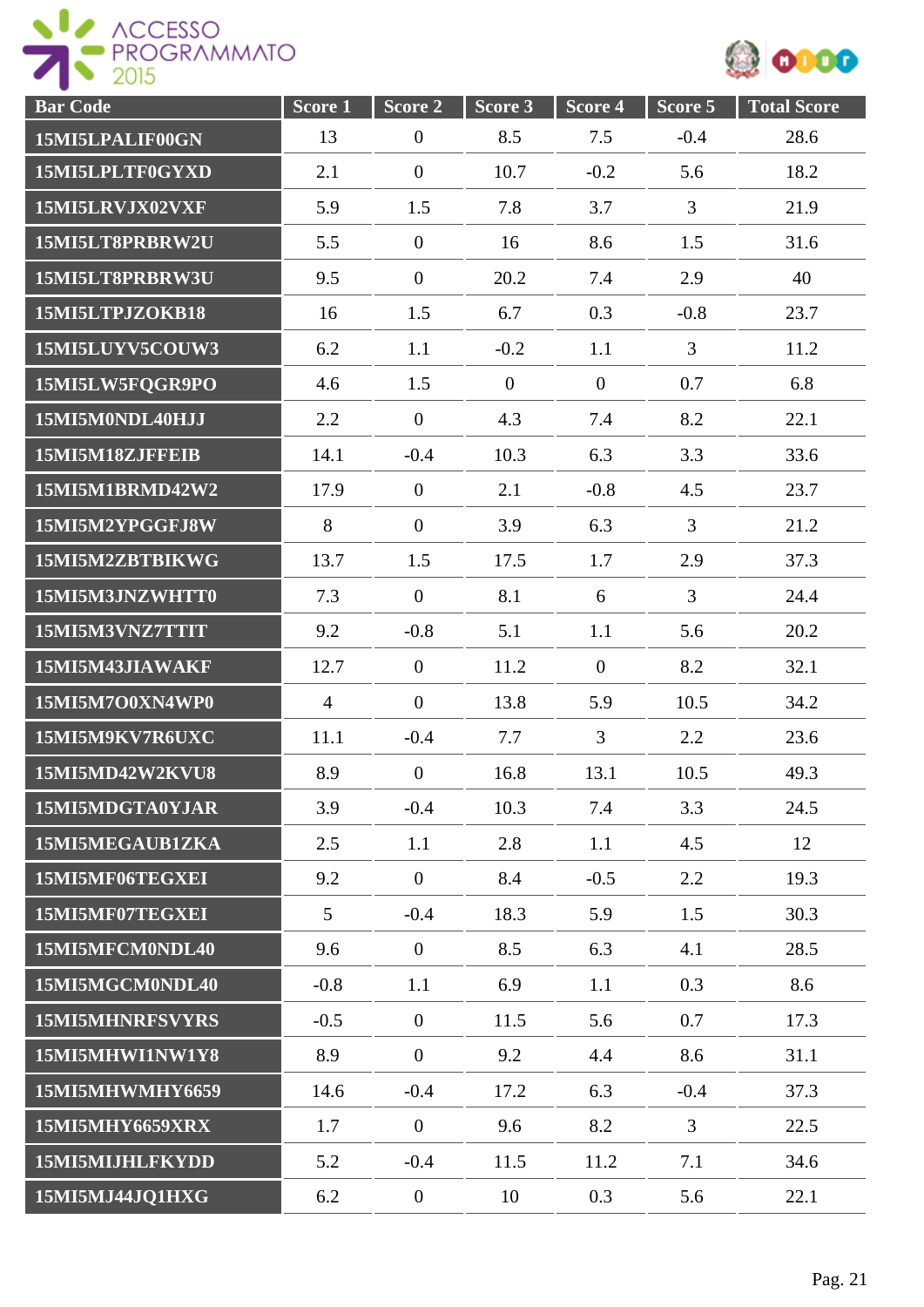

| <b>Bar Code</b> | Score <sub>1</sub> | Score 2          | Score 3        | Score 4      | Score 5          | <b>Total Score</b> |
|-----------------|--------------------|------------------|----------------|--------------|------------------|--------------------|
| 15MI5MOI2J97SIZ | 12.6               | $\boldsymbol{0}$ | 8.1            | 5.2          | 7.5              | 33.4               |
| 15MI5MP1ZU97I0E | $\overline{4}$     | $-0.8$           | 19.8           | 5.9          | 3                | 31.9               |
| 15MI5MP442XMHMJ | 9.7                | 1.5              | 16.8           | 7.8          | 7.5              | 43.3               |
| 15MI5MPI2J97SJ0 | 12.3               | 1.1              | 9.2            | 4.5          | 5.6              | 32.7               |
| 15MI5MPI3K9WSJ0 | 15.3               | $\overline{0}$   | 10.8           | 5.2          | $\mathfrak{Z}$   | 34.3               |
| 15MI5MPSL5BZKM3 | 10.3               | $-0.4$           | 4.3            | $\mathbf{0}$ | $\overline{0}$   | 14.2               |
| 15MI5MQDJP3IHUM | 3.5                | $\overline{0}$   | 2.5            | 2.6          | 3                | 11.6               |
| 15MI5MRNX0NOW40 | 4.4                | $-0.8$           | 9.6            | 6            | $-0.4$           | 18.8               |
| 15MI5MT9QSBHX3V | 7.3                | $\overline{0}$   | 9.6            | 1.1          | $-0.4$           | 17.6               |
| 15MI5MUQKZPKC29 | 15.3               | $\overline{0}$   | 9.2            | 10.1         | 3.7              | 38.3               |
| 15MI5MUYFSCHX4V | 4.3                | $-0.8$           | 9.9            | 2.1          | 10.1             | 25.6               |
| 15MI5N6S163JK23 | 5.8                | $\overline{0}$   | $\overline{7}$ | 5.2          | 5.2              | 23.2               |
| 15MI5N88OV5M2L5 | 9.2                | 1.1              | 3.1            | $-1.6$       | 0.7              | 12.5               |
| 15MI5N8P1YO5XQ1 | 1.9                | $\boldsymbol{0}$ | 11.1           | 8.9          | 6.7              | 28.6               |
| 15MI5N9LK7S6UYC | 11.5               | $-0.4$           | 12.3           | 0.3          | 3                | 26.7               |
| 15MI5NBGM0FESJM | 4.2                | $-0.4$           | 3.1            | 0.3          | $\overline{0}$   | 7.2                |
| 15MI5NBPSUN8P1Y | 5.1                | $\overline{0}$   | 18.7           | 8.2          | 10.5             | 42.5               |
| 15MI5NDL40HJJOV | 5.5                | 1.5              | 10             | 13.1         | 8.2              | 38.3               |
| 15MI5NE401Z3RLR | 9.2                | 1.1              | 17.9           | 10.8         | 4.1              | 43.1               |
| 15MI5NEHAUB1ZKB | 15.7               | $\overline{0}$   | 17.6           | 13.1         | 7.5              | 53.9               |
| 15MI5NFRZLLAAX4 | 5.7                | $-0.4$           | $-0.6$         | 1.4          | 3.3              | 9.4                |
| 15MI5NGDM1ODL50 | $\overline{7}$     | $-0.4$           | 11.5           | 4.1          | 2.6              | 24.8               |
| 15MI5NKU8DVLT8P | 0.1                | $-0.4$           | 11.9           | 4.8          | $\overline{3}$   | 19.4               |
| 15MI5NLGVTY79BQ | $-0.5$             | 1.5              | 3.9            | $-1$         | 2.6              | 6.5                |
| 15MI5NMQDJP3IHV | $\overline{0}$     | $\overline{0}$   | 17.5           | 8.2          | $\overline{0}$   | 25.7               |
| 15MI5NMQEJP3IHV | 0.5                | 1.5              | 10.8           | 7.5          | 7.1              | 27.4               |
| 15MI5NN036ZCPJY | 16                 | $-0.4$           | 16.4           | 14.6         | 6                | 52.6               |
| 15MI5NN0SUN8PXO | 7.8                | $-0.4$           | 7.7            | 2.6          | 1.5              | 19.2               |
| 15MI5NNCCZ6WVNX | $-0.4$             | $\overline{0}$   | 4.3            | 8.6          | $\boldsymbol{0}$ | 12.5               |
| 15MI5NQ2DEMUQKZ | 5.4                | 1.5              | 8.1            | $-0.5$       | 0.7              | 15.2               |
| 15MI5NQSL6NZVM3 | 10.4               | $\boldsymbol{0}$ | 13             | 5.9          | 7.1              | 36.4               |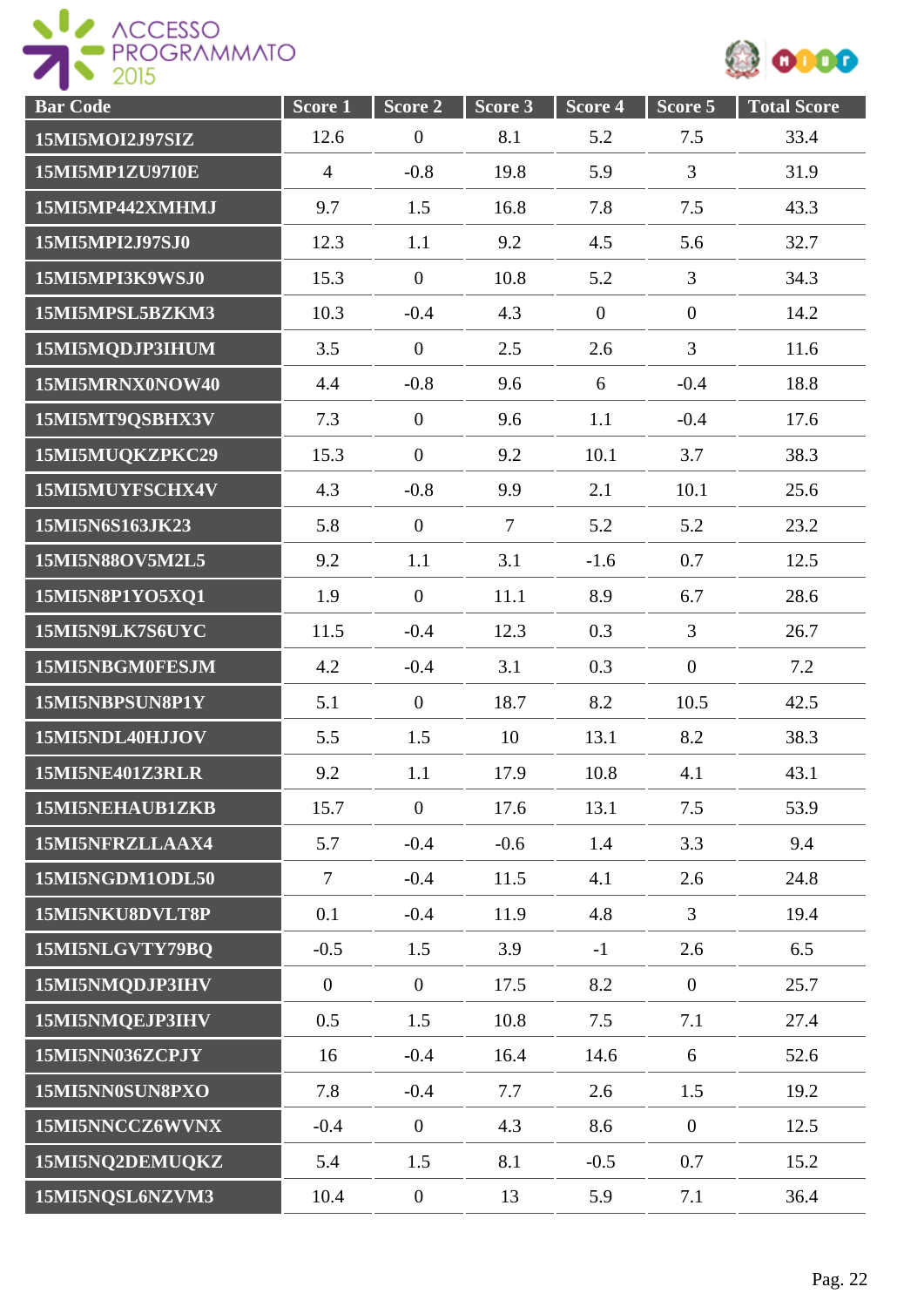

| <b>Bar Code</b> | Score <sub>1</sub> | Score 2          | Score 3 | Score 4        | Score 5        | <b>Total Score</b> |
|-----------------|--------------------|------------------|---------|----------------|----------------|--------------------|
| 15MI5NSPZIOQXAU | 7.3                | $\boldsymbol{0}$ | 7.7     | 3.3            | 4.5            | 22.8               |
| 15MI5NV9Y1F15EB | 8.9                | $\overline{0}$   | 23.2    | 11.2           | 10.1           | 53.4               |
| 15MI5NX0NOW40HU | 6.2                | 1.5              | $8\,$   | 1.8            | 1.1            | 18.6               |
| 15MI5NXEUDXQEOA | 11.8               | $-0.4$           | 5       | 5.5            | 4.1            | 26                 |
| 15MI5NZBIRMHWMH | $\overline{4}$     | 1.1              | 5.4     | 9.7            | 5.6            | 25.8               |
| 15MI5NZJYMP1ZU9 | 9.6                | $\overline{0}$   | 13      | 2.9            | $\overline{0}$ | 25.5               |
| 15MI5O0XN4WP09U | 2.4                | 1.5              | 8.8     | 9.3            | 6.7            | 28.7               |
| 15MI5O30CUDJMYA | 9.9                | $\mathbf{0}$     | 5       | 0.6            | 4.1            | 19.6               |
| 15MI5O5A6VATS02 | 8.5                | $\overline{0}$   | 14.5    | 6.7            | $\overline{3}$ | 32.7               |
| 15MI5O5D7QYYX1O | 1.3                | $\overline{0}$   | 7.3     | 3.7            | 3              | 15.3               |
| 15MI5O5XP19VVKW | 3.2                | $-0.4$           | $\tau$  | $-1.2$         | 5.6            | 14.2               |
| 15MI5O5XQ1VVKWI | 11.8               | 1.1              | 11.8    | 9.3            | 5.6            | 39.6               |
| 15MI5O6T273KL34 | 5.8                | $-0.4$           | 14.1    | 11.6           | 7.5            | 38.6               |
| 15MI5O7B0HKMF06 | 10.4               | $\overline{0}$   | 11.5    | 10.8           | 8.6            | 41.3               |
| 15MI5O7T274KL34 | 0.2                | $-0.4$           | 5.1     | $-0.4$         | 1.5            | 6                  |
| 15MI5O9CMRDMROX | 1.4                | $\overline{0}$   | 13      | $\overline{4}$ | 1.5            | 19.9               |
| 15MI5OBPSUN8P1Y | 3.6                | $\overline{0}$   | 1.4     | 4.8            | 4.5            | 14.3               |
| 15MI5ODZBLXHWKO | 11.2               | $\overline{0}$   | 2.9     | $-0.4$         | $\overline{0}$ | 13.7               |
| 15MI5OI2J97SIZR | 3.9                | $\boldsymbol{0}$ | 13      | 4.8            | 5.2            | 26.9               |
| 15MI5OJYW1ESTDW | 13.4               | $-0.4$           | 10.3    | 10.1           | 5.6            | 39                 |
| 15MI5OL4R051IJ1 | 6.2                | 1.5              | 9.2     | 0.2            | $-0.1$         | 17                 |
| 15MI5OPT0RAIIHL | 13.4               | $\mathbf{0}$     | 15.7    | 10.5           | 8.6            | 48.2               |
| 15MI5OU8RNNMQEJ | $\mathbf{1}$       | $-0.4$           | 13.4    | 4.1            | $\overline{3}$ | 21.1               |
| 15MI5OUW3GC02MR | 2.4                | 1.5              | 7.7     | 8.2            | 4.5            | 24.3               |
| 15MI5OV5L2L4CYC | $-0.9$             | 1.5              | 10.3    | 4.1            | 2.6            | 17.6               |
| 15MI5OV6M2L5DND | 2                  | 1.5              | 16      | 8.6            | 7.1            | 35.2               |
| 15MI5OW40HU9JZU | $5\overline{)}$    | $\overline{0}$   | 2.4     | $-0.8$         | 1.4            | 8                  |
| 15MI5OW9TYEVRSR | 7.7                | $\boldsymbol{0}$ | 5.5     | 3.7            | 2.2            | 19.1               |
| 15MI5OWTUEJZ6XG | 14.1               | 1.1              | 10.7    | 0.3            | 1.5            | 27.7               |
| 15MI5OXHNOWTUEJ | 0.1                | $-0.4$           | 2.1     | 2.2            | 1.5            | 5.5                |
| 15MI5OXUZFWSTRW | 4.8                | $\boldsymbol{0}$ | 7.3     | 9.3            | 4.1            | 25.5               |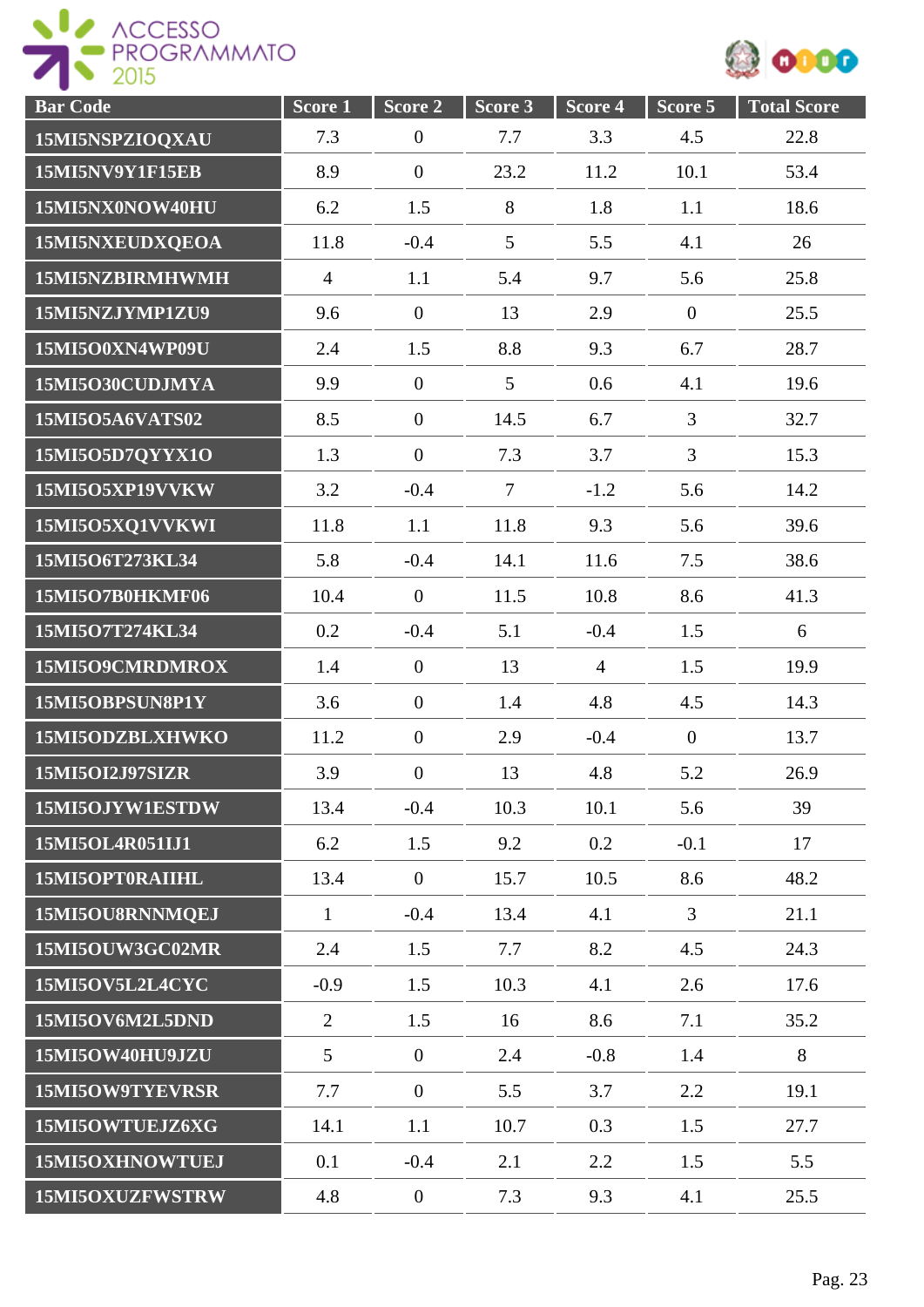



| <b>Bar Code</b> | Score <sub>1</sub> | Score 2          | Score 3 | Score 4        | Score 5        | <b>Total Score</b> |
|-----------------|--------------------|------------------|---------|----------------|----------------|--------------------|
| 15MI5P09UUKVHTD | 8.1                | 1.5              | 0.2     | 1.1            | 1.1            | 12                 |
| 15MI5P1M0PS42X9 | 14.6               | $\overline{0}$   | 16.5    | 6.7            | 3              | 40.8               |
| 15MI5P1YO5XQ1VV | 7.7                | $-0.4$           | 7.7     | 7.8            | $\overline{3}$ | 25.8               |
| 15MI5P2581FRL02 | 5.4                | 1.5              | 10      | 1.1            | 2.2            | 20.2               |
| 15MI5P2YP6YQ1WW | 0.1                | $-0.4$           | 3.5     | 5.5            | 2.2            | 10.9               |
| 15MI5P3IHUMOI2J | 13.7               | $\overline{0}$   | 4.6     | 5.9            | 0.7            | 24.9               |
| 15MI5P3IHVMPI2J | 6.2                | $-0.4$           | 4.7     | $\mathbf{1}$   | $-0.8$         | 10.7               |
| 15MI5P3QFN72KLM | 5.9                | $\mathbf{0}$     | 5.4     | 6.7            | 5.6            | 23.6               |
| 15MI5P3QGO83LMN | 18.3               | $\overline{0}$   | 8.1     | 6.7            | $\mathfrak{Z}$ | 36.1               |
| 15MI5P41DVDAKNZ | 1.5                | $-0.4$           | 11.8    | 1.7            | 1.4            | 16                 |
| 15MI5P4EUPG6A5Z | 10.3               | 1.1              | 8.8     | $\overline{0}$ | 3.3            | 23.5               |
| 15MI5P50SBIJHLY | 6.9                | 1.5              | 11.1    | $-0.9$         | 6.7            | 25.3               |
| 15MI5P67SC0X3BI | 7.3                | $-0.4$           | 2.3     | 0.3            | 1.8            | 11.3               |
| 15MI5P7KDAKYLBI | 3.9                | $-0.4$           | 0.2     | 4.1            | 1.1            | 8.9                |
| 15MI5P9HRHFAPN6 | 6.7                | $\overline{0}$   | 10      | 2.6            | 6              | 25.3               |
| 15MI5PFF18CZYBQ | 4.3                | 1.5              | 18.3    | 3.3            | $\overline{0}$ | 27.4               |
| 15MI5PFF29CZYBQ | 6.5                | $\overline{0}$   | 10      | 4.5            | $\overline{0}$ | 21                 |
| 15MI5PHT1NNCCZ6 | 9.6                | $\mathbf{0}$     | 10.7    | 6.3            | 4.1            | 30.7               |
| 15MI5PJY0AX1EV6 | 10.3               | 1.1              | 10.4    | $-1.2$         | 3.3            | 23.9               |
| 15MI5PKC2980U0I | $-0.6$             | $\theta$         | 10      | 2.9            | 3.3            | 15.6               |
| 15MI5PKIEZ0FMWD | 7.4                | $-0.8$           | $\tau$  | 3.7            | 2.6            | 19.9               |
| 15MI5PO2570EQKZ | 0.7                | $-0.4$           | 10.7    | 4.4            | 12             | 27.4               |
| 15MI5PQYBVWGL18 | 7.4                | 1.1              | 10.4    | 5.2            | 1.1            | 25.2               |
| 15MI5PQYBVWGM18 | 4.7                | $\overline{0}$   | 7.4     | 10.5           | 4.8            | 27.4               |
| 15MI5PRBRW3UDKL | 5.2                | $\overline{0}$   | 17.6    | 10.1           | 4.5            | 37.4               |
| 15MI5PS42X9L3GL | 4.4                | $\boldsymbol{0}$ | 15.3    | 6.7            | 8.6            | 35                 |
| 15MI5PT52NZDDZ6 | 17.5               | $\overline{0}$   | 27      | 13.1           | 12             | 69.6               |
| 15MI5PTBH6AMPSL | 2.8                | 1.5              | 2.5     | 5.9            | 4.1            | 16.8               |
| 15MI5PU0TT6Y0TV | 5.7                | $-0.8$           | 6.5     | $\overline{4}$ | 0.7            | 16.1               |
| 15MI5PVDNN036ZC | 11.9               | 1.1              | 13.7    | 11.2           | 3.7            | 41.6               |
| 15MI5PZIOQXAUWF | 8.1                | $\boldsymbol{0}$ | 16      | 5.9            | 4.5            | 34.5               |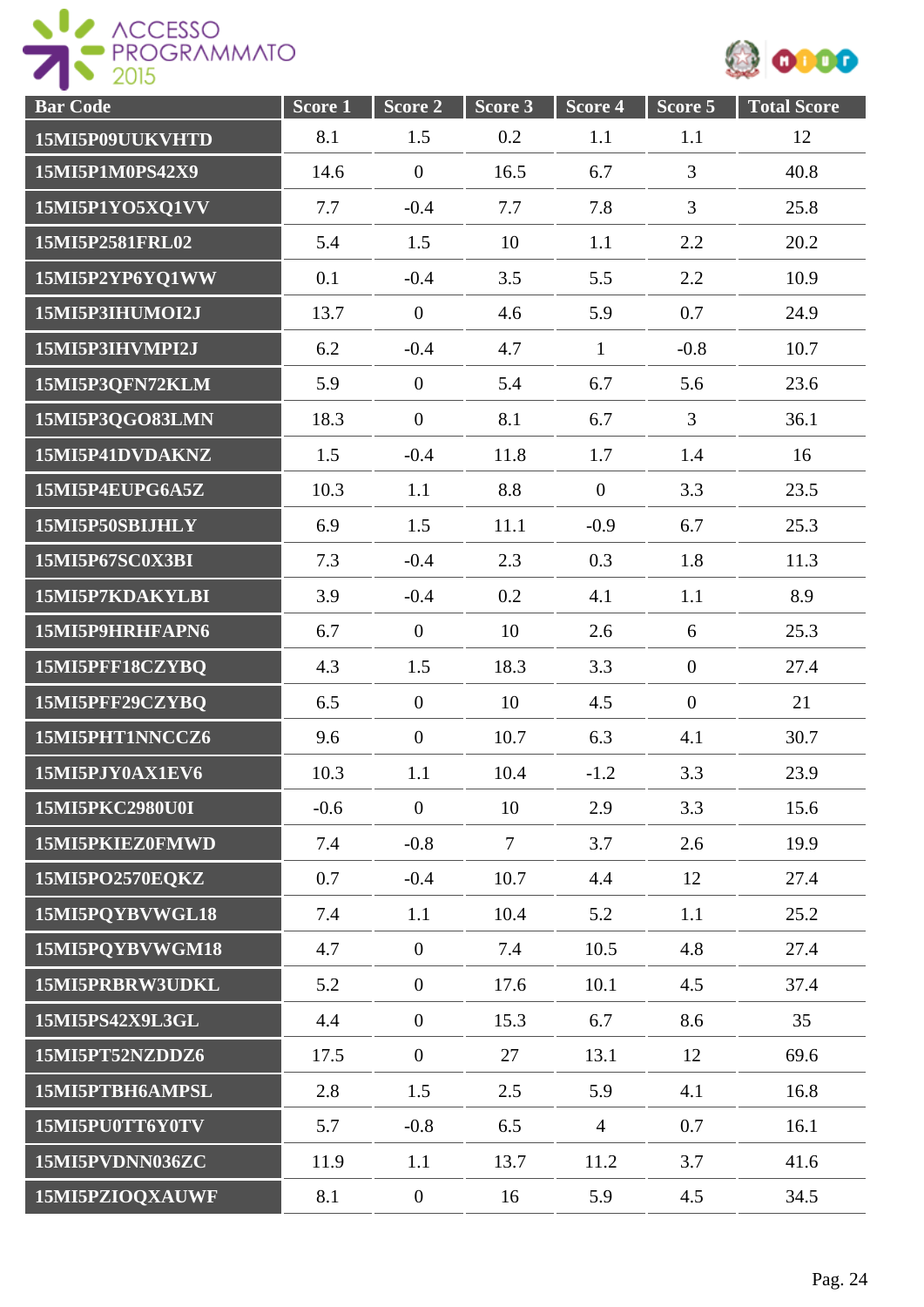



| <b>Bar Code</b> | Score 1        | Score 2          | Score 3 | Score 4        | Score 5        | <b>Total Score</b> |
|-----------------|----------------|------------------|---------|----------------|----------------|--------------------|
| 15MI5Q0JPQYBVWG | 17.1           | 1.1              | 4.2     | 0.6            | 2.2            | 25.2               |
| 15MI5Q0QOJYW1ES | 13.4           | $\boldsymbol{0}$ | 10.4    | 5.6            | 3              | 32.4               |
| 15MI5Q1HXG0THCR | 9.6            | $\boldsymbol{0}$ | 0.2     | 1.8            | 3              | 14.6               |
| 15MI5Q1VVKWITES | 4.8            | $-0.4$           | 3.2     | 7.8            | 5.6            | 21                 |
| 15MI5Q7P9HRHFAP | 3.9            | $-0.4$           | 12.3    | 4.8            | 3              | 23.6               |
| 15MI5Q89AUE2Z4D | 6.2            | 1.1              | 3.2     | 3              | 1.5            | 15                 |
| 15MI5Q8LFCLZMCK | 9.9            | $-0.4$           | 4.8     | $\overline{3}$ | $-0.4$         | 16.9               |
| 15MI5Q95MOPT0RA | 7.7            | $-0.4$           | 8.1     | 1.8            | 9              | 26.2               |
| 15MI5Q9MRNX0NOW | 3.2            | $-0.4$           | $-1.8$  | 1.1            | $\overline{3}$ | 5.1                |
| 15MI5QAK7H6JY8Y | 5.7            | $-0.4$           | 9.2     | 5.1            | 5.2            | 24.8               |
| 15MI5QD57H58DA3 | 7.7            | $\mathbf{0}$     | 10.8    | $\overline{0}$ | $\overline{0}$ | 18.5               |
| 15MI5QDJP3IHVMO | 7.3            | $\boldsymbol{0}$ | 12.6    | 13.1           | 3              | 36                 |
| 15MI5QDNKN12ZU7 | 6.6            | $\boldsymbol{0}$ | 17.9    | 10.1           | 8.6            | 43.2               |
| 15MI5QE1CNZJYMP | 6.1            | $\boldsymbol{0}$ | 9.3     | 5.6            | 9              | 30                 |
| 15MI5QEOATFOTQ0 | 5.1            | $\boldsymbol{0}$ | 9.6     | 2.9            | 4.5            | 22.1               |
| 15MI5QERUXQRA40 | 11.1           | $-0.4$           | 6.2     | $-0.1$         | 1.5            | 18.3               |
| 15MI5QFI3URM2ZB | 4.7            | $-0.4$           | 10.7    | 7.8            | 6.7            | 29.5               |
| 15MI5QGEOL4R051 | 3.6            | $-0.4$           | 7.7     | 8.2            | 1.1            | 20.2               |
| 15MI5QIKDYF42NE | 11.5           | $\boldsymbol{0}$ | $\tau$  | 2.2            | 1.5            | 22.2               |
| 15MI5QISIGBQ07T | 11.1           | $\mathbf{0}$     | 7.3     | 3.7            | 6              | 28.1               |
| 15MI5QO7T274KL3 | $\overline{7}$ | $\overline{0}$   | 17.9    | 3.3            | 1.5            | 29.7               |
| 15MI5QOK56LS3JZ | 0.5            | 1.5              | 4.7     | 0.7            | 1.1            | 8.5                |
| 15MI5QP2581FRL0 | 7.3            | $\overline{0}$   | 12.3    | 4.8            | 5.2            | 29.6               |
| 15MI5QPFF18CZYB | 6.3            | $\overline{0}$   | 8.5     | 5.2            | $\overline{3}$ | 23                 |
| 15MI5QQPTBH6AMP | 15.6           | 1.1              | 8.9     | 3.7            | 0.3            | 29.6               |
| 15MI5QSL6NZVM3V | 11.9           | $-0.4$           | 14.9    | 6.7            | 5.6            | 38.7               |
| 15MI5QXOFFEI17V | $-1.3$         | 1.5              | 8       | 7.4            | 7.1            | 22.7               |
| 15MI5QYKKAW3UTL | 8.8            | $-0.4$           | 12.2    | 7.4            | 7.1            | 35.1               |
| 15MI5QZUCP4EUPG | 4.7            | $\mathfrak{Z}$   | 9.6     | 0.6            | 5.2            | 23.1               |
| 15MI5R4YLPKIEZ0 | 2.5            | $-0.4$           | 11.2    | 0.3            | 1.1            | 14.7               |
| 15MI5R64GYBGDMP | 0.6            | $\boldsymbol{0}$ | 8.8     | 0.3            | 4.1            | 13.8               |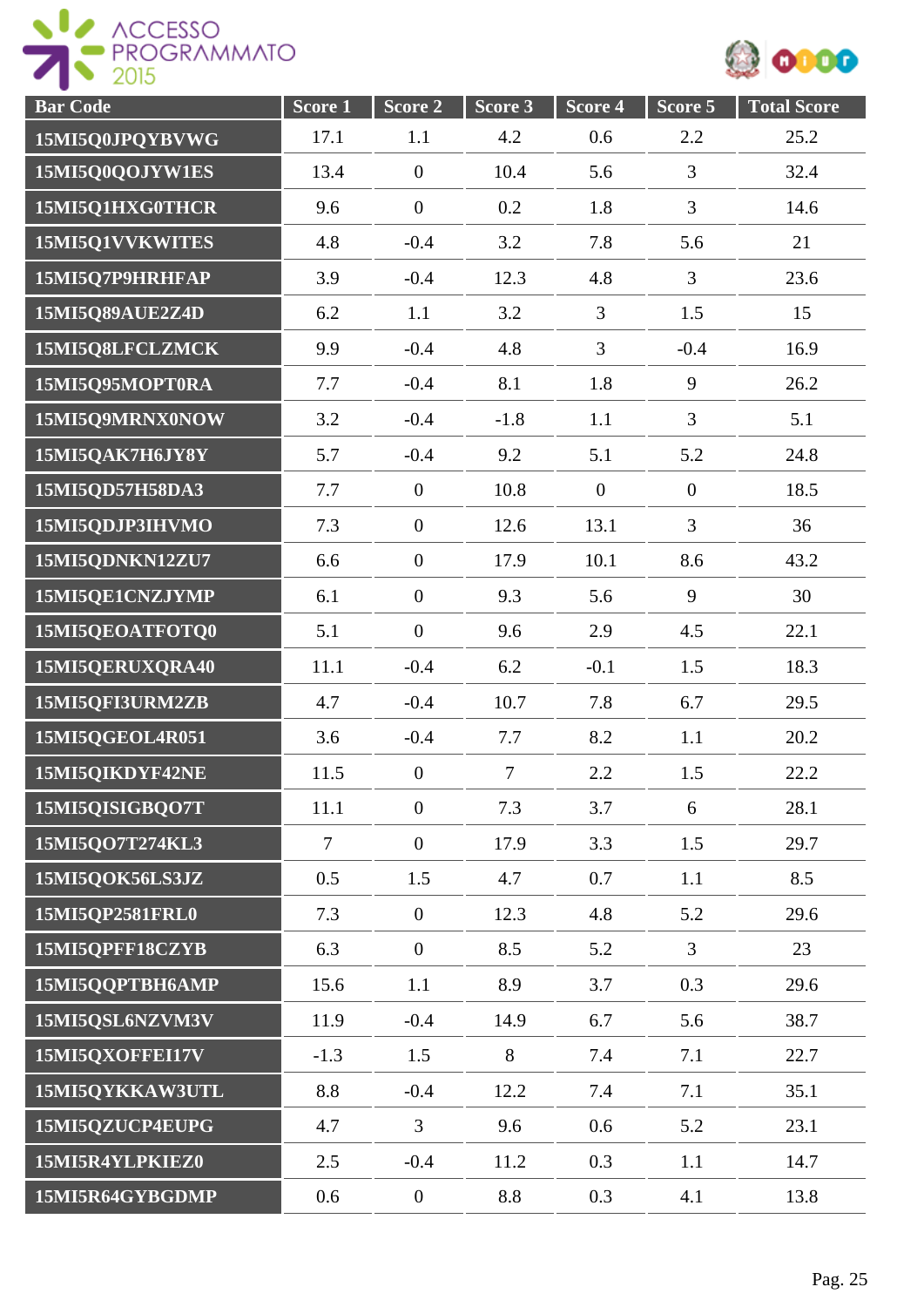

| <b>Bar Code</b> | Score 1        | Score 2          | Score 3         | Score 4        | Score 5        | <b>Total Score</b> |
|-----------------|----------------|------------------|-----------------|----------------|----------------|--------------------|
| 15MI5R7QISIGBQO | 17.5           | $-0.8$           | 20.2            | 11.6           | 7.5            | 56                 |
| 15MI5R80S4YYNCY | 13.1           | 1.5              | 11.6            | 9.3            | 4.1            | 39.6               |
| 15MI5R9MFCM0NDL | 6.3            | $\mathbf{0}$     | 2.8             | $\overline{0}$ | 4.5            | 13.6               |
| 15MI5R9MGCM0NDL | 7.3            | 1.1              | $5\overline{)}$ | $-0.9$         | 1.1            | 13.6               |
| 15MI5R9NGDM1ODL | 14.5           | 1.5              | 8.1             | 7.5            | 4.1            | 35.7               |
| 15MI5RBRW2UDKLJ | 6.6            | 1.5              | 2.8             | 2.1            | 3.7            | 16.7               |
| 15MI5RDMROXHNOW | 0.7            | 1.5              | 14.9            | 6.7            | 7.1            | 30.9               |
| 15MI5RISJHBRO7T | 10             | $\overline{0}$   | 2.4             | $\overline{0}$ | 3.3            | 15.7               |
| 15MI5RJCNWIHT0R | 2.4            | $-0.4$           | 0.5             | 6              | 4.5            | 13                 |
| 15MI5RKV4QPFF18 | $\overline{4}$ | $-0.4$           | 13.4            | 1.5            | $-0.4$         | 18.1               |
| 15MI5RL02CZ3GY9 | 4.6            | 1.1              | 4.2             | 0.7            | 2.6            | 13.2               |
| 15MI5RLRVJX02VX | 11.5           | $\overline{0}$   | 10.1            | 1.5            | 4.5            | 27.6               |
| 15MI5RLRWKX02VX | $-1.7$         | $-0.4$           | 4.4             | $\overline{0}$ | 2.6            | 4.9                |
| 15MI5RM1N6T263K | 11.5           | 1.1              | 6.6             | $-1.2$         | $\overline{3}$ | 21                 |
| 15MI5RNNMQDJP3I | 10             | $-0.8$           | 13.4            | 13.5           | 7.1            | 43.2               |
| 15MI5RTM7O0XN4W | 11.6           | $\overline{0}$   | 7.7             | 7.1            | 4.1            | 30.5               |
| 15MI5RV74Q1FF18 | 7.4            | $\overline{0}$   | 9.9             | 7.8            | 6              | 31.1               |
| 15MI5RW2KVU86KW | 8.1            | $-0.8$           | 4.7             | $-0.1$         | $-0.8$         | 11.1               |
| 15MI5RW2UDKLJO7 | 8.8            | 1.1              | 15.6            | 8.9            | 7.1            | 41.5               |
| 15MI5RWJDJ8OBPS | 8.8            | 1.5              | 16              | 5.5            | 5.6            | 37.4               |
| 15MI5RXFQP2581F | 16.4           | $-0.4$           | 7.7             | 2.5            | 1.5            | 27.7               |
| 15MI5S026K6IGZA | 5.1            | $\mathbf{0}$     | 19.4            | 4.5            | 4.1            | 33.1               |
| 15MI5S163JK23OW | 13.3           | $-0.4$           | 6.5             | 2.5            | 3.3            | 25.2               |
| 15MI5S2L3T1DXZJ | 11.8           | $-0.4$           | 11.1            | 2.9            | 1.8            | 27.2               |
| 15MI5S32CES4YLP | 6.1            | $-0.4$           | 13.7            | 2.5            | 0.3            | 22.2               |
| 15MI5S33CES5YLP | 11.9           | $\mathbf{0}$     | 17.2            | 9              | 6.7            | 44.8               |
| 15MI5S3JZI2AVAJ | 2.1            | $\overline{0}$   | 11.9            | 2.5            | 5.6            | 22.1               |
| 15MI5S42X9L3GLI | $-2.4$         | $-0.4$           | 8.9             | 6.3            | 1.1            | 13.5               |
| 15MI5S4YYNCYAKW | 9.2            | 1.1              | 5.1             | 3.3            | 8.6            | 27.3               |
| 15MI5S5ZLPALIF0 | $-3.2$         | $\mathbf{0}$     | 11.1            | 5.1            | 1.5            | 14.5               |
| 15MI5S8RISJHBRO | 11.9           | $\boldsymbol{0}$ | 17.2            | 13.5           | 7.5            | 50.1               |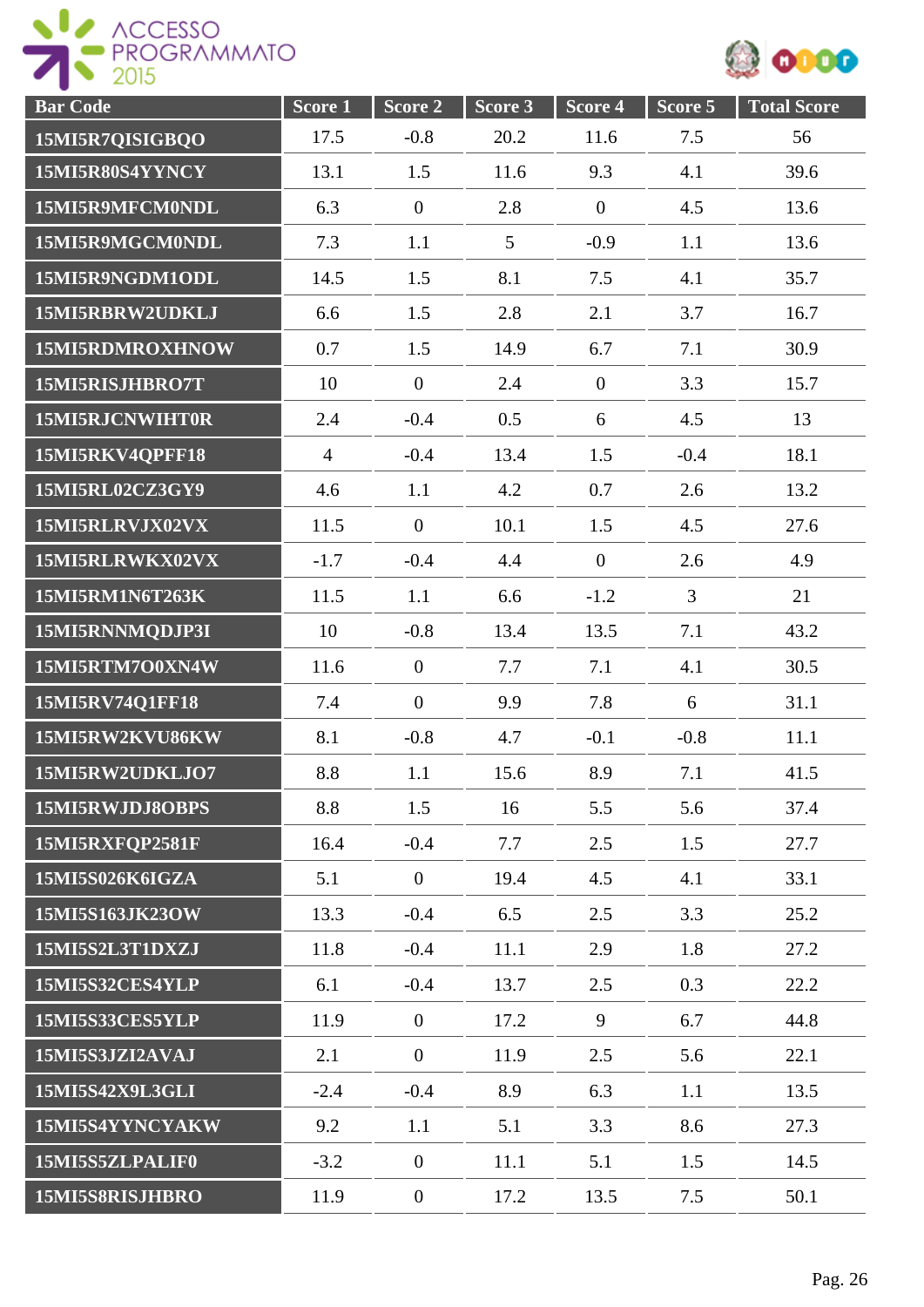



| <b>Bar Code</b> | Score 1 | Score 2          | Score 3        | Score 4          | Score 5        | <b>Total Score</b> |
|-----------------|---------|------------------|----------------|------------------|----------------|--------------------|
| 15MI5SAKKX02VMG | 9.6     | $\boldsymbol{0}$ | $-1.2$         | $\boldsymbol{0}$ | 1.4            | 9.8                |
| 15MI5SFNSPZIOQX | 2.2     | $-0.4$           | 10             | 4.8              | 3              | 19.6               |
| 15MI5SGS42X9L3G | 8.5     | $\boldsymbol{0}$ | 9.6            | 6.3              | 1.5            | 25.9               |
| 15MI5SHK6WUP41D | 7.1     | $\overline{0}$   | 14.1           | $\overline{0}$   | $\overline{3}$ | 24.2               |
| 15MI5SJHBRO7T27 | 8.5     | $-0.8$           | 12.6           | $\mathbf{1}$     | 10.1           | 31.4               |
| 15MI5SKABDX28Q1 | 10.4    | $\boldsymbol{0}$ | 20.2           | 7.5              | 4.1            | 42.2               |
| 15MI5SKCNWIHU1R | 15.7    | $\overline{0}$   | 9.7            | 5.2              | $-0.4$         | 30.2               |
| 15MI5SKV4QPFF29 | 6.2     | $-0.4$           | 2.4            | 0.3              | 5.2            | 13.7               |
| 15MI5SKW4QQFQ9C | 10.8    | $\overline{0}$   | 13.4           | 6.7              | 4.1            | 35                 |
| 15MI5SL5BZKM3JN | 11.1    | $\overline{0}$   | 14.5           | $\overline{4}$   | 2.6            | 32.2               |
| 15MI5SL6NZVM3VN | 9.3     | $\overline{3}$   | 10.4           | 9                | 6              | 37.7               |
| 15MI5SQPX03H37G | 4.6     | $-0.4$           | $\overline{2}$ | 4.1              | 0.7            | 11                 |
| 15MI5SRVICI8NBO | 16.4    | 1.5              | 8.2            | 8.6              | 12             | 46.7               |
| 15MI5SSRVJOU8NN | 13.4    | 1.5              | 11.1           | 4.1              | 4.8            | 34.9               |
| 15MI5STDWH5B27G | 19      | 1.1              | 17.9           | 6.7              | 7.1            | 51.8               |
| 15MI5STRWJDJ8OB | 16.7    | 1.1              | 17.5           | 4.4              | 3.7            | 43.4               |
| 15MI5SU7HJQZUCP | 9.2     | 1.1              | 14.1           | 5.5              | 8.2            | 38.1               |
| 15MI5SUN8P1YO5X | 10.3    | $\mathbf{0}$     | 21.7           | 3.3              | 2.2            | 37.5               |
| 15MI5SVYRSB51S9 | 8.2     | $\boldsymbol{0}$ | 6.2            | 6.7              | 2.6            | 23.7               |
| 15MI5SWAW50P7KD | $-1.6$  | $\overline{0}$   | 10.3           | 6.3              | 3              | 18                 |
| 15MI5T0O7P9HRHF | 0.5     | $\overline{0}$   | 7.7            | 1.8              | 4.1            | 14.1               |
| 15MI5T1NNCCZ6WV | $-1.3$  | $-0.4$           | 5.1            | 2.1              | 6              | 11.5               |
| 15MI5T274KL34OX | 8.4     | $\overline{0}$   | 4.3            | 1.3              | 7.5            | 21.5               |
| 15MI5T2V610QE1C | 7.3     | 1.1              | 4.6            | 4.1              | $\overline{3}$ | 20.1               |
| 15MI5T3AMTU2EAY | 10.3    | $\overline{0}$   | 3.9            | $-0.4$           | 3.7            | 17.5               |
| 15MI5T4ZYOCZALX | 12.6    | $\overline{0}$   | 7.3            | 5.5              | 6.3            | 31.7               |
| 15MI5T97RNNMQDJ | 15.3    | 1.1              | 8.1            | 6.3              | 4.5            | 35.3               |
| 15MI5TCWPDNSFNS | 7.5     | $\boldsymbol{0}$ | 12.6           | 6                | 7.1            | 33.2               |
| 15MI5TDSGJ5VTO3 | $-3$    | 1.1              | 1.6            | 2.9              | $\mathbf{1}$   | 3.6                |
| 15MI5TDWH5B27GN | 5.8     | $\overline{0}$   | 14.1           | 5.9              | $\overline{0}$ | 25.8               |
| 15MI5TEGXEITQCN | 7.3     | $-0.4$           | 9.2            | 3.3              | 4.5            | 23.9               |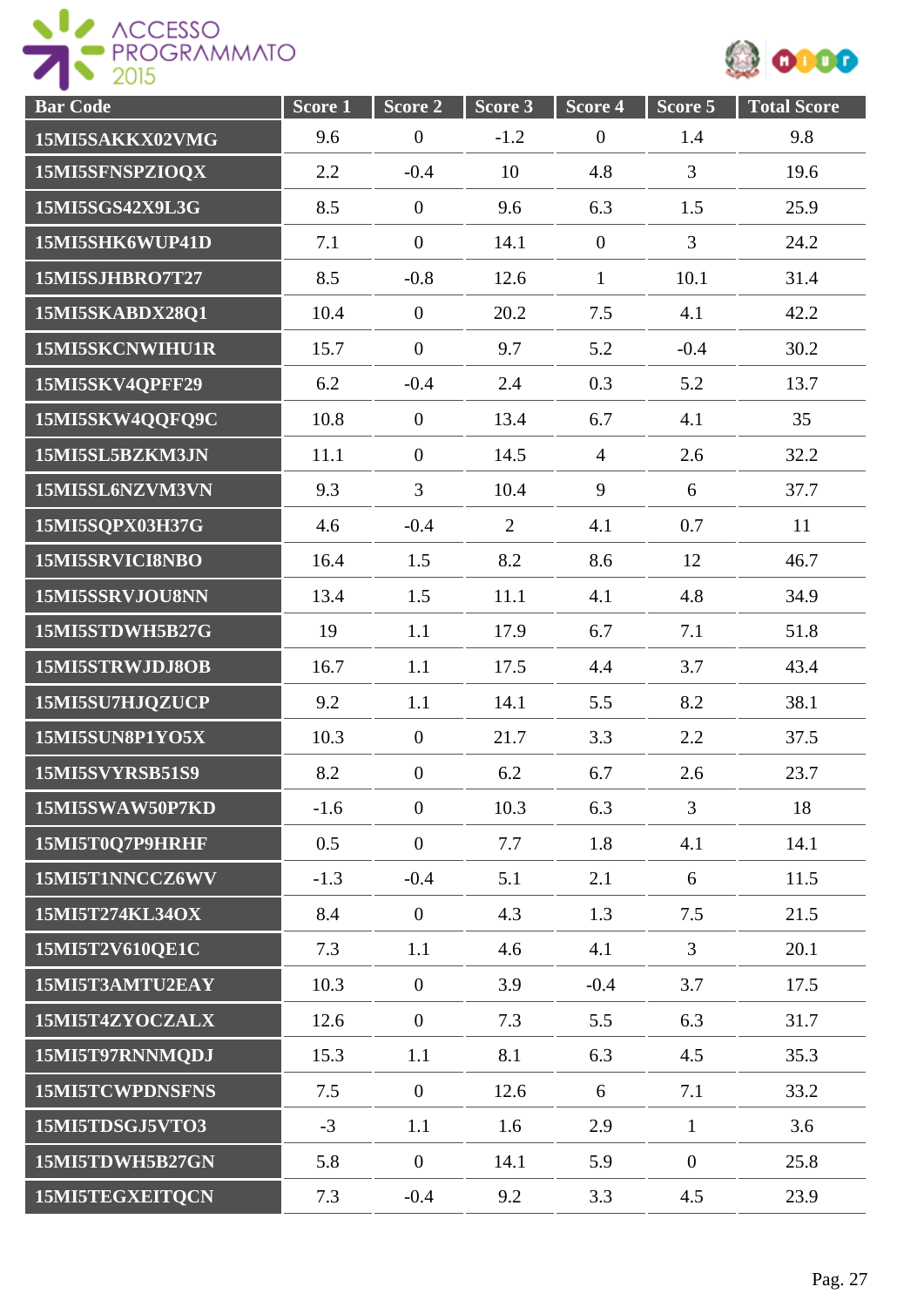

| <b>Bar Code</b>        | Score 1        | Score 2          | Score 3        | Score 4          | Score 5        | <b>Total Score</b> |
|------------------------|----------------|------------------|----------------|------------------|----------------|--------------------|
| 15MI5TFOTQ0JPQY        | $\overline{2}$ | $\boldsymbol{0}$ | 3.6            | $\boldsymbol{0}$ | 1.1            | 6.7                |
| 15MI5TFRCQFI3UR        | 0.2            | $-0.8$           | 4.2            | 2.9              | $-2$           | 4.5                |
| 15MI5TG8K7GO5A6        | 14.5           | $\boldsymbol{0}$ | 15.3           | 11.2             | 10.5           | 51.5               |
| 15MI5TH4FQ1M1PS        | 4.7            | $-0.4$           | 5.8            | $-0.8$           | 5.2            | 14.5               |
| 15MI5THCRDWJSWT        | 9.6            | $-0.8$           | 9.2            | 4.8              | 4.1            | 26.9               |
| 15MI5THUXZSUD63        | 13.4           | $\boldsymbol{0}$ | 9.6            | 3.7              | 5.6            | 32.3               |
| 15MI5TITFRCQFI3        | 3.2            | $-0.4$           | 5.4            | 9.7              | 5.6            | 23.5               |
| 15MI5TKCESZXIPH        | 11             | 1.1              | $\overline{2}$ | 3.7              | 2.9            | 20.7               |
| 15MI5TO31D6DAKY        | 5.9            | $\theta$         | 11.8           | 4.4              | 2.6            | 24.7               |
| 15MI5TQ0JPQYBVW        | 8.9            | $-0.4$           | 7.7            | 15               | 4.5            | 35.7               |
| 15MI5TQCN88OV5L        | 3.3            | 1.1              | 9.2            | 7.1              | 3.7            | 24.4               |
| 15MI5TQCN88OV5M        | 10.7           | $\overline{0}$   | 15.6           | $-0.1$           | 4.1            | 30.3               |
| 15MI5TQZJ0QYBVW        | 7.4            | $\overline{0}$   | 12.6           | 11.6             | $\overline{0}$ | 31.6               |
| 15MI5TRWJDJ8OBP        | $\mathbf{1}$   | $\boldsymbol{0}$ | 6.3            | $\overline{3}$   | 4.5            | 14.8               |
| 15MI5TTITFRCQFI        | 6.3            | $-0.4$           | $-0.3$         | $-1.7$           | $-0.8$         | 3.1                |
| 15MI5TUEJZ6XGCD        | 10             | $-0.8$           | 19.8           | 7.8              | 10.5           | 47.3               |
| 15MI5TY79BQQ89A        | 4.8            | 1.1              | 8.8            | 4.8              | 4.5            | 24                 |
| 15MI5U06DZY35YC        | 5.4            | $\overline{0}$   | 2.5            | $-0.8$           | 2.2            | 9.3                |
| 15MI5U1R7QISIGB        | 3.9            | $-0.4$           | 8.8            | 7.4              | 12             | 31.7               |
| 15MI5U1S8RISJHB        | 15.7           | 1.5              | 17.2           | 4.4              | 0.3            | 39.1               |
| 15MI5U1SBB5Z5NX        | 7.3            | $\overline{0}$   | 10             | 1.5              | $\overline{3}$ | 21.8               |
| 15MI5U2EAY0KP53        | 4.2            | 1.1              | 7.3            | 4.1              | 3.7            | 20.4               |
| 15MI5U36BTU26N0        | 7.3            | $\overline{0}$   | 21.3           | 11.2             | 6.7            | 46.5               |
| 15MI5U7HJQZUCP4        | 5.1            | 1.5              | 9.2            | 6.7              | 6              | 28.5               |
| 15MI5U86KWQD57H        | 0.4            | $-0.4$           | $-1.8$         | $-0.9$           | $-1.3$         | $-4$               |
| 15MI5U8DVLT8PRB        | 10             | $\mathbf{0}$     | 14.9           | 1.8              | 2.2            | 28.9               |
| 15MI5U8NN0SUN8P        | 6.1            | 1.5              | 1.1            | $\mathfrak{Z}$   | 2.2            | 13.9               |
| 15MI5U97I0EJFPS        | 9.6            | $-0.4$           | 2.9            | 2.6              | 4.5            | 19.2               |
| <b>15MI5U97I1EES4F</b> | 0.5            | 1.5              | $-0.9$         | 2.9              | 4.8            | 8.8                |
| 15MI5U9O9CMRDMR        | 17.9           | $-0.4$           | 4.3            | 3.7              | 1.5            | 27                 |
| 15MI5UB1ZKARJCN        | 6.1            | $\boldsymbol{0}$ | 4.3            | 0.3              | $-0.5$         | 10.2               |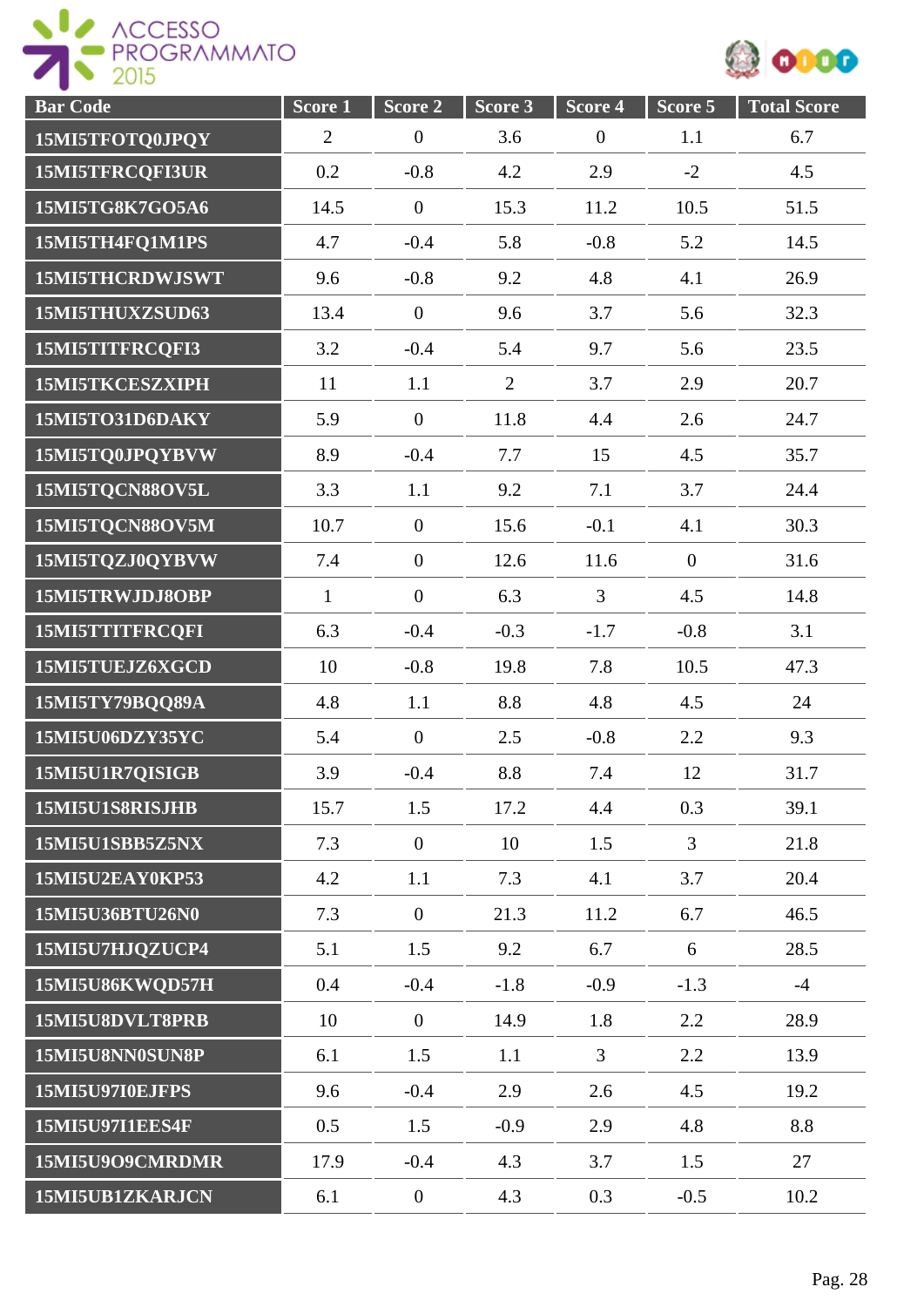

| <b>Bar Code</b> | Score <sub>1</sub> | Score 2          | Score 3 | Score 4        | Score 5        | <b>Total Score</b> |
|-----------------|--------------------|------------------|---------|----------------|----------------|--------------------|
| 15MI5UB1ZKBSKCN | $-0.5$             | $\boldsymbol{0}$ | 1.3     | $-1.2$         | 3              | 2.6                |
| 15MI5UD63T2V610 | 3.2                | $\overline{0}$   | 6.2     | 5.2            | 5.6            | 20.2               |
| 15MI5UDKLKO7B0H | 9.3                | $\overline{3}$   | 10.3    | 4.1            | 3.3            | 30                 |
| 15MI5UDWQEOATFO | 10.4               | 1.5              | 7.7     | 6.3            | 5.2            | 31.1               |
| 15MI5UE2Z4DKB1Y | 8.9                | $\boldsymbol{0}$ | 11.9    | 8.6            | 4.5            | 33.9               |
| 15MI5UEJZ6XGCDC | 10.8               | $\boldsymbol{0}$ | 13.4    | 7.1            | 4.1            | 35.4               |
| 15MI5UFMEIRCC99 | 3.9                | $-0.8$           | 6.1     | 0.3            | 1.4            | 10.9               |
| 15MI5UKVHTDSGJ5 | 8.4                | $-0.4$           | 6.9     | 0.3            | 0.7            | 15.9               |
| 15MI5UMCDBGZ4S3 | 1.7                | 1.5              | 10.3    | 11.6           | 6.7            | 31.8               |
| 15MI5UN8PXO5XP1 | 5.3                | 1.5              | 0.5     | $\overline{4}$ | 2.9            | 14.2               |
| 15MI5UO41DVDAKM | 10.7               | 1.1              | 9.6     | 5.9            | $\overline{3}$ | 30.3               |
| 15MI5UP41DVDAKN | 7.7                | $-0.8$           | 17.5    | 7.4            | 6              | 37.8               |
| 15MI5UPG6A5Z5NY | 5.8                | $\overline{0}$   | 11.5    | 5.2            | 4.1            | 26.6               |
| 15MI5UPJGP3QGO7 | 0.5                | 1.5              | 10.8    | 3.3            | 1.5            | 17.6               |
| 15MI5URM2ZBTBIK | 1.7                | $-0.4$           | 21.7    | 6.3            | 3.7            | 33                 |
| 15MI5UULVLJETRW | $-0.4$             | 1.1              | 4.2     | $-1$           | 0.6            | 4.5                |
| 15MI5UXQRA40R80 | 9.2                | $-0.8$           | 3.2     | $-0.4$         | 1.1            | 12.3               |
| 15MI5UXZSUD63T2 | 11.8               | $-0.4$           | 1.1     | 1.5            | 3.7            | 17.7               |
| 15MI5UZFWSTRWJD | 1.2                | $-0.8$           | $-2.4$  | $\mathbf{0}$   | 1.1            | $-0.9$             |
| 15MI5V5M2L5CYDM | 11.1               | $\overline{0}$   | 4.6     | 4.4            | $-0.4$         | 19.7               |
| 15MI5V610QE1CNZ | 8.5                | $-0.4$           | 0.5     | 2.2            | 0.7            | 11.5               |
| 15MI5V6WL7JI5P4 | 10.7               | $-0.4$           | 3.2     | 1.1            | 4.1            | 18.7               |
| 15MI5V7IJRZUCP4 | 12.9               | $\mathbf{0}$     | 10.4    | 2.6            | $\overline{0}$ | 25.9               |
| 15MI5V82PACTDOM | 15.2               | $\boldsymbol{0}$ | 8.8     | 5.5            | 4.1            | 33.6               |
| 15MI5V903WXGE6X | 0.7                | $\overline{0}$   | 4.3     | 1.8            | $-0.4$         | 6.4                |
| 15MI5VAMEGAUB1Z | 4.2                | $-0.8$           | 5.4     | 2.5            | 1.4            | 12.7               |
| 15MI5VANEHAUB1Z | 5.8                | 1.1              | 14.5    | 4.8            | $\overline{0}$ | 26.2               |
| 15MI5VBSAU9O9CM | 10.8               | $-0.4$           | 11.5    | 1.5            | 2.2            | 25.6               |
| 15MI5VDAKNZBIRM | 3.4                | $-0.8$           | 8       | 12.3           | 4.4            | 27.3               |
| 15MI5VDNN036ZCP | 1.2                | 1.5              | 6.9     | 2.9            | 1.8            | 14.3               |
| 15MI5VHTDSGJ5VT | 12.2               | $-0.4$           | 11.1    | 11.2           | 8.6            | 42.7               |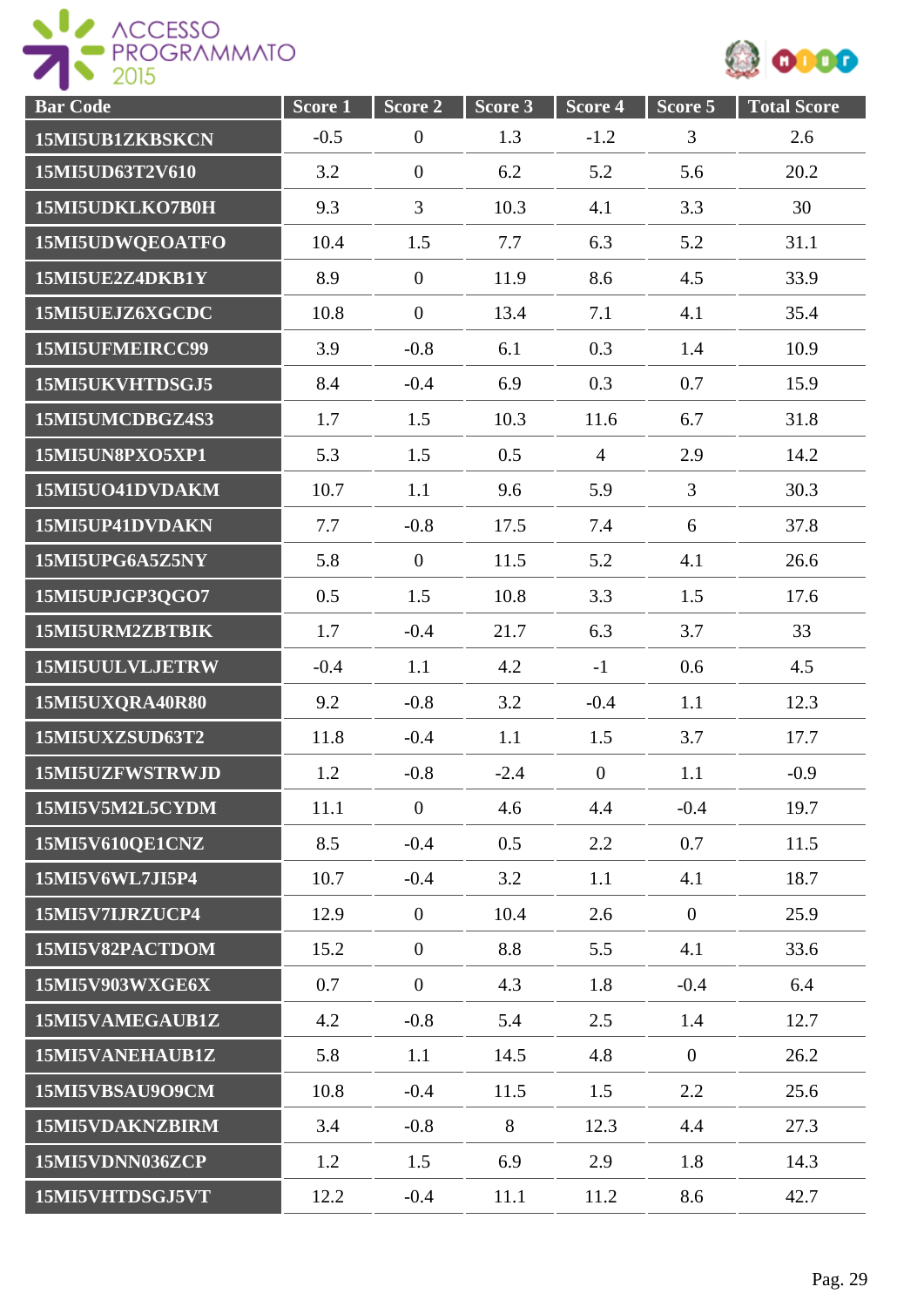

| <b>Bar Code</b>        | Score 1        | Score 2          | Score 3 | Score 4          | Score 5        | <b>Total Score</b> |
|------------------------|----------------|------------------|---------|------------------|----------------|--------------------|
| 15MI5VICI8NBORT        | 2.8            | $-0.4$           | 8.8     | 9.7              | 2.2            | 23.1               |
| 15MI5VIRWT2LST1        | 5.1            | $-0.4$           | 9.2     | 8.2              | 2.6            | 24.7               |
| 15MI5VJX02VXF96        | 13.4           | $-0.4$           | 15.3    | 4.1              | 1.5            | 33.9               |
| 15MI5VKK7H4E4GV        | 2.5            | $\overline{0}$   | 9.2     | 3.7              | $\overline{0}$ | 15.4               |
| 15MI5VKWITESHK6        | 10.7           | 1.1              | 11.5    | 7.8              | 10.1           | 41.2               |
| 15MI5VLJETQ9W49        | 5.8            | $\boldsymbol{0}$ | 7.7     | 7.8              | 0.7            | 22                 |
| 15MI5VLT8PRBRW3        | $\overline{3}$ | $\boldsymbol{0}$ | 8.9     | 9.7              | 4.1            | 25.7               |
| 15MI5VMDDCGZ5T3        | 8.8            | $\mathbf{0}$     | 3.9     | 2.9              | $-0.4$         | 15.2               |
| 15MI5VNZ7TTITFR        | 13             | $\mathbf{0}$     | 10.7    | 2.1              | 4.1            | 29.9               |
| 15MI5VRSRVICI8N        | 2.6            | 1.5              | 11.9    | 6                | $\overline{3}$ | 25                 |
| 15MI5VTO30CUDJM        | 9.2            | $-0.4$           | 14.1    | 3.6              | 4.8            | 31.3               |
| 15MI5VVBISOR6K6        | 11.4           | $\overline{0}$   | 5.8     | 4.8              | 3.7            | 25.7               |
| 15MI5VVKWHTESHK        | 3.2            | $-0.8$           | 6.9     | $\overline{4}$   | 6              | 19.3               |
| 15MI5VVKWITESHK        | $\mathbf{1}$   | $\boldsymbol{0}$ | 1.4     | 3.7              | 1.5            | 7.6                |
| 15MI5VVUYMGMQER        | 5.9            | $\boldsymbol{0}$ | 8.9     | 3.7              | 2.6            | 21.1               |
| 15MI5VWGL18ZJFF        | 8.5            | $\boldsymbol{0}$ | 13.4    | 1.8              | $\overline{3}$ | 26.7               |
| 15MI5VWGM18ZJFF        | 2.5            | $\overline{0}$   | 11.2    | 2.6              | $\overline{3}$ | 19.3               |
| 15MI5VWGX18ZIQQ        | 5.4            | $-0.4$           | 0.5     | $\overline{0}$   | 3.7            | 9.2                |
| 15MI5VXF96W5X9A        | 4.7            | $\boldsymbol{0}$ | 12.6    | 4.8              | 4.5            | 26.6               |
| <b>15MI5VXRSB41R80</b> | 9.2            | $\overline{3}$   | 15.6    | $\overline{4}$   | 3.3            | 35.1               |
| 15MI5VXVZ7T4II5        | $\overline{4}$ | $-0.4$           | $-1.7$  | $\boldsymbol{0}$ | 6              | 7.9                |
| 15MI5W1ESTDWH5B        | 11.1           | $-0.4$           | 14.9    | $-0.1$           | 7.1            | 32.6               |
| 15MI5W1Y8FRXY6J        | 8.9            | $\overline{0}$   | 9.6     | 7.4              | 3.7            | 29.6               |
| 15MI5W2KVU86KWQ        | 0.5            | $\boldsymbol{0}$ | 18      | 11.2             | 1.5            | 31.2               |
| 15MI5W34OK8UZEW        | 10             | $\boldsymbol{0}$ | 11.9    | 2.6              | $\overline{0}$ | 24.5               |
| 15MI5W3UDKLKO7B        | 4.8            | $\boldsymbol{0}$ | 10.7    | 10.1             | $\overline{3}$ | 28.6               |
| 15MI5W4437UPVDN        | 14.1           | $\mathbf{0}$     | 11.5    | 4.4              | 6              | 36                 |
| 15MI5W4HC12M375        | 15.6           | $-0.4$           | 19.8    | 7.1              | 1.1            | 43.2               |
| 15MI5W50P7KDAKY        | 16             | $-0.8$           | 8.8     | 7.8              | 5.6            | 37.4               |
| 15MI5W57AOP67SC        | 7.2            | $-0.8$           | 6.1     | 3                | $\overline{3}$ | 18.5               |
| 15MI5W5X9A33SH4        | 20.2           | 1.1              | 11.8    | 14.6             | 8.2            | 55.9               |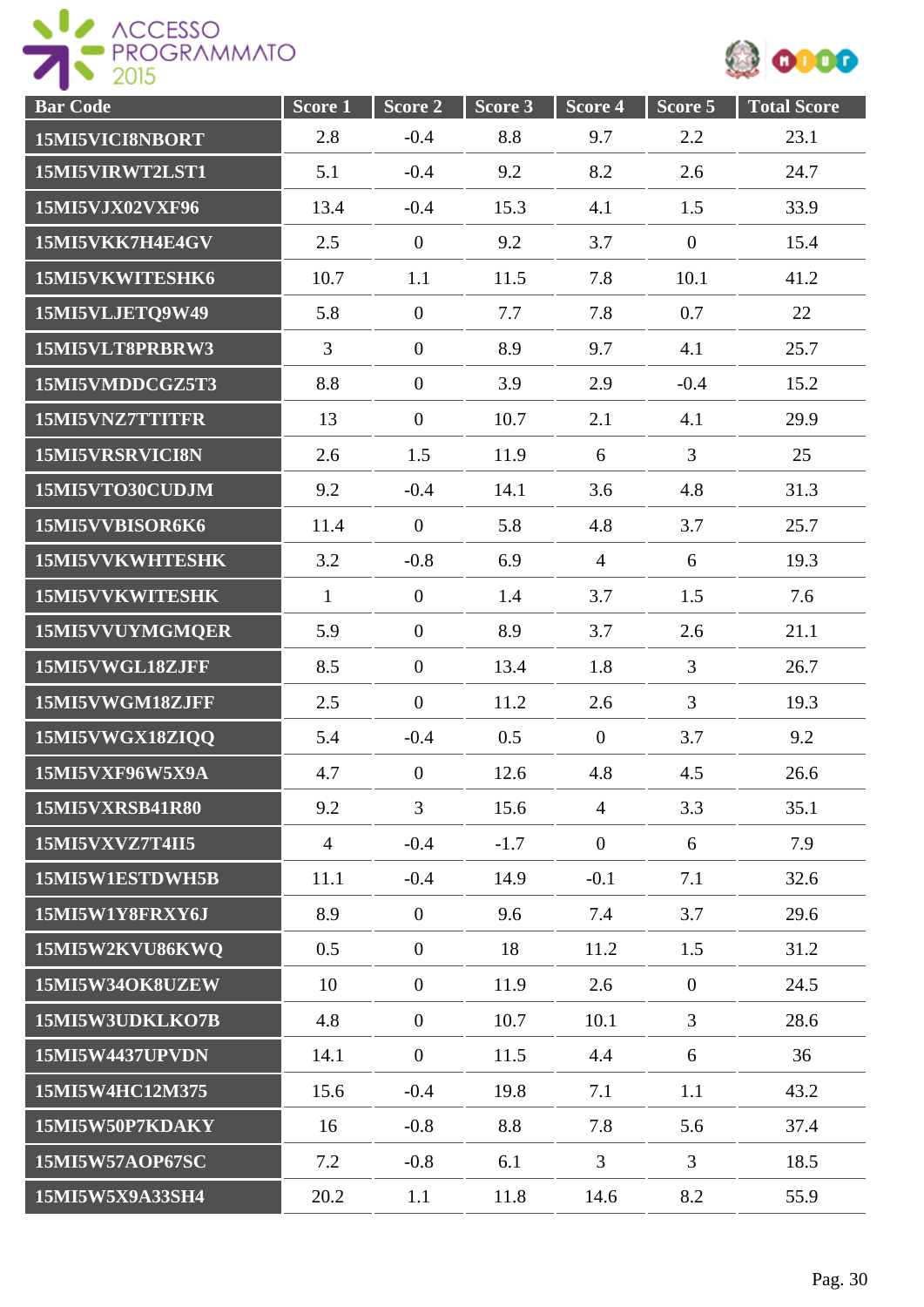



| <b>Bar Code</b>        | Score <sub>1</sub> | Score 2          | Score 3 | Score 4        | Score 5        | <b>Total Score</b> |
|------------------------|--------------------|------------------|---------|----------------|----------------|--------------------|
| 15MI5WDTCWPDNSF        | 8.8                | $-0.4$           | 16      | 5.5            | 3.3            | 33.2               |
| 15MI5WFL17ZIEED        | 2.7                | $-0.4$           | 8       | 1.8            | 4.1            | 16.2               |
| 15MI5WGM18ZJFFE        | 6.7                | $\mathbf{0}$     | 2.1     | 0.7            | 1.5            | 11                 |
| 15MI5WI1NW1Y8FR        | 2.5                | $-0.4$           | 1.7     | 2.5            | 6              | 12.3               |
| 15MI5WIHT0R7QIS        | 11.1               | $\overline{0}$   | 2.6     | $-0.4$         | 0.7            | 14                 |
| 15MI5WIHU1R7QIS        | 2.8                | 1.5              | 11.1    | 2.2            | $\overline{0}$ | 17.6               |
| 15MI5WITESHK6WU        | 6.2                | $\overline{0}$   | 11.1    | 3.3            | 7.1            | 27.7               |
| 15MI5WJDJ8OBPSU        | 9.9                | $-0.4$           | 6.2     | $\mathbf{1}$   | 2.6            | 19.3               |
| 15MI5WL7JI5P4SW        | 7.3                | $\mathbf{0}$     | 13      | 2.6            | 2.6            | 25.5               |
| 15MI5WMHY6659XR        | 8.5                | 1.5              | 5.1     | 1.4            | 1.5            | 18                 |
| 15MI5WPDNSFNSPZ        | 9.7                | $\mathbf{0}$     | 18.7    | 10.5           | 7.5            | 46.4               |
| 15MI5WSM1BRMD42        | 8.9                | $\overline{0}$   | 12.6    | 4.4            | 4.8            | 30.7               |
| 15MI5WSTRWJDJ8O        | 8.8                | $\overline{0}$   | 7.3     | $-0.9$         | 9              | 24.2               |
| 15MI5WUFNFJRDD9        | $-0.1$             | $\boldsymbol{0}$ | 10.4    | 2.6            | 2.2            | 15.1               |
| 15MI5WUP41DVDAK        | 2.1                | $\boldsymbol{0}$ | 3.1     | 4.4            | 1.1            | 10.7               |
| 15MI5WVNXNLGVTY        | 4.6                | $-0.4$           | 13.7    | 2.2            | 1.1            | 21.2               |
| 15MI5WWVZMHNRFS        | 8.8                | $\boldsymbol{0}$ | 9.9     | 4.4            | 0.3            | 23.4               |
| 15MI5X02VXF96W5        | 9.5                | $-0.4$           | 0.8     | 10.4           | 10.1           | 30.4               |
| <b>15MI5X04I8GEWSX</b> | $-0.2$             | $\boldsymbol{0}$ | 5.5     | $\overline{0}$ | 2.6            | 7.9                |
| 15MI5X1EV6WL7JI        | 8.1                | 1.5              | 13      | 4.1            | 5.6            | 32.3               |
| 15MI5X2BI0WWVZM        | 10                 | 1.1              | 7.4     | 2.2            | 1.5            | 22.2               |
| 15MI5X4RCEVBFQO        | 10                 | 1.5              | 2.5     | 0.7            | $\overline{3}$ | 17.7               |
| 15MI5X9L3GLISU7        | 3.6                | 1.5              | 16      | 12.7           | 5.2            | 39                 |
| 15MI5X9MZTG8K7G        | 7.7                | 1.1              | 19.4    | 8.2            | 7.5            | 43.9               |
| 15MI5XC972AQ9MR        | 12.2               | $\overline{0}$   | 15.6    | $\overline{7}$ | 1.1            | 35.9               |
| 15MI5XD5C8PEOL4        | 12.3               | $\overline{0}$   | 3.2     | 4.8            | $\overline{3}$ | 23.3               |
| 15MI5XDUDWQEOAT        | 3.2                | $-0.8$           | 8.1     | 1.5            | 2.6            | 14.6               |
| 15MI5XEITQCN88O        | 11.5               | $\overline{0}$   | 6.3     | 7.1            | 2.6            | 27.5               |
| 15MI5XEUDXQEOAT        | 7.7                | $\boldsymbol{0}$ | 14.9    | 3              | 6              | 31.6               |
| 15MI5XF1P2571E2        | 7.8                | $\overline{0}$   | 8.9     | 4.5            | 1.5            | 22.7               |
| 15MI5XF96W5X9A3        | 13.8               | 1.1              | 14.1    | 6.3            | 2.2            | 37.5               |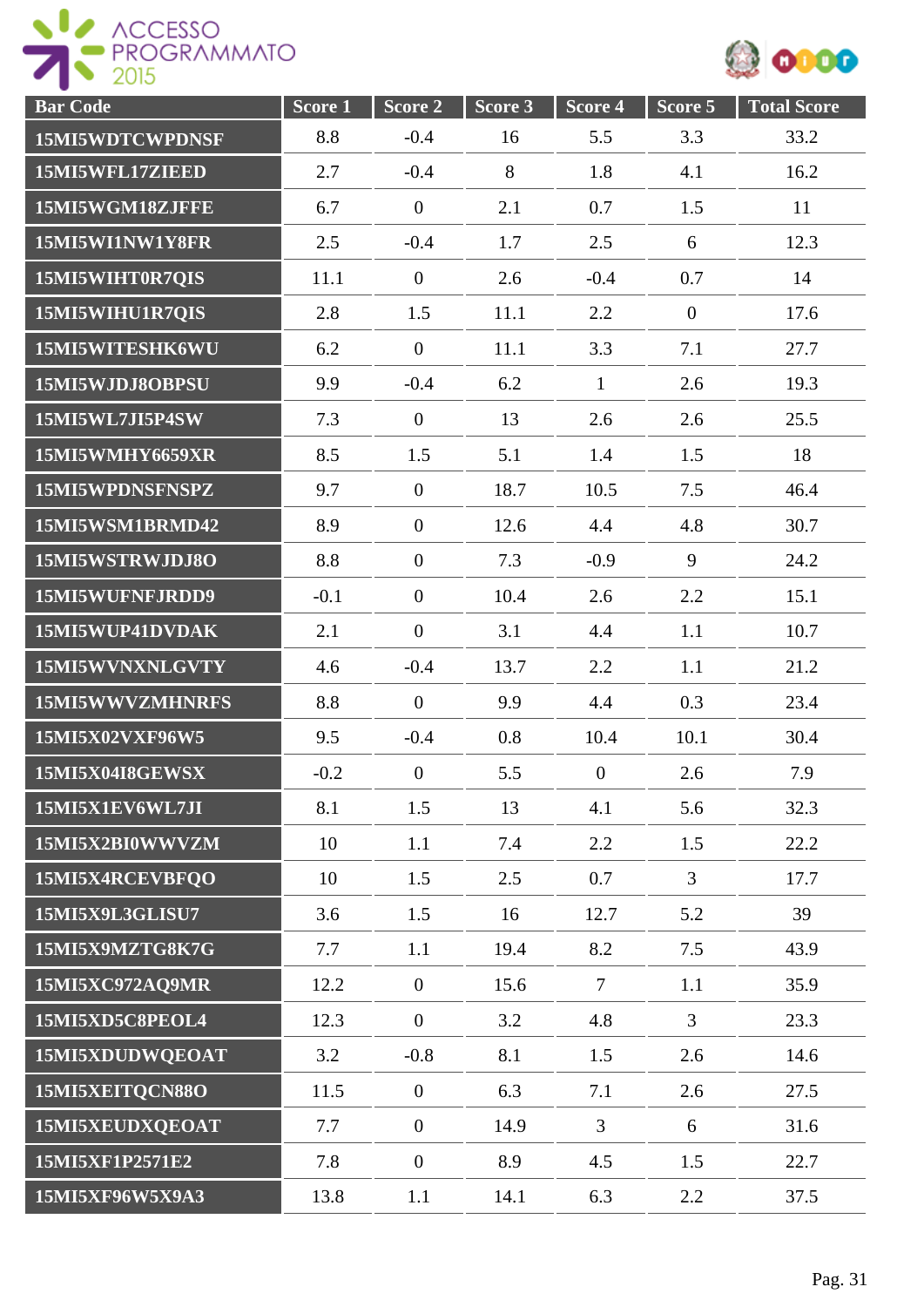



| <b>Bar Code</b> | Score <sub>1</sub> | Score 2          | Score 3 | Score 4        | Score 5          | <b>Total Score</b> |
|-----------------|--------------------|------------------|---------|----------------|------------------|--------------------|
| 15MI5XFQP2581ER | $\tau$             | $\overline{0}$   | 11.9    | 3.3            | 1.8              | 24                 |
| 15MI5XFQP2581FR | 7.3                | $-0.8$           | 5       | 3.6            | 0.3              | 15.4               |
| 15MI5XGCDCGFTKC | 6.5                | $\mathbf{0}$     | 4.3     | 7.8            | 10.1             | 28.7               |
| 15MI5XHWKO9ZXS7 | 1.9                | $-0.8$           | $-0.3$  | $\overline{4}$ | $-1.3$           | 3.5                |
| 15MI5XN4WP09UUK | 12.2               | 1.1              | $-2.5$  | 3.2            | 1.4              | 15.4               |
| 15MI5XOFFEI7V65 | 5.8                | 1.5              | 15.3    | 6.7            | $\boldsymbol{0}$ | 29.3               |
| 15MI5XP19VVKWHT | 13                 | $\overline{0}$   | 10.7    | $\mathbf{1}$   | 4.1              | 28.8               |
| 15MI5XQ1VVKWITE | 20.5               | $\theta$         | 14.5    | $\mathbf{1}$   | $\overline{3}$   | 39                 |
| 15MI5XQEOATFOTQ | 6.6                | $\mathbf{0}$     | 8.1     | 5.9            | 2.2              | 22.8               |
| 15MI5XQEOBTGPUQ | 10                 | 1.5              | 0.2     | 3.3            | 2.2              | 17.2               |
| 15MI5XRXFQP2581 | 5.4                | $-0.8$           | 1.6     | $-0.4$         | 2.9              | 8.7                |
| 15MI5XUZFWSTRWJ | 7.7                | 1.5              | 12.7    | 3.7            | $\overline{3}$   | 28.6               |
| 15MI5Y6659XRXFQ | 20.9               | 1.1              | 4.2     | $-0.2$         | 2.5              | 28.5               |
| 15MI5Y6JE34OT97 | 6.9                | $\mathbf{0}$     | 11.5    | 2.9            | 4.1              | 25.4               |
| 15MI5Y72AR9MFCM | 9.6                | $-0.8$           | 12.3    | $-0.8$         | $\overline{0}$   | 20.3               |
| 15MI5Y72AR9MGCM | 0.8                | $-0.8$           | $-1$    | 0.2            | $-0.5$           | $-1.3$             |
| 15MI5Y8FRXY6JE3 | 16                 | $\overline{0}$   | 22.1    | 8.2            | 4.5              | 50.8               |
| 15MI5Y9B33TH4FQ | 8.8                | 3                | 10.7    | 4.4            | 2.9              | 29.8               |
| 15MI5Y9ZNLK7S7V | 14.1               | $-0.4$           | 12.2    | 4.8            | 2.6              | 33.3               |
| 15MI5YAIQLGVLGY | 19.4               | $\mathbf{0}$     | 12.3    | $\mathbf{1}$   | 4.1              | 36.8               |
| 15MI5YBQ0QOJYW1 | 6.6                | $\mathbf{0}$     | 4.3     | 7.1            | 5.6              | 23.6               |
| 15MI5YBVWGL18ZJ | 3.3                | $-0.4$           | 8.5     | 6.7            | $\overline{0}$   | 18.1               |
| 15MI5YBVWGM18ZJ | 16.4               | 1.5              | 5.5     | 7.5            | 6                | 36.9               |
| 15MI5YBVWGX18ZI | 2.5                | 1.5              | 13.4    | 11.6           | 8.6              | 37.6               |
| 15MI5YCMHWI1NW1 | 22.4               | 1.5              | 11.5    | $\mathbf{1}$   | 4.1              | 40.5               |
| 15MI5YCY72AR9MF | 9.7                | $\mathbf{0}$     | 9.6     | 6.3            | 5.2              | 30.8               |
| 15MI5YCY72AR9MG | 15.3               | $-0.4$           | 0.8     | 8.9            | 1.1              | 25.7               |
| 15MI5YELVBSAU9O | 3.3                | $\mathbf{0}$     | 16.8    | 8.2            | 7.1              | 35.4               |
| 15MI5YJARJBNVHH | 4.8                | $\overline{0}$   | 17.9    | 11.6           | 10.5             | 44.8               |
| 15MI5YLBI2YFH8H | 3.9                | 1.1              | $-1.4$  | 2.1            | 3.7              | 9.4                |
| 15MI5YLPKIEZ0FM | 13.4               | $\boldsymbol{0}$ | 8.9     | 4.5            | $\overline{3}$   | 29.8               |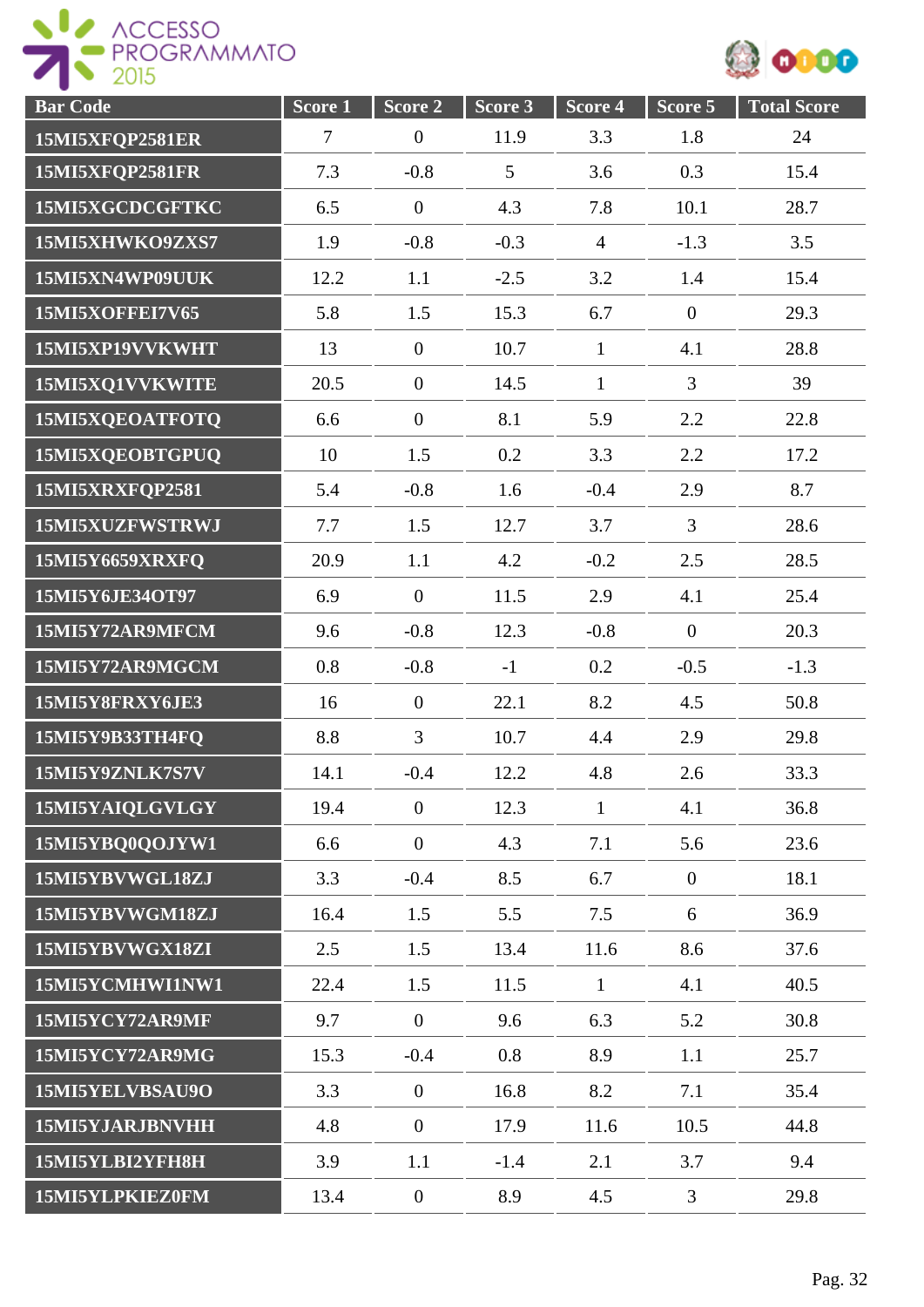

| <b>Bar Code</b> | Score 1        | Score 2          | Score 3 | Score 4        | Score 5          | <b>Total Score</b> |
|-----------------|----------------|------------------|---------|----------------|------------------|--------------------|
| 15MI5YLUZV5CDVW | 13.8           | $\boldsymbol{0}$ | 17.2    | 11.2           | 4.1              | 46.3               |
| 15MI5YN9LK7S6UY | 18.3           | 1.1              | 9.7     | 13.1           | 10.5             | 52.7               |
| 15MI5YP6YQ1WWLA | 13             | $\boldsymbol{0}$ | 14.1    | 7.8            | 6.3              | 41.2               |
| 15MI5YX1OJOTHUX | 12.7           | $\boldsymbol{0}$ | 9       | $-0.4$         | $\overline{3}$   | 24.3               |
| 15MI5YX9MZTG8K7 | 9.2            | $\boldsymbol{0}$ | 13      | 5.6            | $-0.8$           | 27                 |
| 15MI5YYELVBSAU9 | 5.5            | $\boldsymbol{0}$ | 6.6     | 3.7            | 2.6              | 18.4               |
| 15MI5Z0FMWDTCWP | 3.5            | $\overline{0}$   | 1.8     | $\overline{0}$ | $\overline{3}$   | 8.3                |
| 15MI5Z2FX8XM8KJ | 7.8            | $-0.4$           | 14.9    | 5.2            | 6                | 33.5               |
| 15MI5Z3GX9YN9LK | 2.8            | $-0.4$           | 5.8     | 4.1            | 1.5              | 13.8               |
| 15MI5Z3GY9YN9LK | 9.9            | $\boldsymbol{0}$ | 14.5    | 7.4            | 2.9              | 34.7               |
| 15MI5Z3RLRVJX02 | 9.6            | $\boldsymbol{0}$ | 19.8    | 10.1           | 4.5              | 44                 |
| 15MI5Z4S33CES5Y | 16             | $\boldsymbol{0}$ | 13.4    | 10.5           | 6.7              | 46.6               |
| 15MI5Z5T33CES5Z | 0.5            | $\mathbf{0}$     | 3.6     | $\mathbf{0}$   | 4.1              | 8.2                |
| 15MI5Z6WVNXNLGV | 10.4           | $-0.4$           | 10.3    | 11.6           | $\overline{0}$   | 31.9               |
| 15MI5Z6XGCDCGFT | 11.1           | 1.5              | 12.2    | 5.6            | $\overline{3}$   | 33.4               |
| 15MI5Z7TTITFRCQ | 14.9           | $-0.4$           | 10      | 6              | 2.6              | 33.1               |
| 15MI5Z89CQ29BUQ | 1.3            | $\boldsymbol{0}$ | 5.8     | $-0.9$         | $\boldsymbol{0}$ | 6.2                |
| 15MI5Z9HYZ7S5EV | 13.4           | $\theta$         | 6.2     | 3.7            | 1.1              | 24.4               |
| 15MI5ZAUOKU8DVL | 15.3           | $\boldsymbol{0}$ | 18.3    | 8.6            | $\overline{3}$   | 45.2               |
| 15MI5ZBIRMHWMHY | 16.4           | $\overline{0}$   | 6.2     | 4.8            | 6.7              | 34.1               |
| 15MI5ZIQQPTBH6A | 0.2            | $\overline{0}$   | 4.3     | $-2.4$         | $\overline{0}$   | 2.1                |
| 15MI5ZJFFEIBHVA | $\overline{7}$ | 1.1              | 12.3    | 4.8            | 8.6              | 33.8               |
| 15MI5ZKBSKCNWIH | 11.2           | $-0.4$           | 10.8    | 5.6            | 3.7              | 30.9               |
| 15MI5ZKM3JNZWHT | 6.5            | $-0.4$           | 4.3     | $-0.8$         | $\overline{0}$   | 9.6                |
| 15MI5ZLPALIF00G | 9.2            | $\mathbf{0}$     | 9.6     | 4.8            | 3.3              | 26.9               |
| 15MI5ZNLK7S7VYD | 6.1            | $\boldsymbol{0}$ | 6.9     | 0.6            | 2.9              | 16.5               |
| 15MI5ZSUD63T2V6 | 1.7            | $\mathbf{0}$     | 0.1     | 4.8            | 0.7              | 7.3                |
| 15MI5ZTG8K7GO5A | 13.8           | $\boldsymbol{0}$ | 12.3    | 3.7            | 10.5             | 40.3               |
| 15MI5ZTG8K8GD6A | 17.5           | $\overline{0}$   | 8.4     | 3.6            | 7.5              | 37                 |
| 15MI5ZUCP4EUPG6 | 4.7            | $-0.4$           | 14.1    | 7.4            | 2.2              | 28                 |
| 15MI5ZUMCDBF4S3 | 8.1            | $\boldsymbol{0}$ | 12.2    | 8.2            | $\overline{3}$   | 31.5               |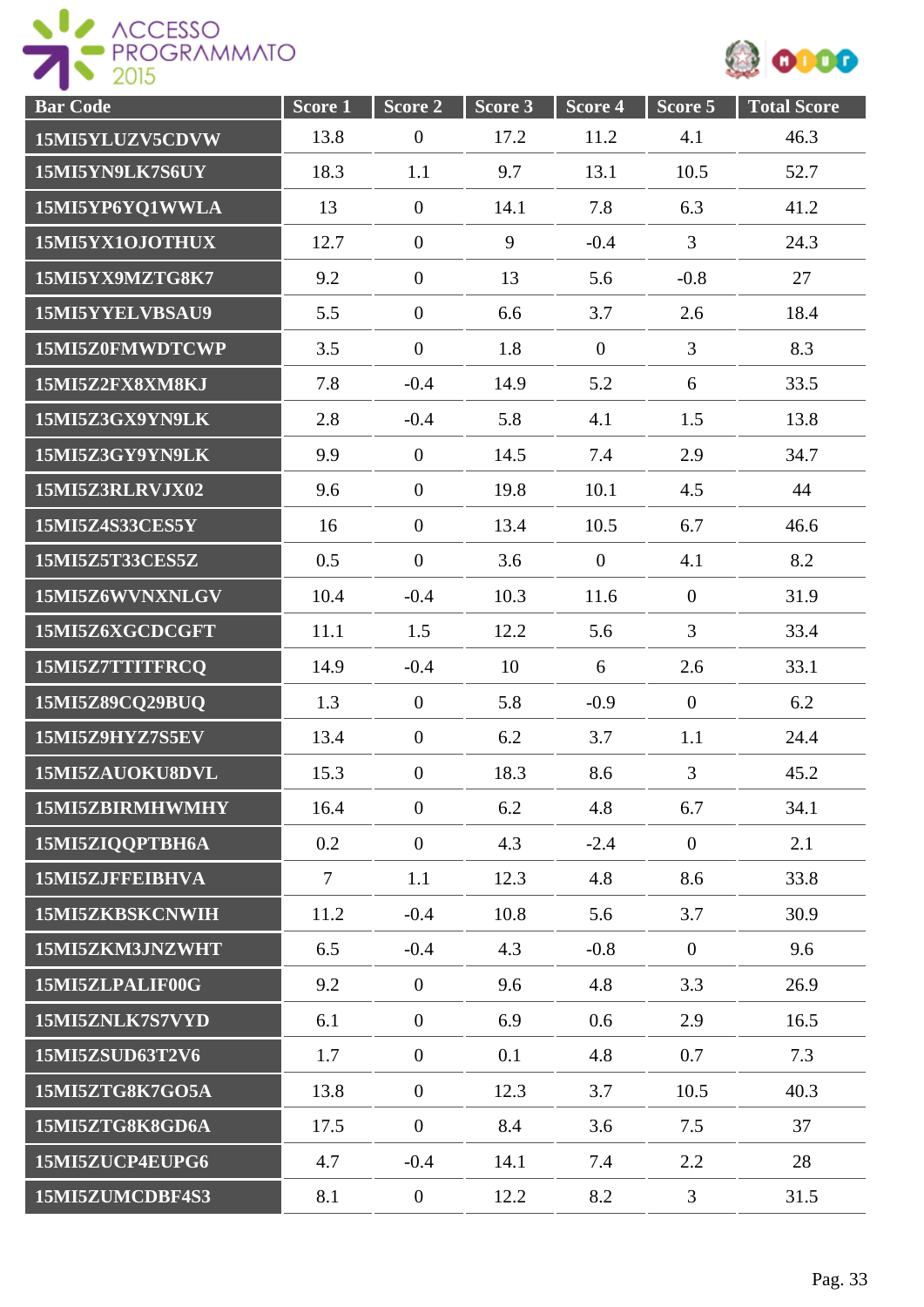



| <b>Bar Code</b>        | Score <sub>1</sub> | Score 2          | Score 3      | Score 4          | Score 5          | <b>Total Score</b> |
|------------------------|--------------------|------------------|--------------|------------------|------------------|--------------------|
| 15MI5ZWHTT0R7QI        | 7.4                | $\boldsymbol{0}$ | 4.8          | $\boldsymbol{0}$ | $\boldsymbol{0}$ | 12.2               |
| 15MI5ZXS75GYCHD        | 13                 | 1.5              | 3.6          | $-0.4$           | 1.4              | 19.1               |
| 15MI5ZY2EKQIIVY        | 7.7                | $\overline{0}$   | $\mathbf{1}$ | $-0.4$           | 4.5              | 12.8               |
| 15MI5ZYBQ0QOJYW        | 21.3               | $\overline{0}$   | 11.2         | $\overline{3}$   | 5.6              | 41.1               |
| 15ML50HUEJZ6XHD        | 8.1                | $-0.8$           | 21.3         | 6.3              | $\overline{3}$   | 37.9               |
| 15ML511681F3LJ2        | 6.1                | $-0.4$           | 10.7         | 5.1              | 0.3              | 21.8               |
| 15ML512BV8GX80J        | 9.6                | $\boldsymbol{0}$ | 11.1         | 9.7              | 1.5              | 31.9               |
| 15ML537JPVDON03        | 15.2               | $\mathbf{0}$     | 8.1          | 7.8              | 6                | 37.1               |
| 15ML53LJ2C3G99Y        | $\overline{7}$     | $-0.4$           | 3.2          | $\overline{4}$   | 5.6              | 19.4               |
| 15ML54PK9UFW443        | 6.1                | $-0.4$           | 10.7         | 3.7              | 3.7              | 23.8               |
| 15ML56BZKM3KNZ7        | 0.1                | 1.1              | 6.1          | 6.6              | 8.2              | 22.1               |
| 15ML572ARDMROYN        | 2.3                | $-0.4$           | 5            | 11.2             | 3.7              | 21.8               |
| 15ML574KX4PK9UF        | 6.6                | $-0.4$           | 17.5         | 9.7              | 0.7              | 34.1               |
| 15ML57EAKYABJ2Y        | 9.5                | 1.5              | 0.4          | 2.1              | $-1.6$           | 11.9               |
| 15ML57ITIURCQFI        | $-1.1$             | $-0.8$           | 9.6          | $\overline{7}$   | 3.7              | 18.4               |
| 15ML57JPVDON036        | 15.6               | $-0.4$           | 11.5         | 2.2              | 2.6              | 31.5               |
| <b>15ML57LL7I5E4HW</b> | 10.3               | $-0.4$           | 1.2          | 3.6              | 0.7              | 15.4               |
| 15ML5972ARDMROY        | 10.3               | $-0.4$           | 10.3         | 9.7              | 4.8              | 34.7               |
| 15ML5AA6VBT3036        | 11                 | $-0.4$           | 5.8          | 7.4              | 3.7              | 27.5               |
| 15ML5ARDMROYNOW        | 12.7               | $\overline{0}$   | 18           | 6.3              | $\overline{3}$   | 40                 |
| 15ML5AW501D7EAK        | 9.5                | 1.5              | 7.3          | 1.7              | 1.4              | 21.4               |
| 15ML5AX1V7LL7I5        | 14.5               | $\theta$         | 9.6          | 7.4              | 6.3              | 37.8               |
| 15ML5BV8GX80JOR        | 8.1                | $-0.8$           | $\tau$       | 1.1              | 1.5              | 16.9               |
| 15ML5C3G99YYELV        | 6.9                | $\overline{0}$   | 16           | 9.3              | 4.1              | 36.3               |
| 15ML5CG5T3CESZL        | 11.8               | $\overline{0}$   | 10.3         | 14.6             | 12               | 48.7               |
| 15ML5CSBV9C972A        | 11.8               | 1.1              | 11.8         | 12.7             | 7.1              | 44.5               |
| 15ML5DCG5T3CESZ        | 16.8               | $\overline{0}$   | 6.2          | 3.3              | $\overline{0}$   | 26.3               |
| 15ML5E4HWAW501D        | 10.7               | $-0.4$           | 20.2         | 16.1             | 4.5              | 51.1               |
| 15ML5ELVCSBV9C9        | 1.3                | $\overline{0}$   | 8.4          | 2.5              | $-0.4$           | 11.8               |
| 15ML5ESZLIPHALU        | 2.5                | $\boldsymbol{0}$ | 5.1          | 2.2              | $\mathfrak{Z}$   | 12.8               |
| 15ML5F0GY9E5D8Q        | 5.8                | $-0.4$           | $-0.6$       | 5.6              | 1.1              | 11.5               |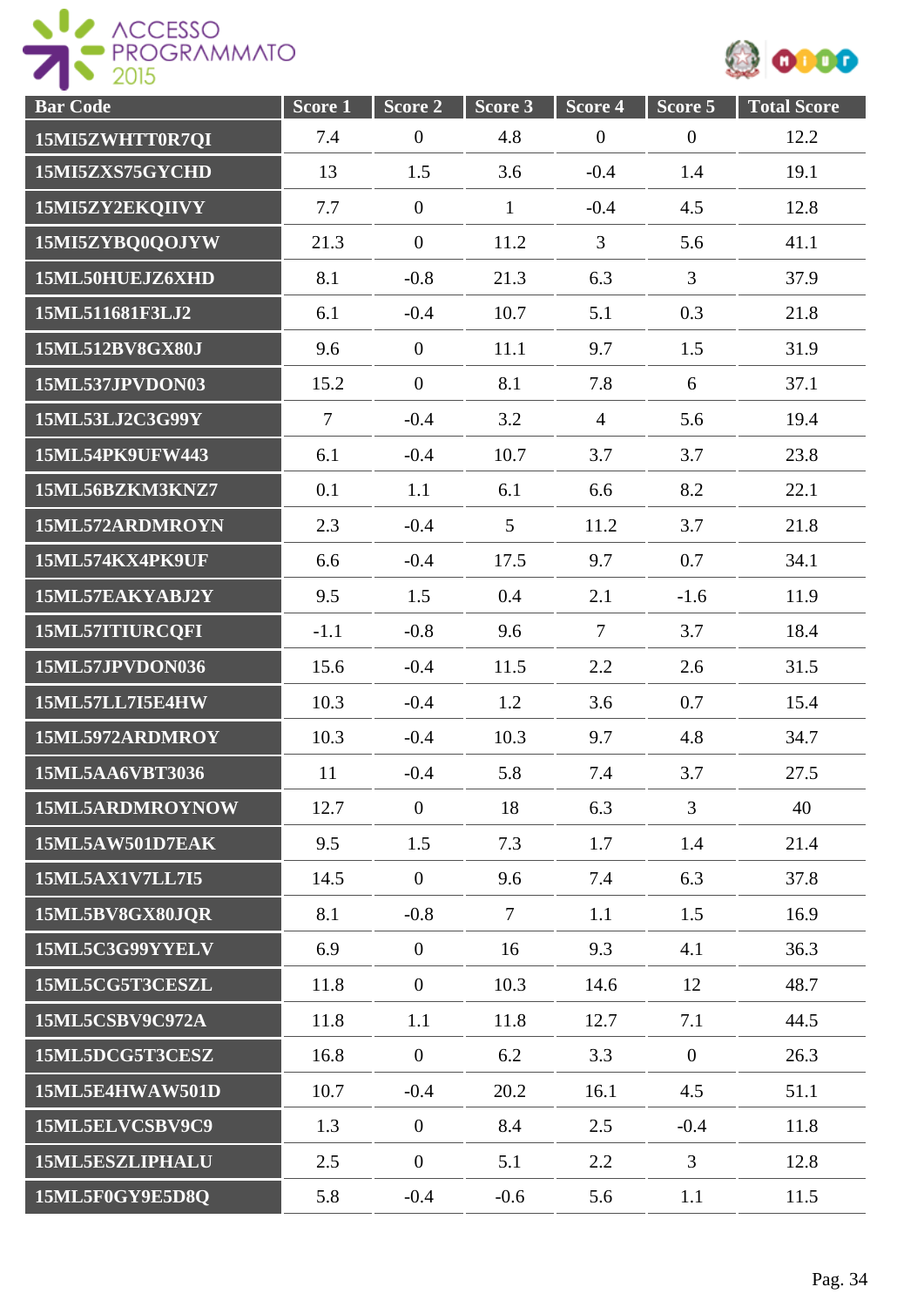

| <b>Bar</b> Code        | Score <sub>1</sub> | Score 2          | Score 3        | Score 4        | Score 5          | <b>Total Score</b> |
|------------------------|--------------------|------------------|----------------|----------------|------------------|--------------------|
| 15ML5F11681F3LJ        | 14.5               | $-0.4$           | 13.8           | 7.8            | 1.1              | 36.8               |
| <b>15ML5FH8MSK6659</b> | 16.4               | 1.5              | 17.5           | 2.6            | $\boldsymbol{0}$ | 38                 |
| 15ML5FI4ISN2ZBT        | 12.6               | $\overline{0}$   | 19.4           | 10.8           | 3.3              | 46.1               |
| 15ML5GEOM4G052J        | $-0.6$             | 1.5              | 6.9            | 5.9            | 1.1              | 14.8               |
| 15ML5GF0GY9E5D8        | $\overline{2}$     | $\overline{0}$   | $\overline{2}$ | 1.8            | $\overline{0}$   | 5.8                |
| 15ML5GY9E5D8QGE        | 11.9               | $\overline{0}$   | 16.4           | 11.2           | 2.2              | 41.7               |
| 15ML5HDDCG5T3CE        | 13                 | $\boldsymbol{0}$ | 14.1           | 6.3            | 6                | 39.4               |
| 15ML5HUEJZ6XHDD        | 8.8                | $\mathbf{0}$     | 0.8            | 5.5            | $\overline{0}$   | 15.1               |
| 15ML5IPHALUGF0G        | 6.2                | $\overline{0}$   | 5.8            | 3.3            | 6                | 21.3               |
| 15ML5ISN2ZBT74K        | 9.9                | 1.5              | 8              | 3.6            | 1.4              | 24.4               |
| 15ML5ITIURCQFI4        | 8.8                | $\mathbf{0}$     | 6.2            | 4.8            | $\boldsymbol{0}$ | 19.8               |
| 15ML5J12BV8GX80        | 14.8               | $-0.4$           | 14.5           | 14.2           | 2.6              | 45.7               |
| 15ML5JQRPTHBH6A        | 17.1               | $\overline{0}$   | 9.9            | 9.3            | $\overline{3}$   | 39.3               |
| 15ML5KNZ7ITIURC        | 6.5                | $-0.4$           | 3.6            | $\mathbf{0}$   | $\boldsymbol{0}$ | 9.7                |
| 15ML5KYABJ2YFH8        | 14.1               | $-0.4$           | 3.2            | $-0.5$         | 0.3              | 16.7               |
| 15ML5LIPHALUGF0        | 8.4                | $-0.4$           | 2.5            | $\overline{0}$ | $\boldsymbol{0}$ | 10.5               |
| 15ML5M4G052J12B        | 14.1               | 1.1              | 11.8           | 5.5            | 3.7              | 36.2               |
| 15ML5NOW0HUEJZ6        | 10                 | $-0.4$           | 17.6           | 11.2           | $\overline{3}$   | 41.4               |
| 15ML5NZ7ITIURCQ        | 15.6               | $\boldsymbol{0}$ | 17.5           | 14.2           | 8.6              | 55.9               |
| 15ML5OM4G052J12        | 16.4               | $\overline{0}$   | 11.5           | $\overline{4}$ | 1.5              | 33.4               |
| 15ML5PTHBH6ANQS        | 11                 | $\overline{3}$   | 9.9            | 8.5            | 8.2              | 40.6               |
| 15ML5QFI4ISN2ZB        | 11.1               | $\overline{0}$   | 13.7           | 8.2            | 1.1              | 34.1               |
| 15ML5QGEOM4G052        | $5\overline{)}$    | $-0.4$           | 13.4           | 5.5            | $\overline{0}$   | 23.5               |
| 15ML5QRPTHBH6AN        | 15.6               | $-0.4$           | 9.9            | 2.1            | $-1.2$           | 26                 |
| 15ML5RDMROYNOW0        | 12.9               | $-0.8$           | 8              | 5.1            | 4.8              | 30                 |
| 15ML5SK6659X28F        | 8.8                | $\overline{0}$   | 13             | 1.4            | 1.5              | 24.7               |
| 15ML5SN2ZBT74KX        | 13.3               | $\boldsymbol{0}$ | 14.1           | 16.1           | 7.1              | 50.6               |
| 15ML5SZLIPHALUG        | 5.7                | 1.1              | 13.7           | 5.1            | 4.1              | 29.7               |
| 15ML5THBH6ANQSL        | 6.9                | 1.1              | 10.3           | 1.4            | $-0.8$           | 18.9               |
| 15ML5TIURCQFI4I        | 6.6                | $-0.4$           | 7.3            | 1.4            | $\boldsymbol{0}$ | 14.9               |
| 15ML5V7LL7I5E4H        | 12.9               | $-0.4$           | $8\,$          | $\overline{4}$ | $\boldsymbol{0}$ | 24.5               |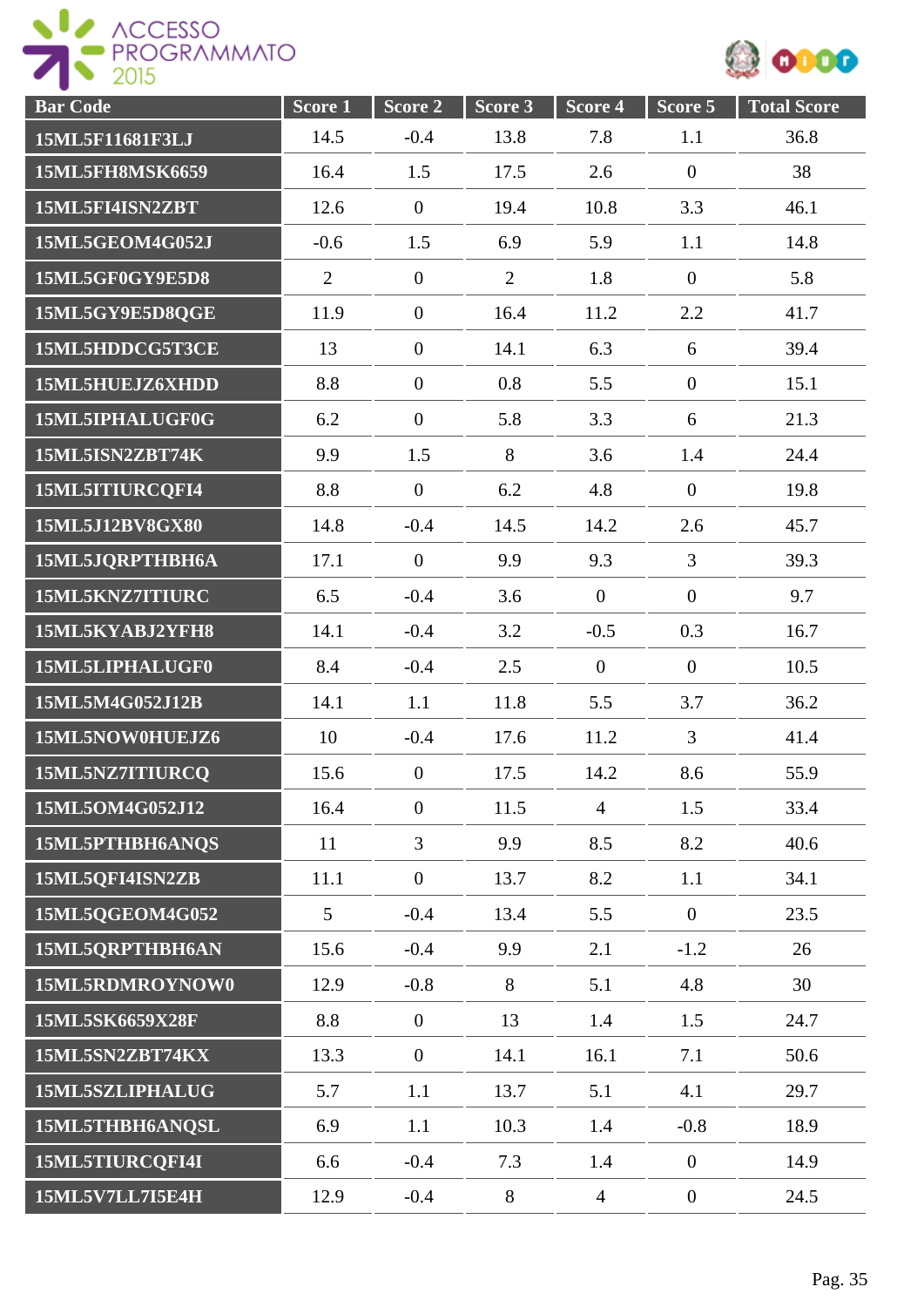



| <b>Bar Code</b> | Score <sub>1</sub> | Score <sub>2</sub> | Score <sub>3</sub> | Score 4 | Score 5          | <b>Total Score</b> |
|-----------------|--------------------|--------------------|--------------------|---------|------------------|--------------------|
| 15ML5V8GX80JQRP | $-0.3$             | 1.1                | $-2.4$             | 7.4     | $\boldsymbol{0}$ | 5.8                |
| 15ML5VCSBV9C972 | 6.9                | $\overline{0}$     | 12.6               | 9.3     | 1.5              | 30.3               |
| 15ML5W4437JPVDO | 8.4                | $\boldsymbol{0}$   | 15.6               | 11.2    | $-0.4$           | 34.8               |
| 15ML5WAW501D7EA | 8.1                | $\overline{0}$     | 8.6                | 9       | 4.5              | 30.2               |
| 15ML5X28F11681F | $-1.5$             | 1.1                | 14.1               | 7.8     | 3.3              | 24.8               |
| 15ML5X4PK9UFW44 | 11.9               | $\boldsymbol{0}$   | 13                 | 7.4     | 4.1              | 36.4               |
| 15ML5XHDDCG5T3C | 3.3                | $\overline{0}$     | 17.2               | 2.2     | $\overline{0}$   | 22.7               |
| 15ML5Y9E5D8QGEO | 3.2                | $-0.4$             | 10.7               | 1.4     | $-0.8$           | 14.1               |
| 15ML5YABJ2YFH8M | 6.5                | $-0.4$             | 8.1                | 7.1     | 2.6              | 23.9               |
| 15ML5YELVCSBV9C | 17.1               | $-0.4$             | 11.9               | 1.1     | $\overline{0}$   | 29.7               |
| 15ML5ZCPJY0AX1V | 11.9               | $\overline{0}$     | 9.6                | 9.7     | 7.5              | 38.7               |
| 15MU503WAMGVXUY | 7.6                | $-0.8$             | 14.1               | 7.8     | 3.7              | 32.4               |
| 15MU5104SMSALKX | 17.5               | $\overline{0}$     | 9.6                | $-0.4$  | 1.5              | 28.2               |
| 15MU5BT4TI4GF2N | 8.8                | $-0.4$             | $-0.7$             | 7.4     | 4.1              | 19.2               |
| 15MU5MH6CR8HCT1 | 9.3                | $\overline{0}$     | $-7.2$             | 0.7     | $-0.9$           | 1.9                |
| 15MU5QGR9DONCF1 | 8.4                | $-0.8$             | 3.3                | 0.7     | $-1.2$           | 10.4               |
| 15MU5RPKZWOFIUD | 5.1                | $-0.4$             | 2.2                | 1.5     | $\overline{3}$   | 11.4               |
| 15NI50ZCQR0VW1F | 0.6                | $\overline{0}$     | 3.9                | $-1.7$  | 0.3              | 3.1                |
| 15NI5NE51104RX3 | 8                  | $\boldsymbol{0}$   | 11.1               | 10.1    | 9                | 38.2               |
| 15NI5Q2WJNJR9D9 | 11.9               | $\boldsymbol{0}$   | 16.4               | 12      | 2.9              | 43.2               |
| 15NI5W74Q1FF29C | 20.5               | $\overline{0}$     | 25.5               | 13.1    | 12               | 71.1               |
| 15NY52AQ8MRNX0N | 0.9                | 1.1                | 13.7               | 12.7    | 8.2              | 36.6               |
| 15NY54MXW98MYSF | 23.2               | $-0.4$             | 14.9               | 13.1    | 10.5             | 61.3               |
| 15NY579J6FN55US | 17.1               | $-0.4$             | 15.7               | $-0.4$  | 3                | 35                 |
| 15NY5RZ15J59HFY | 16.4               | $-0.4$             | $\overline{4}$     | 1.5     | 8.6              | 30.1               |
| 15NY5TNJT7CUKS7 | 14.1               | $-0.8$             | 12.6               | 2.9     | 3.3              | 32.1               |
| 15PA55HCHEN12DE | 5.8                | 1.1                | 8.5                | 0.7     | $\boldsymbol{0}$ | 16.1               |
| 15PA56BZKM3KOZW | 6.6                | $\overline{0}$     | 9.6                | $-2$    | 1.5              | 15.7               |
| 15PA576DGIBW82P | 17.5               | $\overline{0}$     | 14.5               | 8.2     | 0.7              | 40.9               |
| 15PA5M6QKPWN990 | 3.7                | $\boldsymbol{0}$   | 8.8                | 9.7     | 10.1             | 32.3               |
| 15PA5N3YPGHFJ8W | $-1.3$             | 3                  | 3.7                | 1.5     | 2.6              | 9.5                |